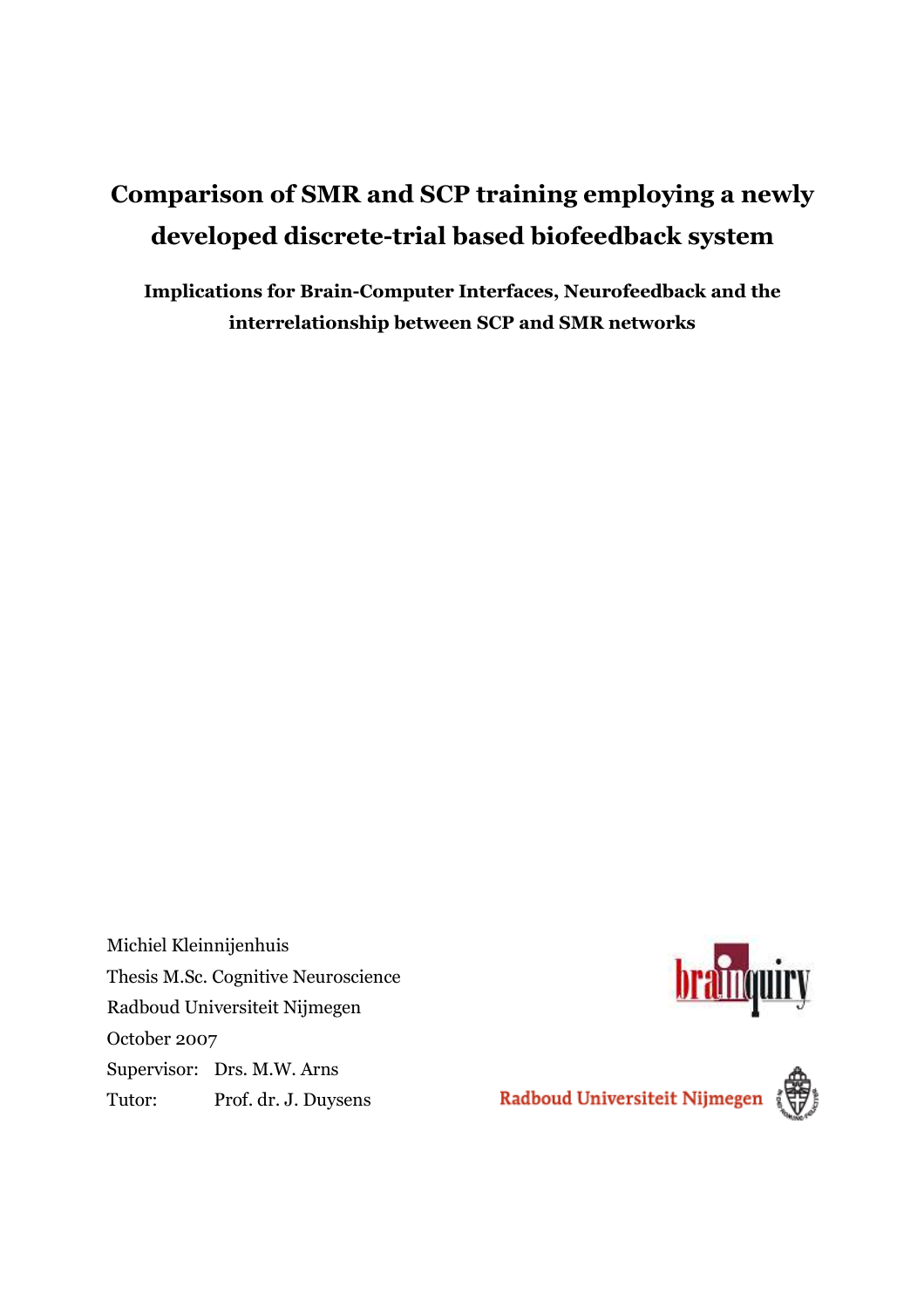#### **Abstract**

#### **Background**

Operant conditioning of one's slow cortical potential (SCP) or sensorimotor rhythm (SMR) can be used to control epilepsy or to manipulate external devices, as applied in BCI (Brain-Computer Interface). To be practical, a BCI-system should use as less channels as possible. For this purpose, a wireless biofeedback system was developed that allows feedback of a single EEG-channel in discrete trials. The commonly accepted view that both the SCP and SMR are a reflection of central arousal suggests a functional relationship between SCP and SMR networks.

#### **Methods**

A training was performed that aimed to teach 19 participants to control their SCP (n=9) or SMR (n=10) over vertex. Participants received 20 neurofeedback sessions, each comprising of 96 trials in which they had to decrease cortical arousal (SCP positivity/SMR enhancement) and 64 trials in which they had to increase cortical arousal (SCP negativity/SMR suppression). In a trial, participants were required to exceed an individual threshold level of the feedback parameter relative to a 500 ms pre-feedback baseline and hold this level for 2 seconds (SCP) or 0.5 seconds (SMR) in order to obtain reinforcement.

#### **Results**

Overall, 10 of the total of 19 participants achieved control over their EEG. In the SCP-trained group, 4 out of 9 participants were able to increase the differentiation between their SCP responses on positivityrequired vs. negativity-required trials over the course of the experiment. Improvements in control over the SMR in suppression-required and enhancement-required trials were acquired by respectively 3 and 4 of the 10 SMR-trained participants. These SMR-trained responders did not show differentiation between their SMR responses in enhancement-required vs. suppression-required trials. Interestingly, the SMR responders did show a differentiation in their SCP response while trained on SMR.

#### **Conclusions**

It can be concluded from this experiment that, with the proposed method, a number of the participants are able to acquire control over their SCP or SMR. For SMR, however, bidirectional control is very difficult to achieve with the present training procedure. Furthermore, SCP positivity and SMR enhancement are easier to learn compared to their counterparts. The observed SCP differentiation while training SMR and absence of equivalent SMR changes while training SCP suggest that SMR training modulates the central arousal system, whereas SCP training invokes local effects.

#### **Keywords**

brain-computer interface, epilepsy, slow cortical potential, sensorimotor rhythm, neurofeedback, discrete training.

#### **Acknowledgments**

This project was funded by the BIAL foundation (grant number 163/04).

I would like to express my gratitude to my supervisors for their support during this project. First, I would like to thank Martijn Arns for giving me the opportunity to perform this research at Brainquiry and for his always enthusiastic contributions. Second, I would like to thank Jacques Duysens for the valuable reflections, for sharing his scientific expertise and for keeping my attitude a positive one. Third, I thank Stan Gielen for his role in the first stages of the project and his contributions to the manuscript.

To my colleagues at Brainquiry, Brain Resource Company and EEG Resource Institute I owe a big thanks for keeping me motivated throughout the project. I really appreciated your support, your company and the conversations during lunch. In the context of this project, I would like to specifically mention Erica Schot-Heesen for her support in the initial phase of the study, Rien Breteler for his input in methodological issues and Noemí Sánchez Nácher for her extensive contribution to the training of the participants.

Furthermore, I would like to thank all participants for enduring the 'torments' of the training with so much optimism. The advice of Vivian Weerdesteyn and Fred Hasselman on the statistics was highly appreciated.

Finally, I would like to deeply thank Desirée Spronk; the main contributer and my most valuable 'result' of the project. Thank you for all the fun and moments of happiness we had working together on this project!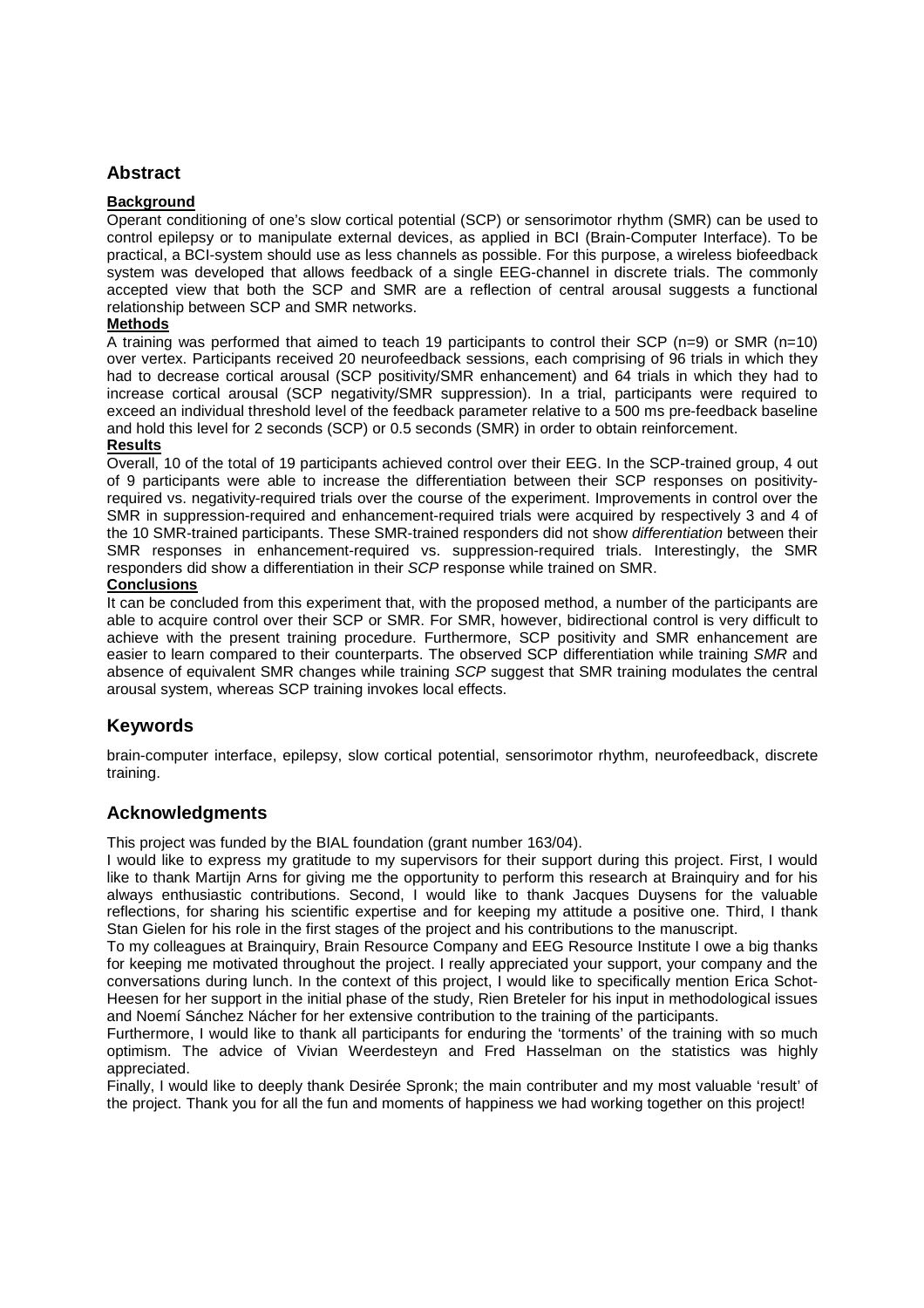## **Introduction**

In neurofeedback, self-regulation of brain activity can be acquired by means of real-time feedback on EEG parameters. The feedback is administered by representing certain appropriate characteristics of the EEG in the visual, auditory or tactile modality. The task of brain activity self-regulation is thereby converted into regulation of the representation thereof. The neurofeedback method can be used for the treatment of a large number of brain disorders including ADD/ADHD (Monastra et al., 2005; Lubar et al., 1995; Vernon et al., 2003), epilepsy (Kotchoubey et al., 2001; Sterman & Shouse, 1980), autism (Scolnick, 2005), Tourette's syndrome (Tansey, 1986), anxiety (Hardt & Kamiya, 1978; Hammond, 2005) and depression (Baehr et al., 2001).

The present study investigates the feedback of two EEG parameters, the sensorimotor rhythm (SMR) and the slow cortical potential (SCP). The sensorimotor rhythm is an expression of synchronized oscillatory activity originating from the pyramidal cells in layer IV of the sensorimotor cortex. The frequency of oscillation is individually variable, but mostly falls within the range of 12-15 Hz. The SMR is initiated by the absence of efferent motor and afferent somatosensory activity (Sterman, 2000). Slow cortical potentials (SCP's) are positive or negative DC potentials generated in the brain that are filtered out of the EEG in most applications. The SCP is a reflection of the depolarization of apical dendrites of pyramidal cells in the cortex (Birbaumer et al., 1990). A SCP shift, therefore, signals a change in cortical excitability. The topography of the SCP reflects the activation of distinct cortical cell assemblies while the amplitude of the negative maximum seems to reflect how much a particular cell assembly is activated at a particular time (Rösler et al., 1997).

Since both the slow cortical potential (Nagai et al., 2004b) and the sensorimotor rhythm (Sterman, 1982) can be regarded as measures of cortical arousal, it can be hypothesized that they are an expression of the same underlying phenomenon. The generating mechanisms of both SCP and SMR are relatively well understood (Birbaumer et al., 1990; Sterman, 2000), but do not suggest a direct link between the two parameters. This, however, does not exclude the possibility that both SCP and SMR can be modulated by a common source (i.e. arousal, attention) and influence one another through this common mechanism. This proposed functional relationship could be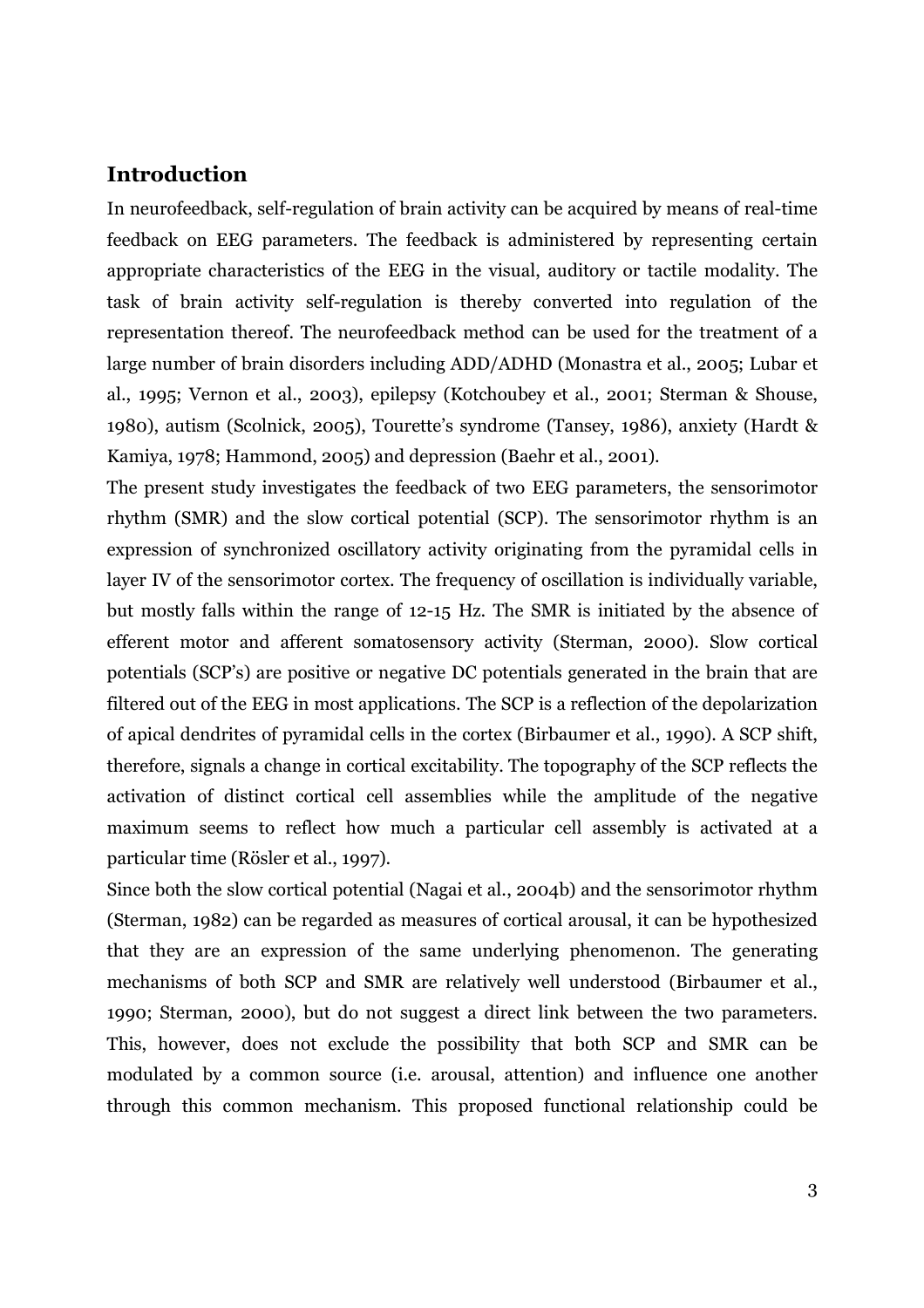revealed by co-registration of the SCP and SMR while training these in a neurofeedback training protocol.

The first report of successful self-regulation of the SMR was in an epileptic patient (Sterman & Friar, 1972). Elaborating on Sterman's studies with cats – that were operantly conditioned to increase their sensorimotor rhythm in a previous experiment and thereby turned out to be less prone to hydrazine-induced seizures than nonconditioned cats (Wyrwicka & Sterman, 1968) – EEG operant conditioning was used to increase the SMR in an epileptic patient and a clinically advantageous effect was demonstrated by a significant reduction in seizure frequency after neurofeedback training. In this study, a 23 year old drug-refractory patient with a 7 year history of generalized tonic-clonic seizures was subjected to neurofeedback training twice a week for three months. A study of her EEG revealed 5-7 Hz slowing and spike activity, but no localized lesions were found. Her symptoms included lateral eye deviations, tonic-clonic movements, loss of consciousness and incontinence. A consistent pattern of two major motor seizures every month was observed over several years, mostly occurring at night. The EEG operant conditioning training employed light and auditory rewards for an increase of activity in the 11-15 Hz frequency band over the sensorimotor strip. Posttraining quantitative EEG analysis showed a significant increase in the 11-15 Hz power. More importantly, the patient almost ceased to have any seizures. Sterman and other groups replicated this result in several group studies employing a variety of controls (Sterman et al., 1974; Finley et al., 1975; Seifert & Lubar, 1975; Tozzo et al., 1988; see Sterman, 2000 for a review).

Sterman proposed that the mechanism for this seizure reduction is an improved control over excitability levels in the thalamocortical loop that produces the SMR (Sterman, 2000). The SMR originates from the ventrobasal nuclei of the thalamus. These nuclei show slow depolarization in case of reduced somatosensory information relay. The reticular nucleus responds to the depolarization with a GABAergic inhibition of the ventrobasal nuclei causing a rehyperpolarization which, in turn, initiates a new depolarization. The resulting bursts of activity are relayed to the sensorimotor cortex and are expressed as the SMR in the EEG (Bazhenov et al., 1999). The coincidence of bursts of afferent input to the sensorimotor pyramidal cells and depolarization of these cells through horizontal connections within the cortex facilitates long term potentiation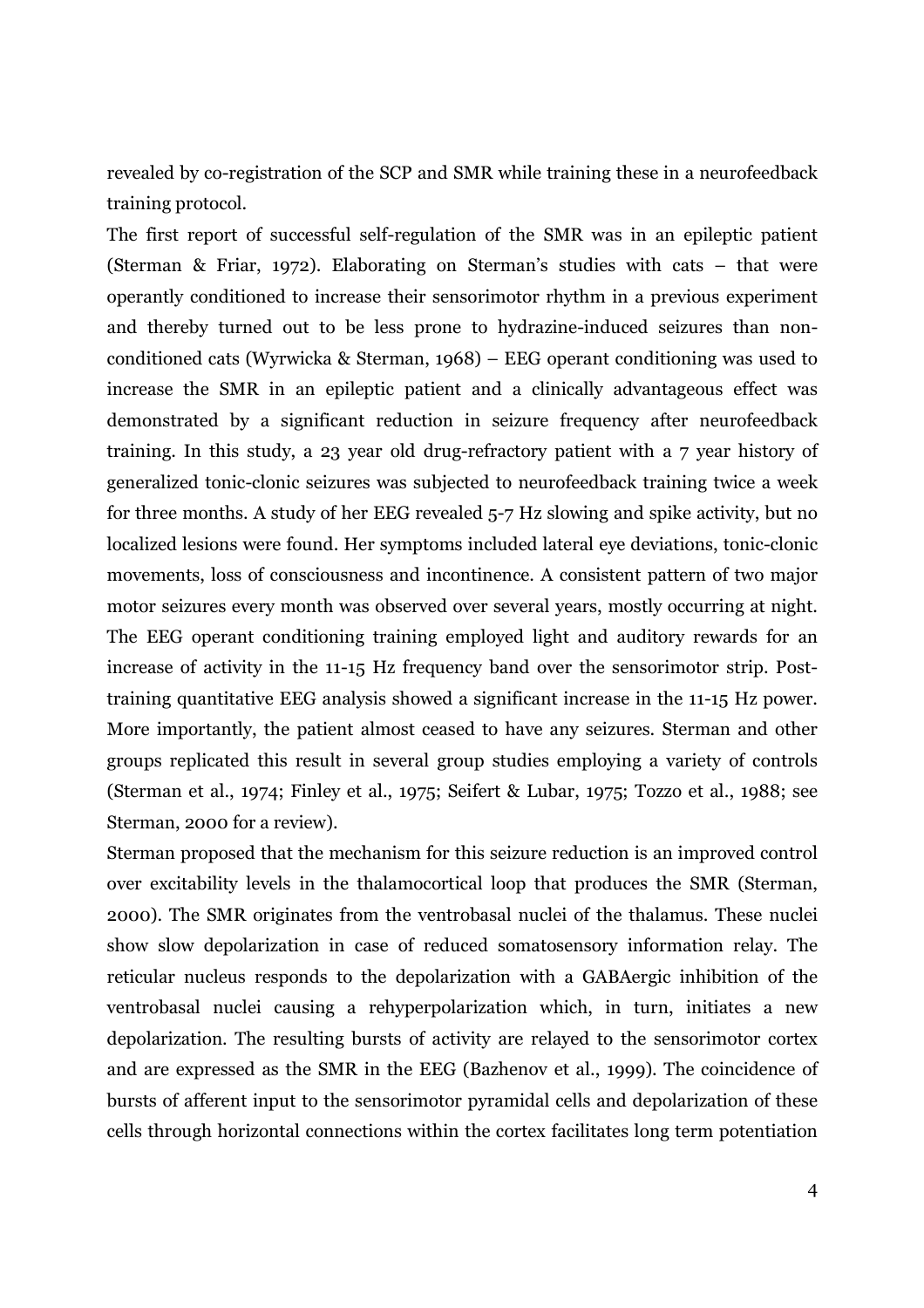(Malenka & Nicoll, 1999). Therefore, learning to increase the SMR is optimal when the patient is actively engaged in the task (Sterman & Egner, 2006).

Not all studies support this proposed mechanism. Several authors argued that the reduction in seizures by EEG operant conditioning was not caused by 12-15 Hz enhancement per se, but was related to general EEG desynchronization or the inhibition of slow frequencies. Kulhman (1978) reinforced 9-14 Hz activity sequentially in 12 sessions of non-contingent (EEG record of the previous session) and 24 sessions of contingent feedback in 5 epilepsy patients. No significant reduction in seizures was observed after the non-contingent feedback sessions. After the contingent feedback sessions, however, 3 patients achieved a seizure reduction of 60 %, on average. This paradigm excluded non-specific and placebo effects as a cause of the seizure reduction, but in this study no evidence was found for the hypothesis that the seizure reduction is specific to the reinforcement of SMR frequencies since no changes were found in these frequencies. This is in agreement with the results of Wyler et al. (1976) who found a seizure reduction in 4 out of 4 patients when reinforcing 18-23 Hz while inhibiting 1-14 Hz and EMG activity, but not in controls receiving non-contingent feedback.

These criticisms were countered by Sterman & McDonald (1978) by employing an ABA crossover design. One group of 4 patients was subjected to an operant conditioning protocol employing 12-15 Hz and 6-9 Hz frequencies and another group of 4 patients was subjected to a 18-23 Hz and 6-9 Hz protocol. In the first three months of training the 12-15 Hz/18-23 Hz activity was reinforced while the 6-9 Hz activity was inhibited. In the following three months, reward contingencies were reversed, reinforcing 6-9 Hz activity and suppressing 12-15 Hz/18-23 Hz. In the final period the contingencies reversed again. The results showed that the reward rates increased with training and dropped upon reversal of reward contingencies, indicating acquisition of control over the trained EEG frequencies for both groups. For the 12-15 Hz group, seizure rates decreased significantly in the first phase of training when 12-15 Hz was reinforced. In the second phase –inhibiting 12-15 Hz– seizure rates returned to the pre-intervention baseline. After the second reversal seizure rates decreased again to below the level attained after the first three month period. The 18-23 Hz group showed a gradually decreasing seizure rate throughout the three training phases. Results of a power spectral density analysis of NREM polysomnygraphy of four frequency bands indicated that in the 12-15 Hz group,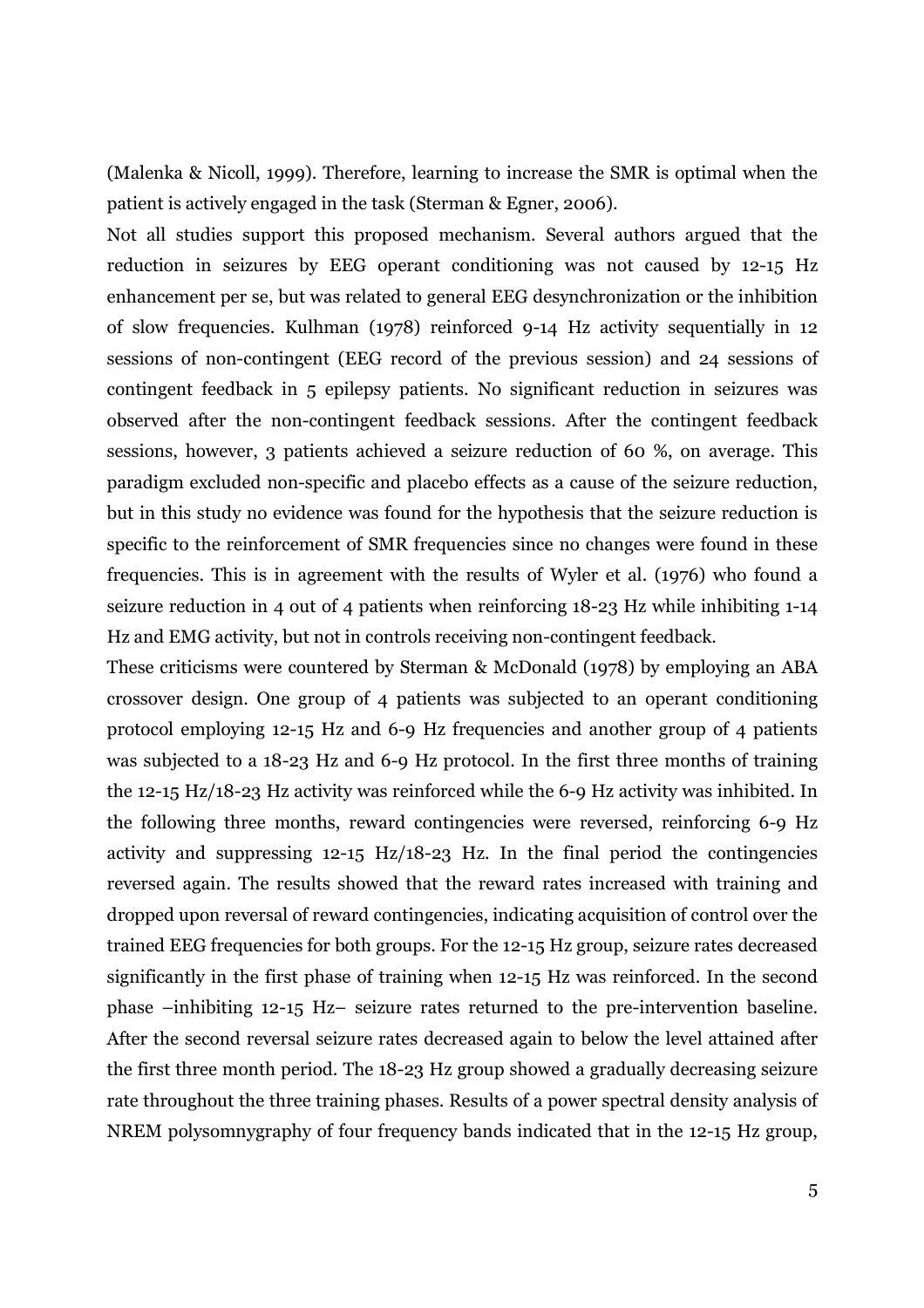the first training phase led to an increased power in the 8-11 Hz and 12-15 Hz frequency bands and an increase in the 0-3 Hz and 20-23 Hz frequency bands. This effect was reversed when reward contingencies were reversed and once again reversed on the second contingency switch. The 18-23 Hz group showed a different pattern. The 0-3 Hz and 20-23 Hz bands showed a continuous decline in power, whereas the 8-11 Hz and 12- 15 Hz power showed a continuous increase (Sterman & Shouse, 1980). This experiment related a reduction in seizure rate to a reduction in 0-3 Hz and/or 20-23 Hz power and an increase in the power of intermediate 8-15 Hz frequencies. It also showed that seizure reduction is specific for training aimed at increasing the topographically located SMR, but not for training higher frequencies on the sensorimotor strip.

Apart from the sensorimotor rhythm, neurofeedback on other EEG characteristics has also proven to be advantageous for epilepsy patients. Rockstroh et al. (1993) investigated the effect of neurofeedback training of slow cortical potentials on the symptoms of epilepsy patients. They subjected 25 patients to a training procedure in which the patients were learnt to regulate their SCP's. Depending on the discriminative stimulus, the patients had to shift their SCP in either a negative or positive direction within an 8 s trial. In feedback trials, the integrated SCP recorded from Cz relative to a 4 s pre-trial baseline was represented as the position of a rocket ship on a TV screen. In transfer trials only the discriminative stimulus was presented. The training consisted of 28 sessions each containing 60 feedback trials and 50 transfer trials. Seventeen out of 25 patients showed a significant differentiation between their SCP response in the positivity required vs. negativity required trials. The extent of differentiation showed a cubic trend over the sessions. The comparison of seizure frequency records of an 1-year follow-up period to an 8 week pre-training baseline indicated a significantly reduced median seizure frequency in the follow-up period. Six patients became seizure free in this period and seven patients showed reduced seizure frequency, while in five patients no change in seizures was observed.

Birbaumer et al. (1990) proposed that the mechanism of SCP neurofeedback seizure reduction is an improved control over cortical excitability. Negative SCP shifts reflect an increase in excitability of the cortex, whereas positive SCP's reflect a decrease in cortical excitability (Elbert, 1993). Negative SCP's and paroxysmal depolarization shifts in cortical neurons occur simultaneously (Ikeda et al., 1999). Further, negative SCP's reflect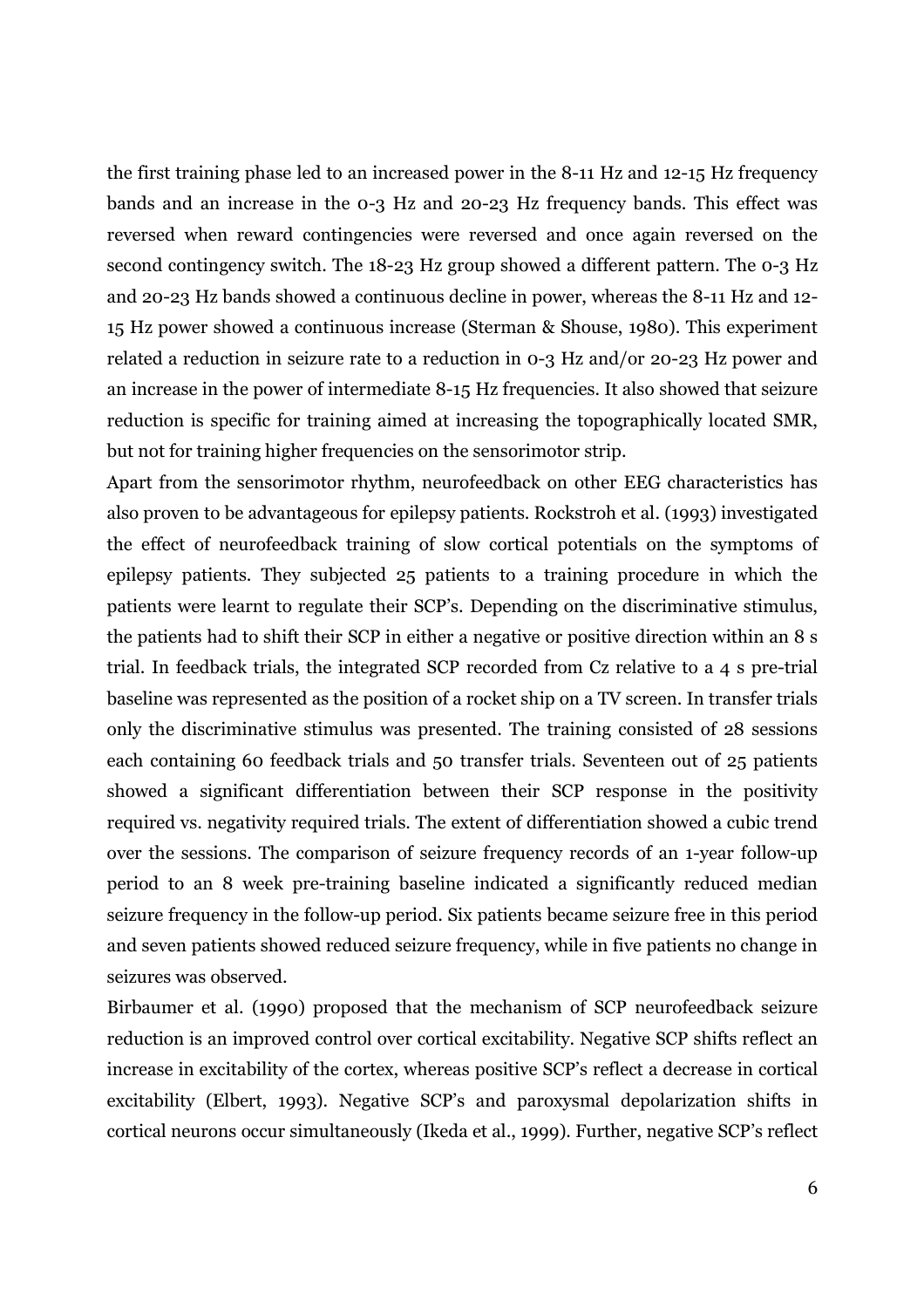widespread depolarization of apical dendrites and decreased thresholds of paroxysmal activity (Birbaumer et al, 1990). Since epilepsy is a disturbance in neuronal excitability that is characterized by widespread paroxysmal depolarization shifts, it is to be expected that a suppression of cortical negativity will reduce seizure incidence. Further evidence for the expression of lowered excitability thresholds in negative SCP shifts is the finding that epileptics can produce a negative potential shift by means of hyperventilation, a common technique to induce a seizure. Moreover, it was shown that this induced negative SCP shift is reduced by anti-epileptic medication (Rockstroh et al., 1993).

A second application of neurofeedback methodology is in the field of brain-computer interfacing (BCI). BCI is a technique that uses signals extracted from the brain to control devices (computers) without muscular activity or overt speech. Such control can be beneficial for patients with severe motor disabilities. For example, the BCI technique is currently employed by patients suffering from amyotrophic lateral sclerosis (ALS; Kübler et al., 1999). These patients suffer from a degenerative disease, that causes them to gradually loose all muscular activity because the condition destroys their motor pathways. The disease leaves the afferent pathways intact. ALS patients therefore have full sensational capabilities and, moreover, have normal brain function. In the advanced stage of the disease, patients are left with no way to communicate ('locked-in' syndrome). BCI is a very useful tool that opens possibilities to these patients to interact with their environment. One system that was developed for ALS patients is the Thought Translation Device (TTD). It was developed by Birbaumer and colleagues (Birbaumer et al., 1999). The TTD uses self-regulation of the slow cortical potential (SCP) as a means of a binary decision strategy. By either increasing or decreasing the SCP relative to a pretrial baseline the patient can choose between selections of letters of the alphabet until the desired letter is selected. With this method, patients can achieve a spelling speed of approximately four characters per minute.

Birbaumer et al. (1999) learned two ALS patients to voluntarily control their SCP's. Both patients were in the advanced stage of the disease, implying that they were artificially respirated and fed for more than four years and they had no controlled muscle function left. By means of EEG operant conditioning, the patients were taught to move a cursor on a computer screen that represented their slow cortical potential. The cursor moved up or down, conditional on the SCP being negative or positive relative to a 2-second pre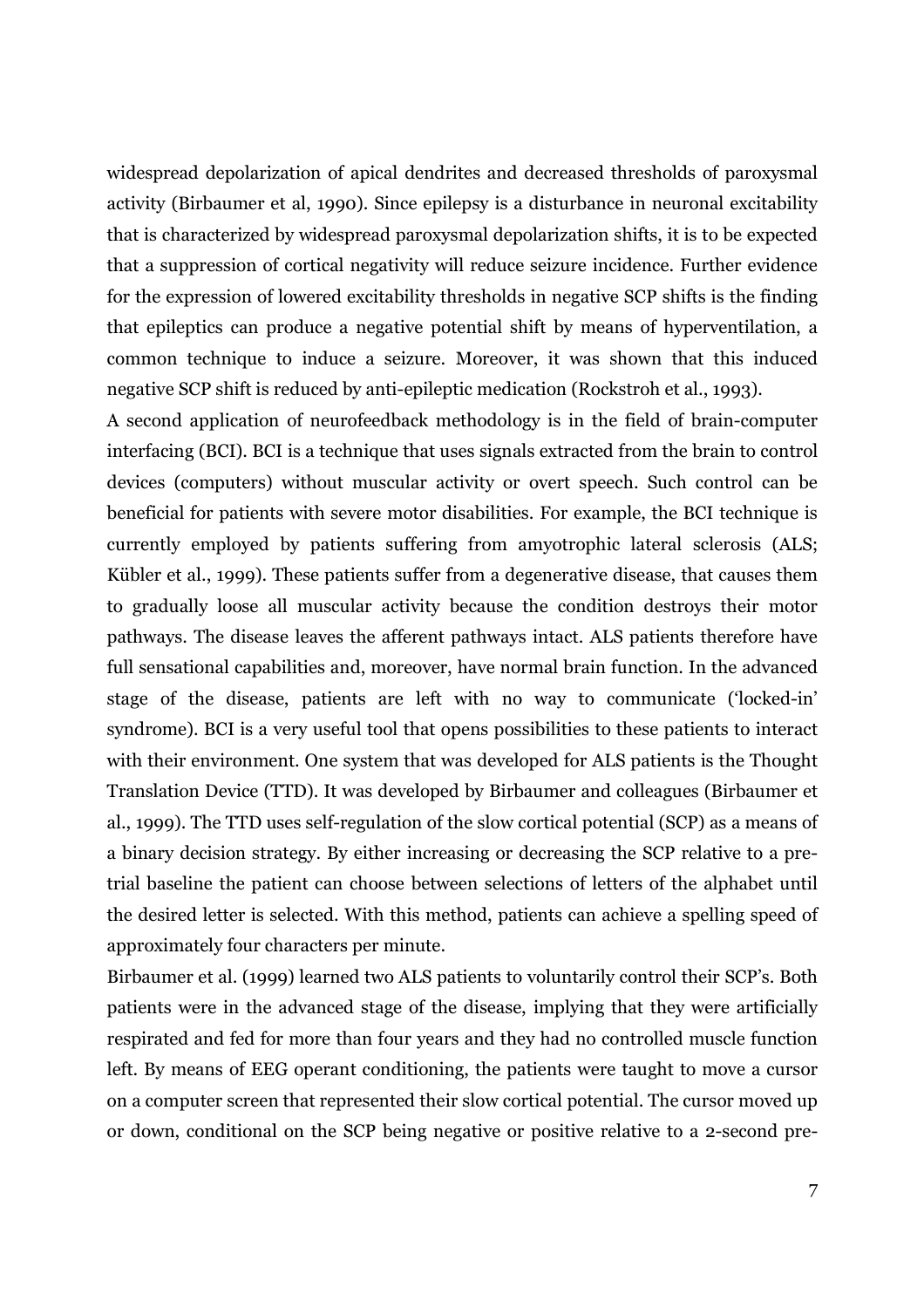trial baseline SCP level. The patients had to shift their SCP within 2-4 seconds (individually adapted) from trial start to hit either the upper or lower target on the computer screen, depending on which target was highlighted. The trial phases were indicated by distinct tones. The shaping consisted of adapting the response criterion progressively from  $5 \mu V$  to  $8 \mu V$ . The spelling device was introduced when the patients reached a stable performance of 75 % at the 8 µV criterion for the positivity-required trials. For both patients, this took approximately 300 sessions (5-10 minutes each, comprising 70-100 trials). After the training, both patients were able to write letters with their newly acquired skill, although this is still very time-consuming at less than one word per minute (Kübler et al, 1999).

Numerous variations on this training protocol have been tested (Kübler et al., 1999; Neumann et al., 2004; Kaiser et al., 2001). Hinterberger et al. (2004) compared the TTD with only the visual feedback modality to an extended version incorporating an auditory feedback modality and a combined modality. Healthy participants (n=54) were randomly assigned to a visual, auditory or combined SCP feedback condition. Participants received 3 sessions of 500 trials. In the visual feedback group, stimulus presentation – trial type indication, feedback and reinforcement – was entirely visual, whereas in the auditory feedback group all stimuli were presented auditorily. In this case the feedback was administered by means of piano tones with a pitch that was proportional to the SCP amplitude. In the combined modality, the trial type indication, feedback and reinforcement were signaled by a combination of the visual and auditory stimuli. The results showed that, next to the visual feedback, the TTD could be operated in both the auditory and combined modality. However, previous findings from Lal et al. (1998) that feedback in the visual modality is best for biofeedback were confirmed. The combined modality of feedback presentation was found to be the least suitable, presumably because learning was impeded by too high attentional load.

Several studies have shown that it is also possible to operate a BCI with rhythmic activity over the sensorimotor cortex (Pfurtscheller et al., 1996; Wolpaw et al., 2002; Kübler et al., 2005). Typically, the mu or beta-rhythms are used. Kübler et al. (2005) reported a study that showed that also ALS patients were able to master the skill of regulating mu and beta rhythms over sensorimotor cortex. They employed the BCI system that was developed by Wolpaw et al. (2002) in four ALS patients. Results indicated that all four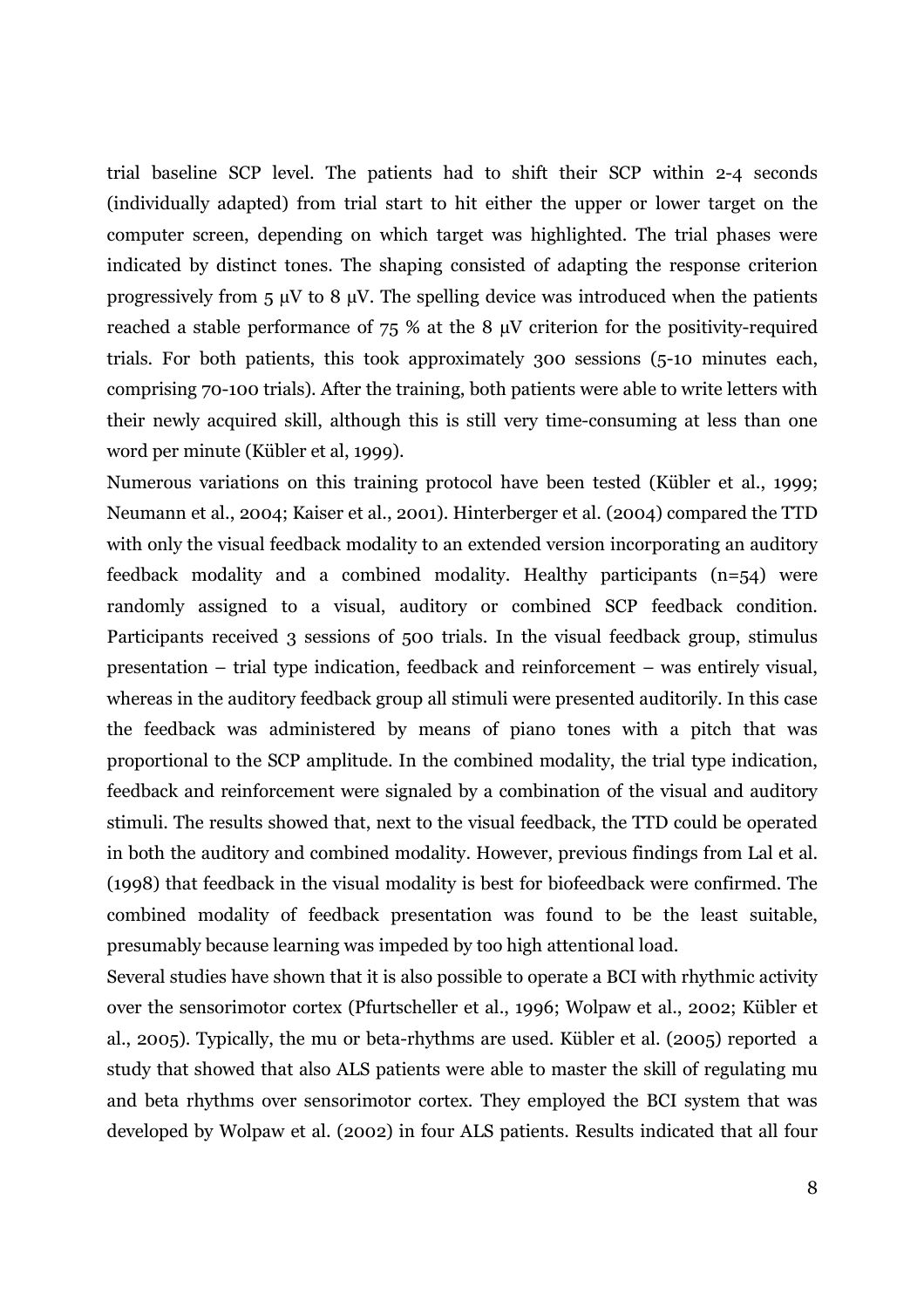patients were able to exert control over activity over the sensorimotor cortex with an accuracy of over 70 % within 20 sessions.

The regular approach in clinical neurofeedback is to reward desired behavior in a continuous task execution setting (e.g. in a 5 minute run the advancement of a video is dependent on the feedback variable exceeding a certain threshold level). In BCI, however, a discrete trial method is more appropriate. The nature of the goal that is pursued imposes these different approaches. The aim for clinical neurofeedback is to manipulate general levels of EEG characteristics, whereas in BCI a transient EEG response is appropriate for controlling a device. Despite the broadly accepted convention to use continuous tasks in clinical neurofeedback a discrete approach might be a more effective learning method, because it has always been a key feature of the traditional operant conditioning method (Ferster & Skinner, 1957).

In summary, it has been established that people are able to learn to increase and decrease both their sensorimotor rhythm and slow cortical potentials. Moreover, the increase of the sensorimotor rhythm and the decrease of the slow cortical potential have advantageous effects on seizure incidence in epilepsy patients. In addition, control over slow cortical potentials or sensorimotor rhythms can both be used to operate braincomputer interfaces. The learning method that is likely to maximize success should incorporate immediate, contingent visual feedback on the physiological parameter in discrete feedback trials.

Although in recent years significant progress has been made in the field of EEG-based brain-computer interfacing, the systems that are commonly employed are traditional full-cap systems that require a lot of effort to apply and maintain. Some of the latest techniques (spatial filtering, independent component analysis) indeed require a multitude of electrodes to be applied. Since these techniques are so cumbersome the question arises whether a single measurement electrode could be sufficient, and therefore allow BCI-systems that are more applicable and easy to use in practice. Recent advances in technology have resulted in the development of portable wireless EEG equipment that can measure a limited number of channels. It has been shown in teleneurofeedback – when patients train at home, supervised by their therapist over the internet – that this equipment can be easily applied by end-users that have had only minimal training in application of the electrodes and use of the software (Breteler et al.,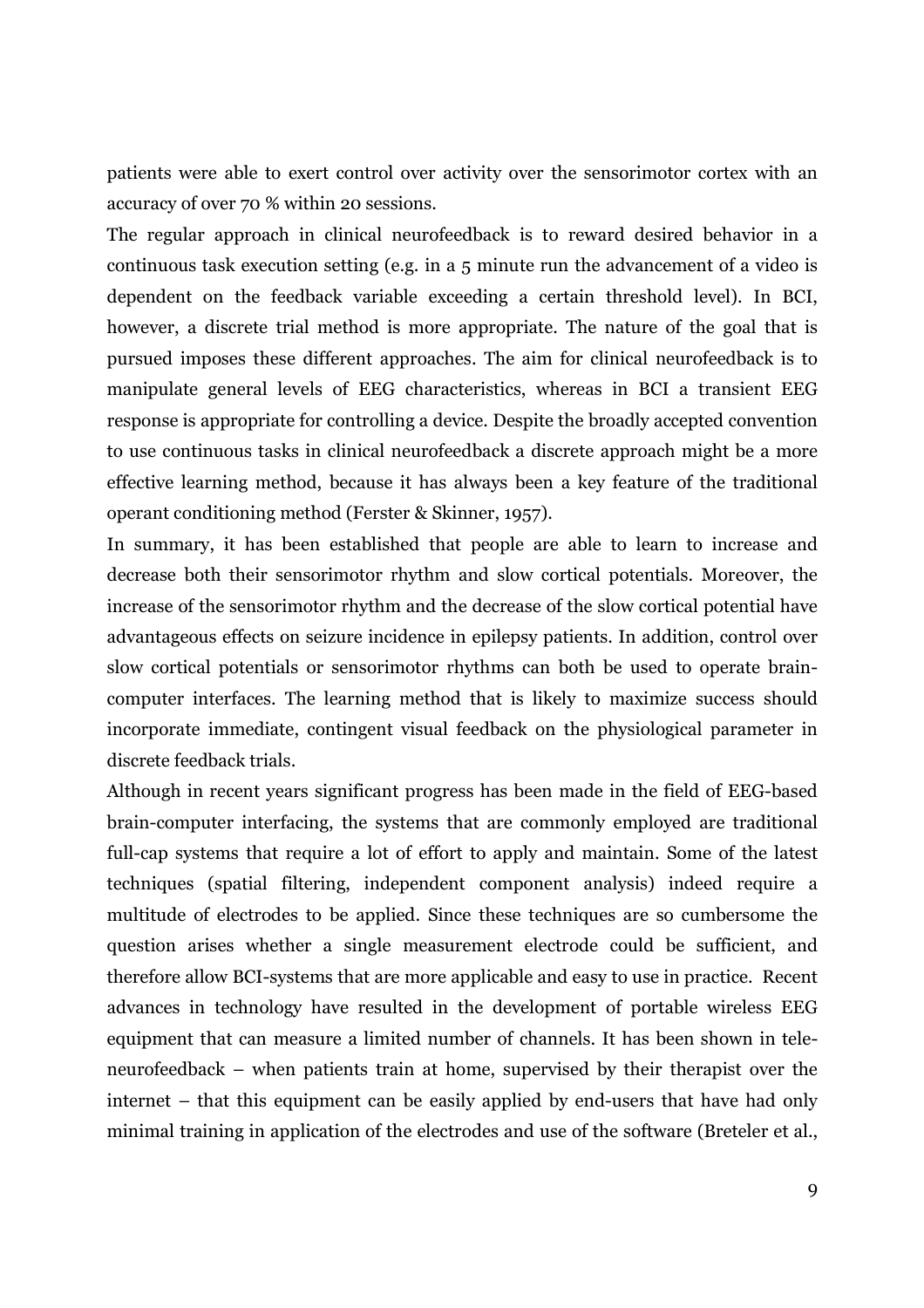2006). In the light of a BCI that should be applicable in e.g. spinal cord-injured patients it is desirable that the BCI set-up is as simple as possible, such that the end-user is able to apply and operate it with minimal assistance.

Therefore, we started the development of a new system for the feedback of physiological parameters. The present study reports on the first experiences with the newly developed system. In the present experiment we focus on the feedback of the sensorimotor rhythm and slow cortical potentials, since both SMR and SCP control have been proven to be advantageous for epilepsy patients and it has already been shown that the SCP can be used for BCI purposes. This investigation will explore if the 12-15 Hz SMR might also be an EEG frequency suitable for brain-computer interfacing. With this study we want to ascertain whether, with the proposed system, subjects can be trained to control their SCP or SMR. More specifically, the questions we want to address with this study are:

- a) are participants able to voluntarily increase or decrease their SCP or SMR using discrete feedback?
- b) do participants show a change in their SCP or SMR responses over the course of training reflecting improved skill acquisition?
- c) how do the percentages of successful responses of SCP-trained and SMR-trained participants compare over the tasks of increasing and decreasing the SCP or SMR level?
- d) is there evidence for a functional relationship in the networks that generate the SCP and SMR (in other words: do changes occur in one, while subjects are being trained at the other)?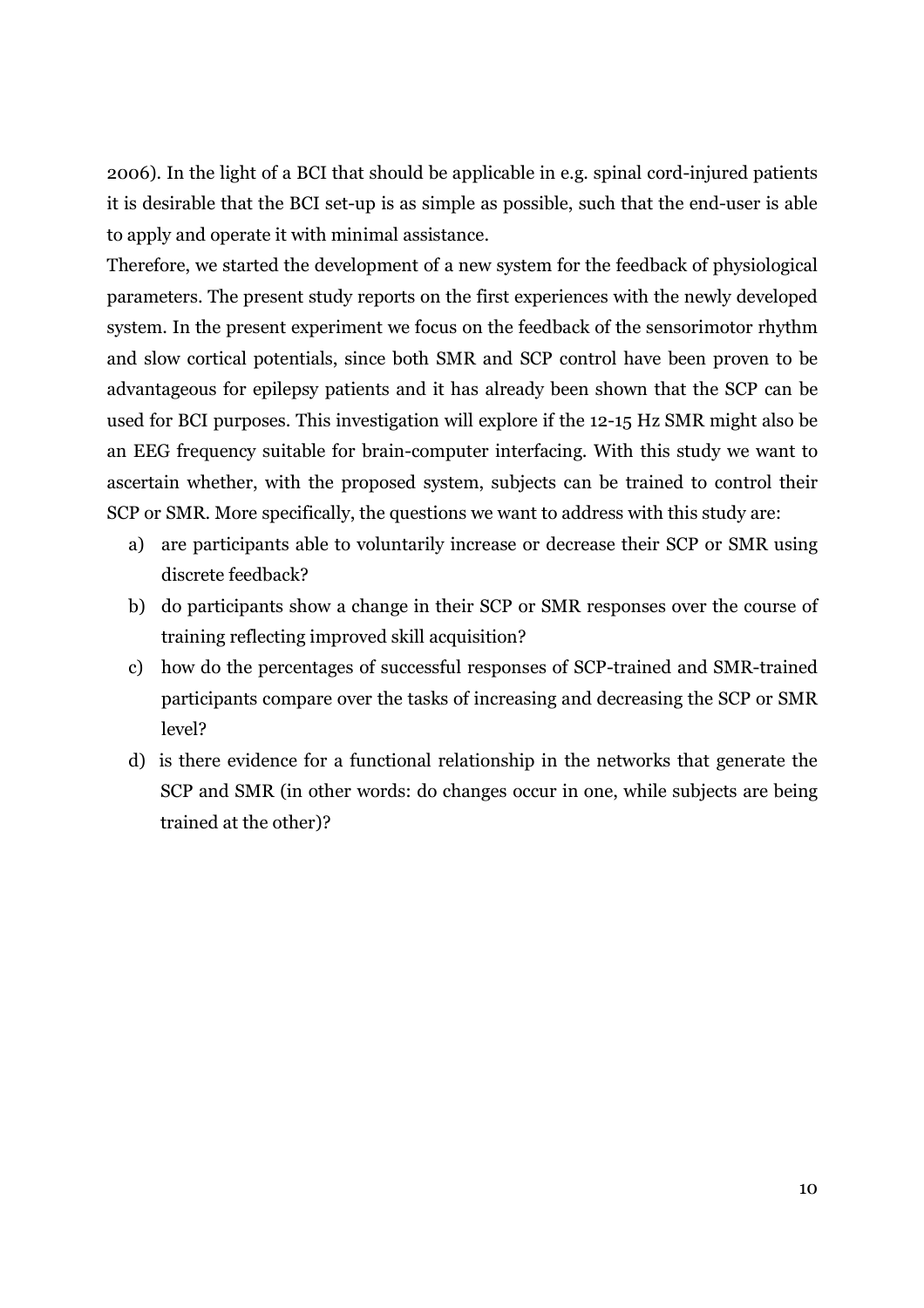## **Methods**

#### *Participants*

Nineteen people (10 female) participated in the experiment. All participants were recruited according to the normative subject profile of the Brain Resource Company (BRC) QEEG database, of which exclusion criteria include a history of neurological, psychiatric or psychological disturbances; motor, hearing or vision impairments and serious medical conditions. Every participant gave informed consent prior to the study. The study was approved by the Institutional Review Board (METC Noord Holland; number M05-010).

#### *Apparatus*

Data recording was achieved using personal computers and BioExplorer software. A complex open source design was programmed in the BioExplorer software environment. The design and manual can be downloaded freely from http://www.brainquiry.nl. This design allows for the processing of multiple physiological parameters including EEG, EOG and GSR. It features a module for the generation of trial sequences, which is flexible with respect to the durations of the trials, trial phases, inter-trial intervals and trial type randomization. It further includes a module for trial rejection on the basis of aberrant signal characteristics. The design incorporates an EOG-based method for correction of vertical eye-movement influences during the feedback of slow cortical potentials. The software calculates a feedback signal from the selected physiological parameter by extracting the relevant parameter (i.e. SCP, SMR, phasic GSR) from the raw data and subtracting the pre-feedback baseline. The criteria for a two-stage reinforcement, rewarding a specific feedback signal amplitude and duration of maintaining that amplitude, are independently adjustable. A trial counter module tracks the trial outcome (valid vs. invalid; successful vs. unsuccessful) and calculates the success percentages online. The design features an operator window and a feedback window. The operator window allows the experimentator to control the session by showing raw and processed signals and the relevant trial characteristics. The feedback window is presented to the participant and shows the feedback signal, reinforcers, and relevant trial information.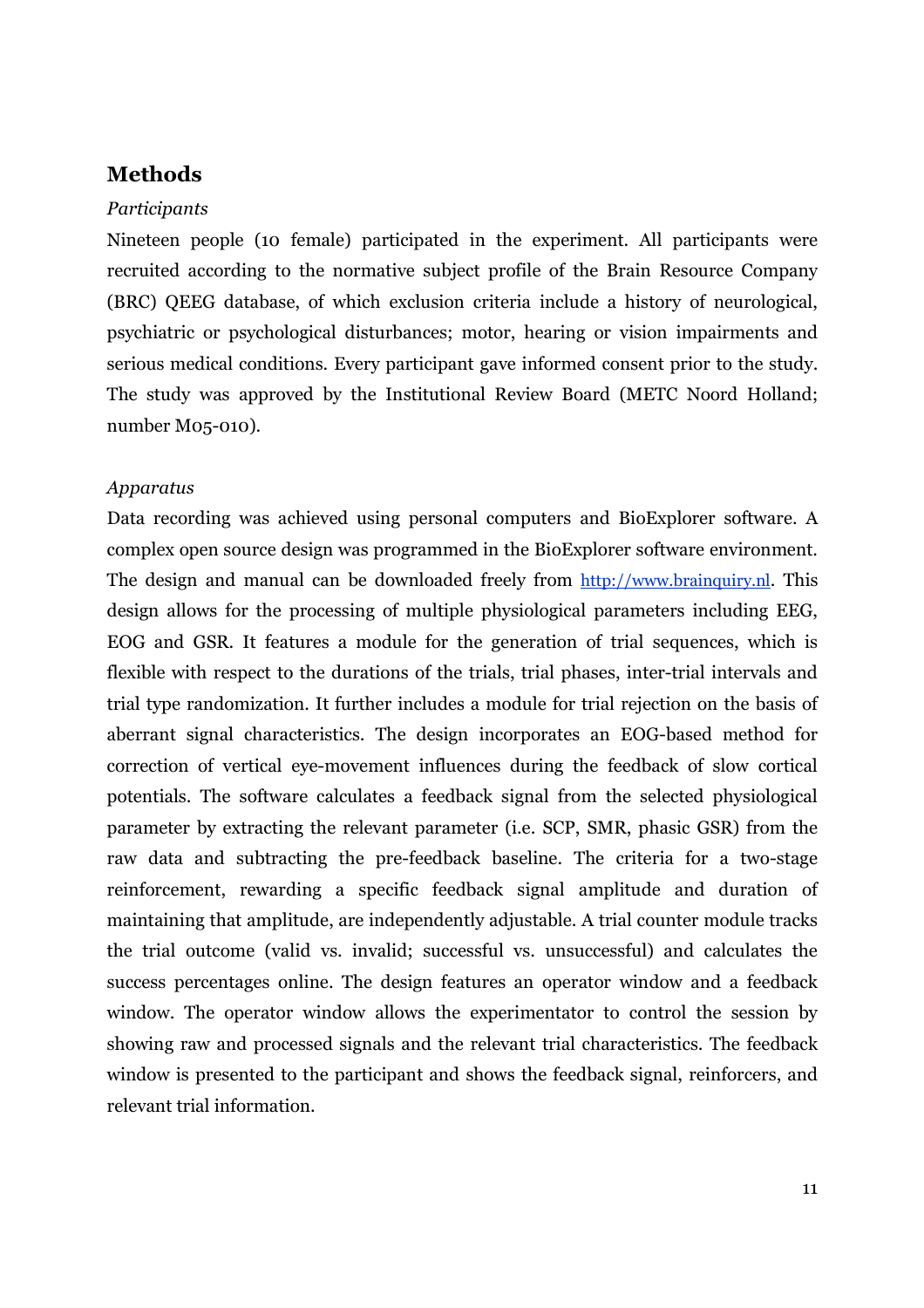The participants' EEG was recorded from Cz referenced against linked mastoids (A1+A2/2) using the wireless 2-channel bipolar Brainquiry PET SCP with active electrodes. The second channel of the PET SCP was used for recording vertical eyemovement activity (vEOG). The EOG electrodes were placed on the sagittal midline 1 cm above and below the outer canthus of the right eye. The ground electrode was placed on AF3. EEG and EOG were recorded with a sampling frequency of 200 Hz. Disposable pregelled Ag/Ag<sup>+</sup>Cl- electrodes (Arbo electrodes, Tyco) were used for EEG recording. Ten20 electrode paste was applied on the Cz recording site. All electrode sites were prepared with alcohol and Nuprep.

| Session 1   Session 2   Session    Session 20                      |
|--------------------------------------------------------------------|
| Run 1   Run 2   INT   Run 3   Run 4                                |
| Trial 1 (U)   Trial 2 (U)   Trial 3 (D)   Trial  ()   Trial 40 (D) |

**Figure 1. Schematic representation of the course of the training. The experiment spanned a total of 20 training sessions. Every training session consisted of four separate runs of 7 minutes. Between Run 2 and Run 3 there was a short intermezzo of approximately 2 minutes to reflect on the first two runs and to encourage the participant for runs 3-4. A run consisted of 40 trials of which 24 were in the 'down' (D) condition and 16 in the 'up' (U) condition.** 

#### *Procedure*

The participants received 20 neurofeedback training sessions in which they were trained to self-regulate their slow cortical potential (n=9) or sensorimotor rhythm (n=10). The experiment spanned a total of eight weeks with three training sessions per week with no more than one session per day. The sessions were divided into four runs of 40 discrete trials each. After two runs participants were encouraged and informed on their progress during a 1-2 minute pause (fig. 1). Trials were interleaved by a variable inter-trialinterval (1.5-3 s). Before the experiment, participants were instructed to minimize movement of body, head, hands and eyes. This instruction was repeated if necessary. Before and after every session, participants filled out a questionnaire assessing possible influencing factors. In the trials two conditions were mixed pseudo-randomly with the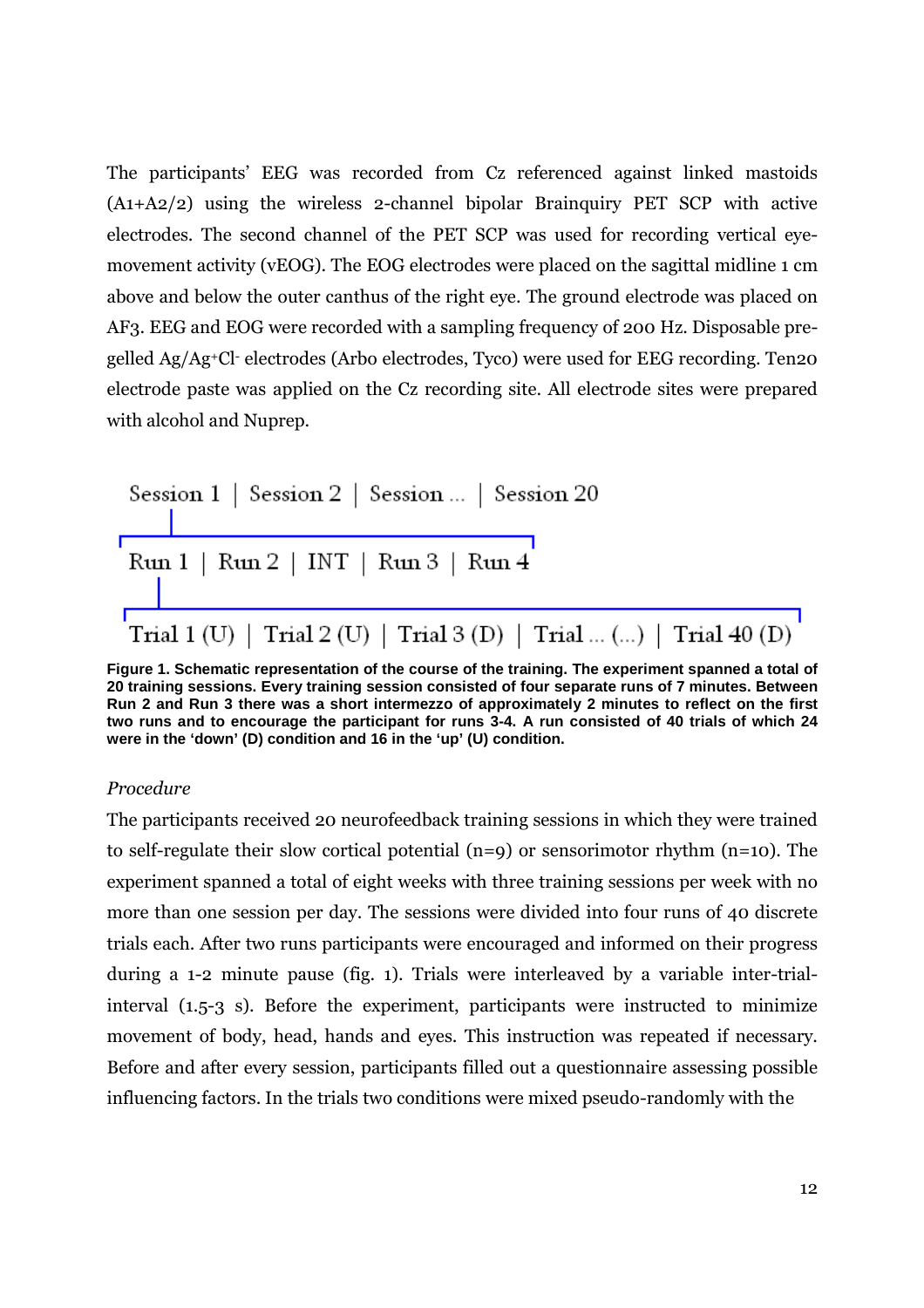

**Figure 2. Screenshot of the feedback window in a U trial. A. trial type indicators; B. feedback bar; C. thresholds; D. smiley faces; E. percentages of successful U (top) and D (bottom) trials. Features in top half of the window are associated with U trials; features in the bottom half of the window are**  related to D trials. Exceptions are the feedback bar – which is either at the top or bottom half of **the window dependent of the polarity of the signal relative to baseline; and the reinforcing smileys**  – **which are always shown at both the top and bottom.**

'down' (D) condition (which required lowering the level of cortical arousal: SCP positivity/SMR enhancement) comprising 60 % of all trials and the 'up' (U) condition (heightening arousal: SCP negativity/SMR suppression) comprising 40 % of all trials. The asymmetric distribution was introduced, because previous work by Hinterberger and colleagues (personal communication) indicated that increasing cortical arousal was easier to learn compared to decreasing cortical arousal. Furthermore, since reduction of epileptic seizure is mediated by lowering the cortical excitability level, emphasizing the D condition was hypothesized to be safer and more relevant for epilepsy patients. Participants were seated behind a 17˝ TFT monitor displaying the feedback window (fig.2) wearing headphones. In a trial the participant had to either increase or decrease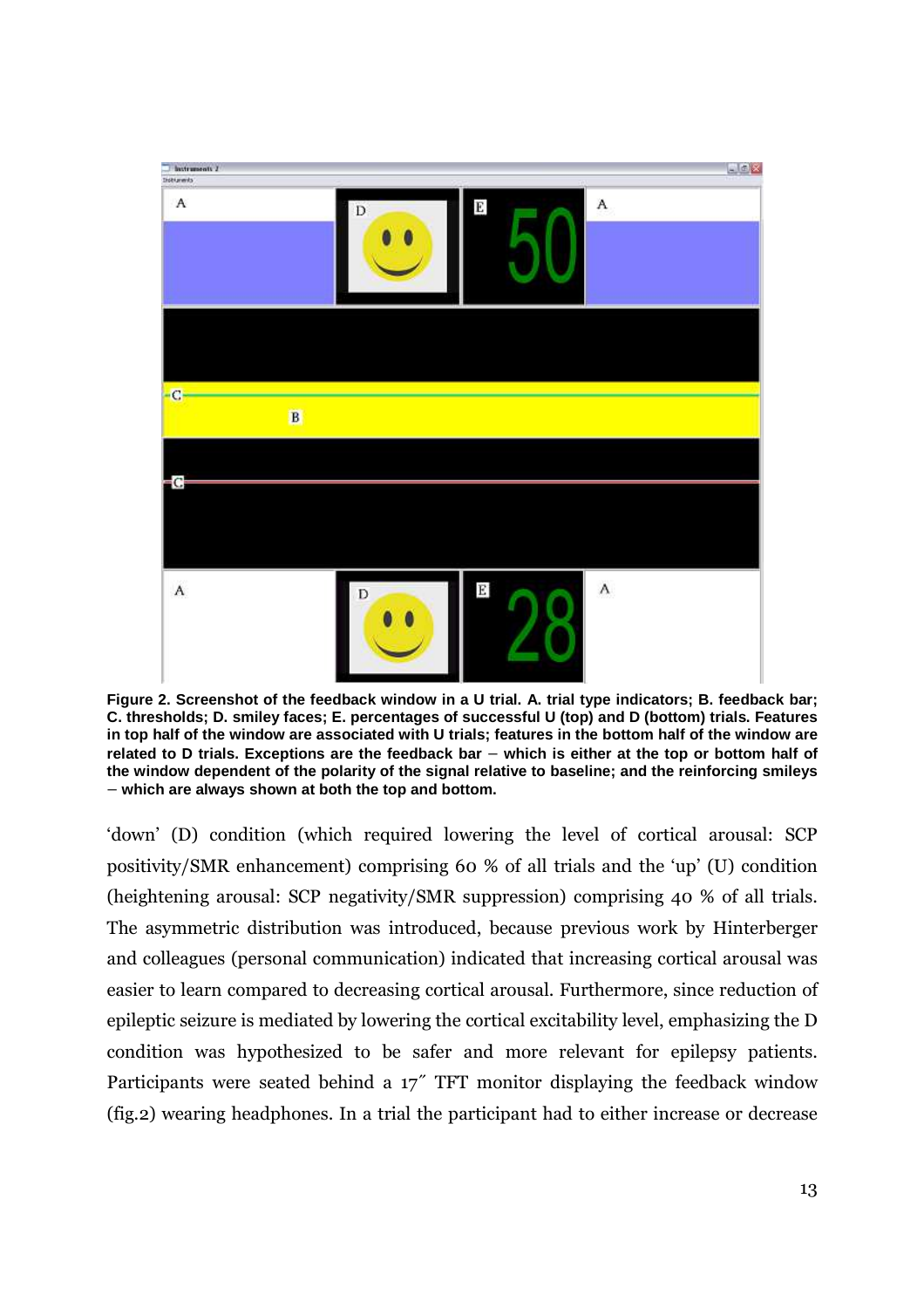his SCP or SMR. Figure 3 shows the time course of a SCP in a D trial and the feedback window as the participant would see it at different time points throughout the trial. The start of a trial was indicated by a brief tone delivered through the headphones. The trials were divided in a preparation phase and a feedback phase. In the preparation phase, the trial type was indicated to the participant by blinking blue rectangles in either the upper



**Figure 3. The time course of a SCP signal with the appearance of the feedback window during a D trial. Refer to figure 2 for elements (A-E) of the feedback window. The trace depicts a SCP in a D trial. Every trial was divided in a trial type indication phase (t = -1−0 s, preparation phase) and a feedback phase (t = 0−7 s). The inter-trial-interval (ITI) was randomly varied between 1.5-3 s. In the 1 second preparation phase the trial type was indicated in the feedback window by blinking blue rectangles (see \*). In the feedback phase the participants had to shift their SCP/SMR level from baseline above a threshold level to receive rewards. The baseline (red dashed-dotted line) is the average EEG level of the last 500 ms of the preparation phase (equal to the SCP level at t = 0 s, since the SCP is a 500 ms moving average of the EEG). The threshold level is an offset to the baseline that is individually different (ochre dashed line). At t = -1 s a brief tone indicated trial start. From t = -1 s to t = 0 s either the upper or lower trial type indicators blinked (feedback window t = - 1 s). The SCP level at t = 0 s was taken as the baseline level (horizontal midline of the feedback window). From t = 0 s to t = 7 s feedback is provided on the signal level by the height of the yellow feedback bar. In this phase, the trial type indicators show the amount of time left in the trial. The time left is proportional to the degree to which the indicators are colored. If the signal exceeds the threshold level two reinforcing smiley faces are shown (feedback window at t = 5 s). If the signal is above threshold for 2 seconds (SCP) or 0.5 seconds (SMR) consecutively the trial is regarded successful and a reinforcing sound is played. In the example time course the success criterion is reached at t = 5.7 s. At t = 7 s the success percentages are updated. Since in this D trial the success criterion was reached the percentage of successful D trials is increased from 50% to 58% (note the change in the bottom number from t = 5 s to t = 7 s).**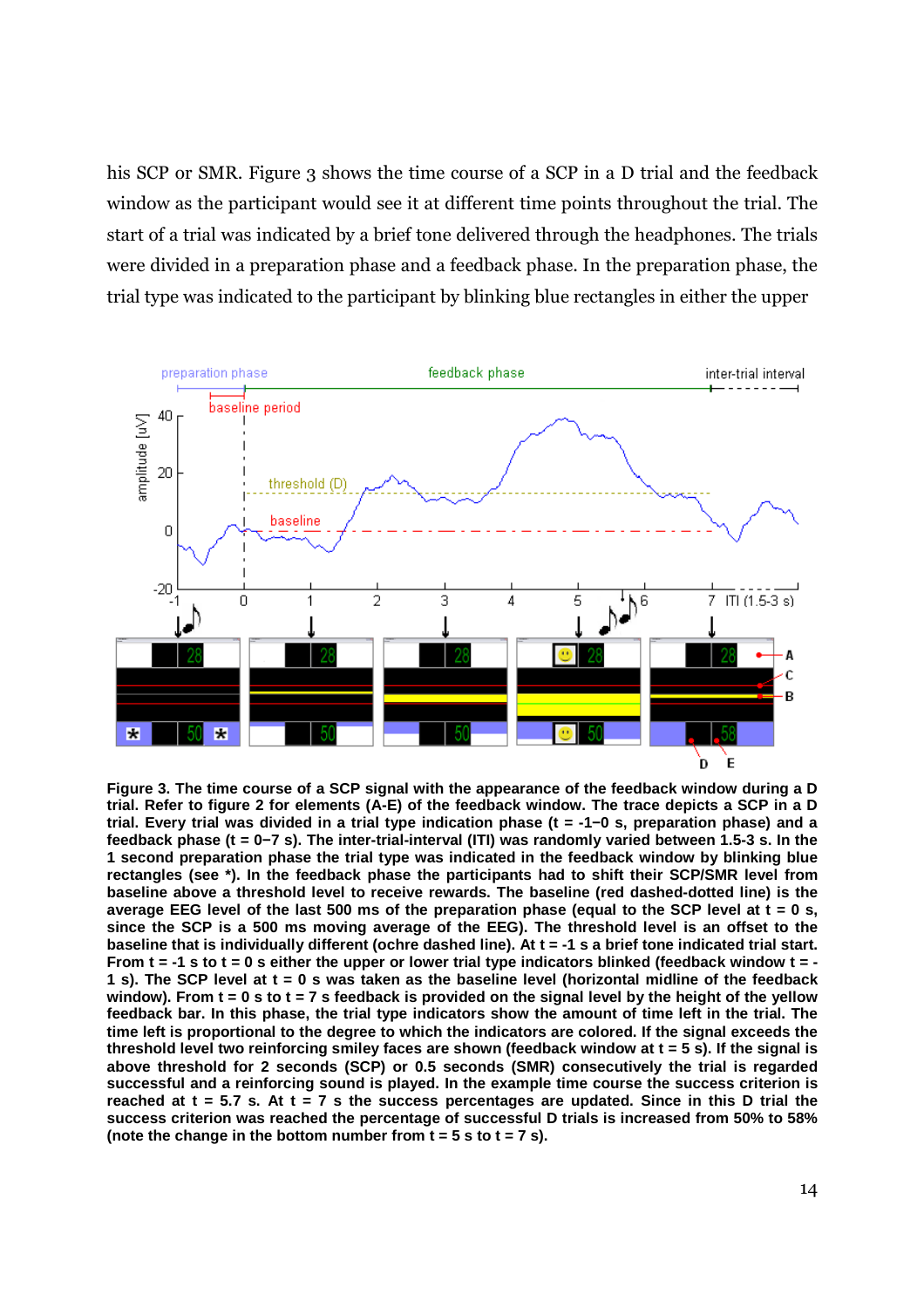(U trial) or lower half (D trial) of the feedback window. The mean EEG level in the last 500 ms of the preparation phase served as the baseline for the feedback phase. In the feedback phase, real-time feedback was provided by displaying a yellow bar the height of which was proportional to the level of the feedback parameter (SCP or SMR amplitude) relative to the 500 ms pre-feedback baseline. The pre-feedback baseline level was set at the vertical midline of the window. The visible range of the bar was set such that it was proportional (3x) to the – individually different – threshold values, resulting in an identical visual display for all participants. Negative SCP's and SMR decreases were scaled to be displayed in the upper half of the window and positive SCP shifts/SMR increases were displayed in the lower half, since it is more intuitive to display an increase in arousal as an upward movement of the feedback bar. In the feedback phase, the amount of time that was left to perform the task was indicated in the rectangles that indicated trial type in the preparation phase. In the inter-trial-interval and the preparation phase no feedback was provided. The task requirement was to reach an individually determined threshold level of the feedback parameter relative to the 500 ms pre-feedback baseline and to hold this level for at least 2 seconds for SCP (Hinterberger, personal communication) or 0.5 seconds for SMR (Sterman, personal communication). Reinforcing feedback in the form of two 'smiley' faces was given when the participants reached the – appropriate – threshold. When the task was completed successfully, the participant heard a reinforcing sound, delivered through the headphones. Additionally, feedback on performance was given continuously by displaying the percentage of successful trials in a run for U and D trials seperately. These percentages were updated after every trial.

#### *Data processing*

A schematic overview of the core of the real-time data processing (noise check, artefact rejection and EOG correction) is provided in figure 4. For the SCP-trained group, the EEG and EOG were smoothed using a moving average of 500 ms and the pre-feedback baseline was subtracted.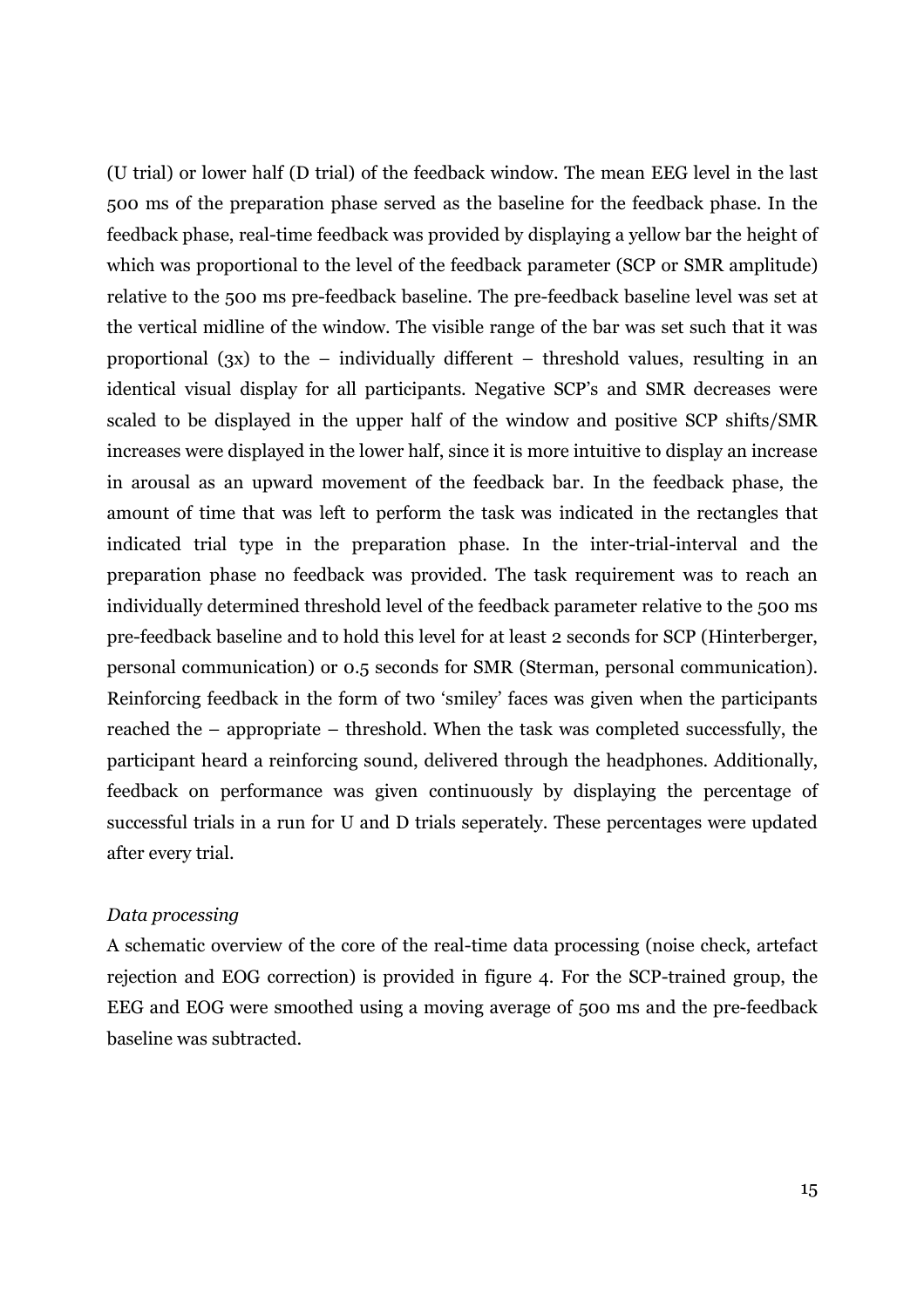

**Figure 4. Diagram of real-time SCP data processing. A noise check is performed** – **in the baseline period only** – **on EEG and EOG by imposing a threshold of 20 µV on the amplitudes of 45-55 Hz filter outputs (reflecting bad electrode contact or high impedance). Raw EEG and EOG are smoothed by a 500 ms moving average. The EEG and EOG ranges in the trial are determined and compared to the threshold values of 200 µV for EEG and 800 µV for EOG, indicating artefacts due to head movements, touching of electrodes or wires, etc. On a positive outcome of either the noise or artefact check the feedback bar would disappear for the remainder of the trial and the trial was excluded from analysis and success percentages calculation. If EEG and EOG are both within range an EOG correction is performed on the SCP. If the SCP has different polarity as the EOG the SCP is fed back uncorrected, since the EOG contribution will only infer with the task. If the SCP has the same polarity as the EOG and SCP < 0.12 x EOG, the feedback will be set to zero to avoid over-correction. If the SCP and EOG have the same polarity and SCP** ≥ **0.12 x EOG, the SCP will be corrected to SCP – 0.12 x EOG and then be fed back to the participants. SMR data processing did not include EOG correction, but featured both the noise check and artefact detection identical to the SCP data processing. Feedback consisted of a 500 ms moving average of the amplitude output of the 12-15 Hz bandpass filtered EEG.** 

To prevent control of the feedback bar by eye-movement activity, the SCP was corrected in real-time by a method similar to that used by Kotchoubey et al. (1996). If the EEG and EOG were of opposite polarity no correction was performed, since the EOG could not contribute to the task. In case the EEG and EOG were of the same polarity, the EEG was corrected by subtracting the expected EOG contribution at Cz. The multiplication factor for the EOG was set at 0.12 for Cz (Hinterberger, personal communication). To avoid over-correction, the SCP feedback was set to zero if the EEG was smaller than the expected EOG contribution at Cz. Thus, the corrected EEG is calculated by: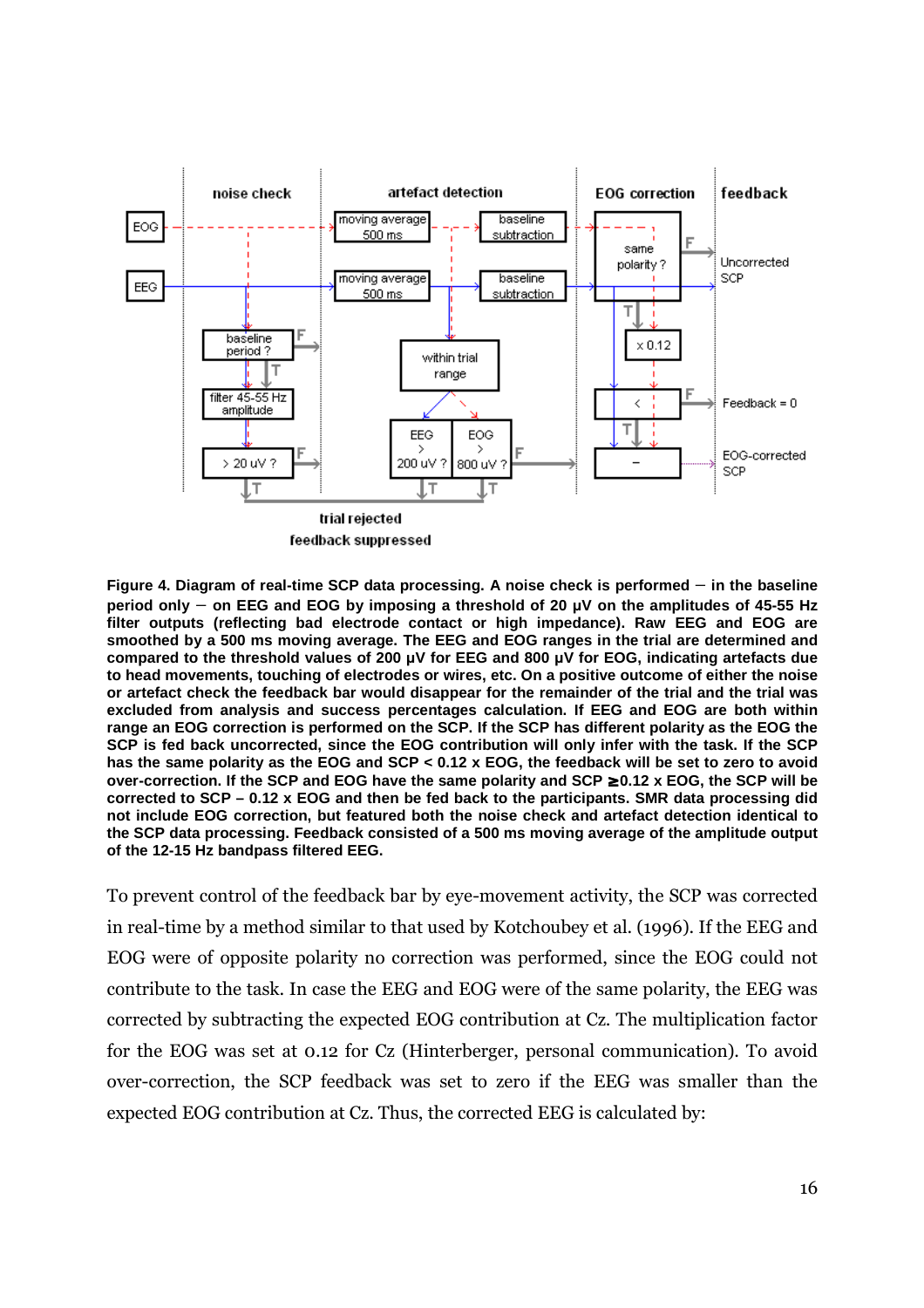$EEG<sub>corrected</sub> = EEG$  if EEG & EOG have different polarity  $EEG_{corrected} = EEG - 0.12 * EOG$  if  $EEG & EOG$  have same polarity  $\&EEG \geq 0.12 * EOG$  $EEG<sub>corrected</sub> = 0$  **if EEG** & EOG have same polarity &  $EEG < 0.12 * EOG$ 

Feedback was suppressed for the remainder of the trial when:

- the amplitude of the output of a 45-55 Hz bandpass filter of EEG or EOG exceeded the threshold of 20 µV in the baseline period, reflecting bad electrode contact or high impedance;
- artefacts occurred in the EEG or EOG due to head movements, touching of electrodes or wires, etc. These artefacts become evident as peaks in the EEG and EOG. Thresholds for within-trial ranges were set at 200 µV for the EEG and 800 µV for the EOG.

On the occurrence of an artefact the feedback bar would disappear for the remainder of the trial and the trial was excluded from analysis and success percentages calculation. For the SMR-trained group, the SMR amplitude was smoothed by a 500 ms moving average. Then, the 500 ms pre-feedback baseline SMR amplitude was subtracted from the signal. Feedback was provided in the feedback interval only. The artefact criteria for feedback suppression and exclusion from analysis were identical to those in the SCP condition.

#### *Data analysis*

#### Threshold procedure

Each participant was provided with individually determined threshold settings for the 'down' (D) and 'up' (U) conditions that would start them at 33 % successful trials (the chance level that was chosen). In this way we standardized the procedure by establishing personal thresholds. These personal thresholds were determined based on two pretraining sessions. In the first pre-training session, thresholds were set to a prefixed value (-10  $\mu$ V and 10  $\mu$ V for the SCP group; -4  $\mu$ V and 4  $\mu$ V for the SMR group). Every run in a session is associated with a percentage of successful trials, which is dependent on the threshold value. The BioExplorer software package features a 'playback' function: the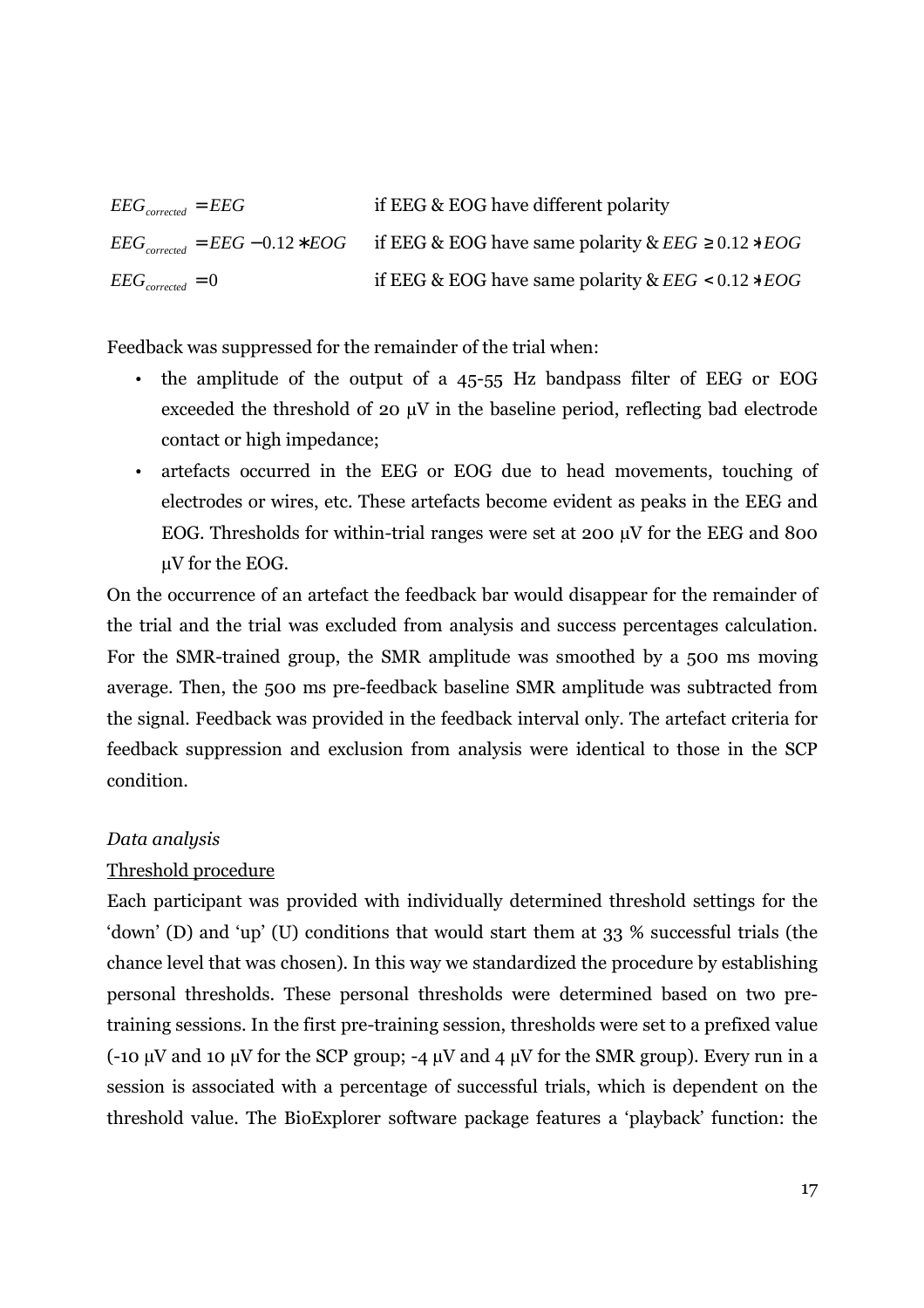possibility to re-run the session data, with (the same or) different parameters for dataprocessing. Employing this function, we can simulate what would have been the success percentages of a run in case different threshold settings would have been used.

The 'playback' function was used to determine success percentages for D and U trials with five different threshold settings ( $\pm$  4, 6, 8, 10, 12 µV for the SCP group;  $\pm$  2,3,4,5,6  $\mu$ V for the SMR group), thus re-running the session 5 times for each of the pre-training sessions with different threshold settings. The resulting success percentages were averaged over the runs of the first pre-training session yielding an average success percentage for each of the threshold settings. Then, a linear regression was carried out on the averages for D trials and U trials separately (see figure 5 for an example). The thresholds for the second pre-training session were taken as the level of the feedback parameter with which 33 % of trials would be successful according to the linear regression of the first session.



**Figure 5. Example of individual threshold determination by linear regression. Data points represent the average pre-training success percentages of SMR-trained participant AB according to offline extraction at different threshold settings (± 2,3,4,5,6 µV).**

The playback procedure was repeated for the four runs of the second session, resulting in another four success percentages for each threshold setting, thus a total of 8 success percentages was obtained from the two pre-training sessions for each of the threshold settings. The success percentages of the pre-training sessions were averaged over the 8 runs, arriving at an average pre-training success percentage for each threshold setting. Again, a linear regression was conducted, now on the average pre-training success percentages. The thresholds for the training sessions were fixed at the level that predicted 33 % successful trials.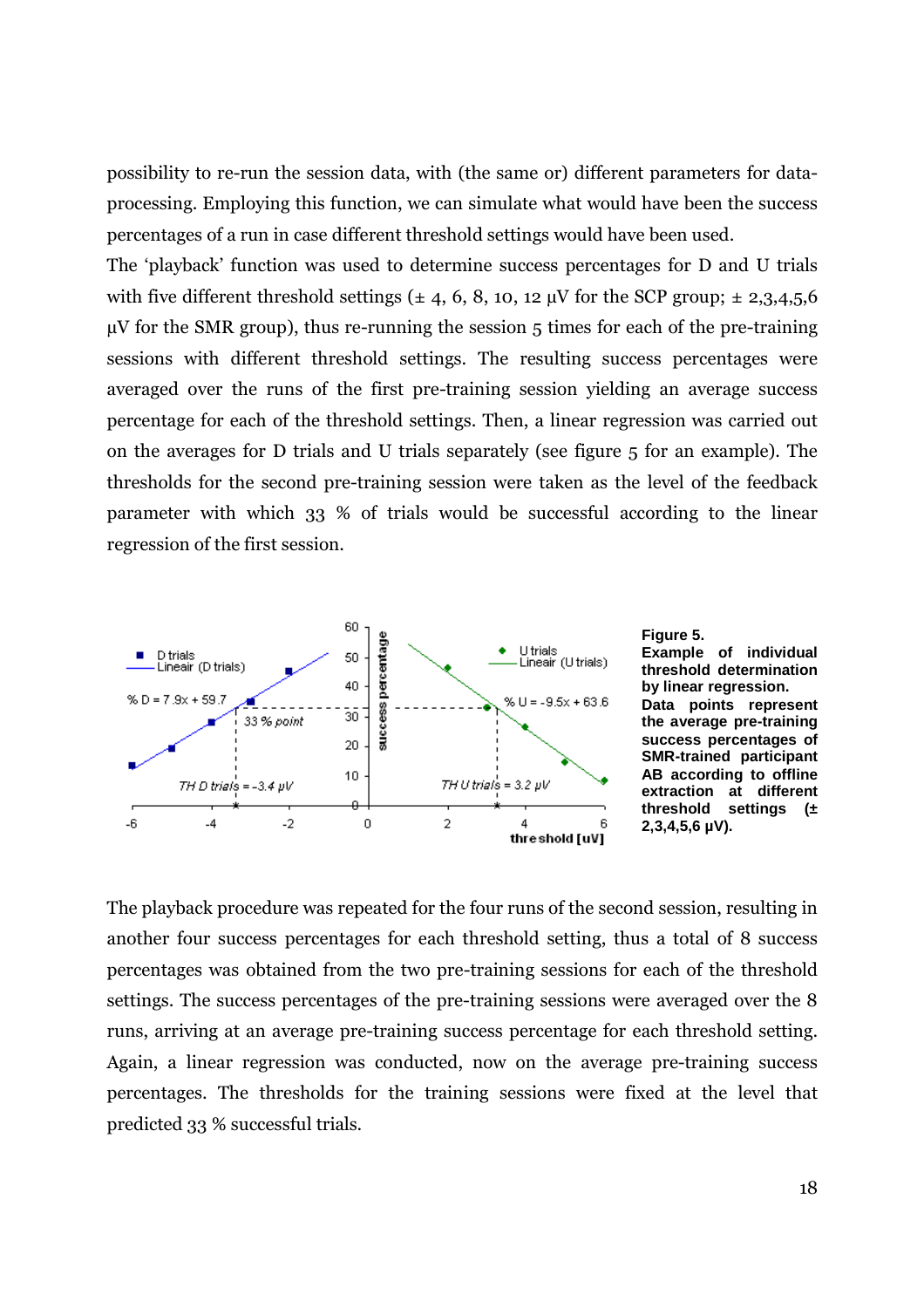#### Physiological responses

The physiological data (EEG and EOG) were processed using BioReview, Matlab and SPSS software. Invalid trials were excluded from analysis. An entire run was excluded when more than 10 trials were invalid and an entire session was discarded if more than two runs were excluded. The raw signals were filtered offline with the same filter specifications as in the real-time implementation, i.e. the EEG, EOG and 12-15 Hz SMR amplitude were smoothed using a 500 ms moving average. The EEG was corrected for eye-movement influences offline according to the procedure of Gratton et al. (1983). The 500 ms pre-feedback baseline was subtracted from every trial for SMR and corrected SCP. Grand-average SCP and SMR amplitudes were obtained by averaging D and U trials separately in five blocks of four sessions. To quantify physiological responses, the integral between the grand averages of the D/U trials and the baseline was calculated for the feedback phase. Integrals  $P_D$  and  $P_U$  of the D and U trials, respectively, are defined as:

$$
P_D = \int_a^b G A_D dt
$$
 
$$
P_U = \int_a^b G A_U dt
$$

where  $GA<sub>D</sub>$  and  $GA<sub>U</sub>$  are the grand-averages of the D and U trials, respectively. These performance measures are calculated for both SCP and SMR in the interval  $t = [a,b] =$ [0,7] s. Repeated measures ANOVA's (2x5x2, group x block x trial-type) were performed on the integrals  $P_D$  and  $P_U$  for both the SCP and SMR response. The significance level was set at  $\alpha$  = 0.05.

#### Performance

The participants' performances were analyzed with SPSS software. Runs or sessions were excluded from this analysis if they were excluded in the analysis of the physiological data (≥10 invalid trials/run; ≥ 2 rejected runs/session). The percentages of successful trials (for every run) were averaged in five blocks of four sessions. The averaged success percentages were entered in a 2x5x2 (group x block x trial-type) repeated measures ANOVA. The significance level was set at  $\alpha = 0.05$ .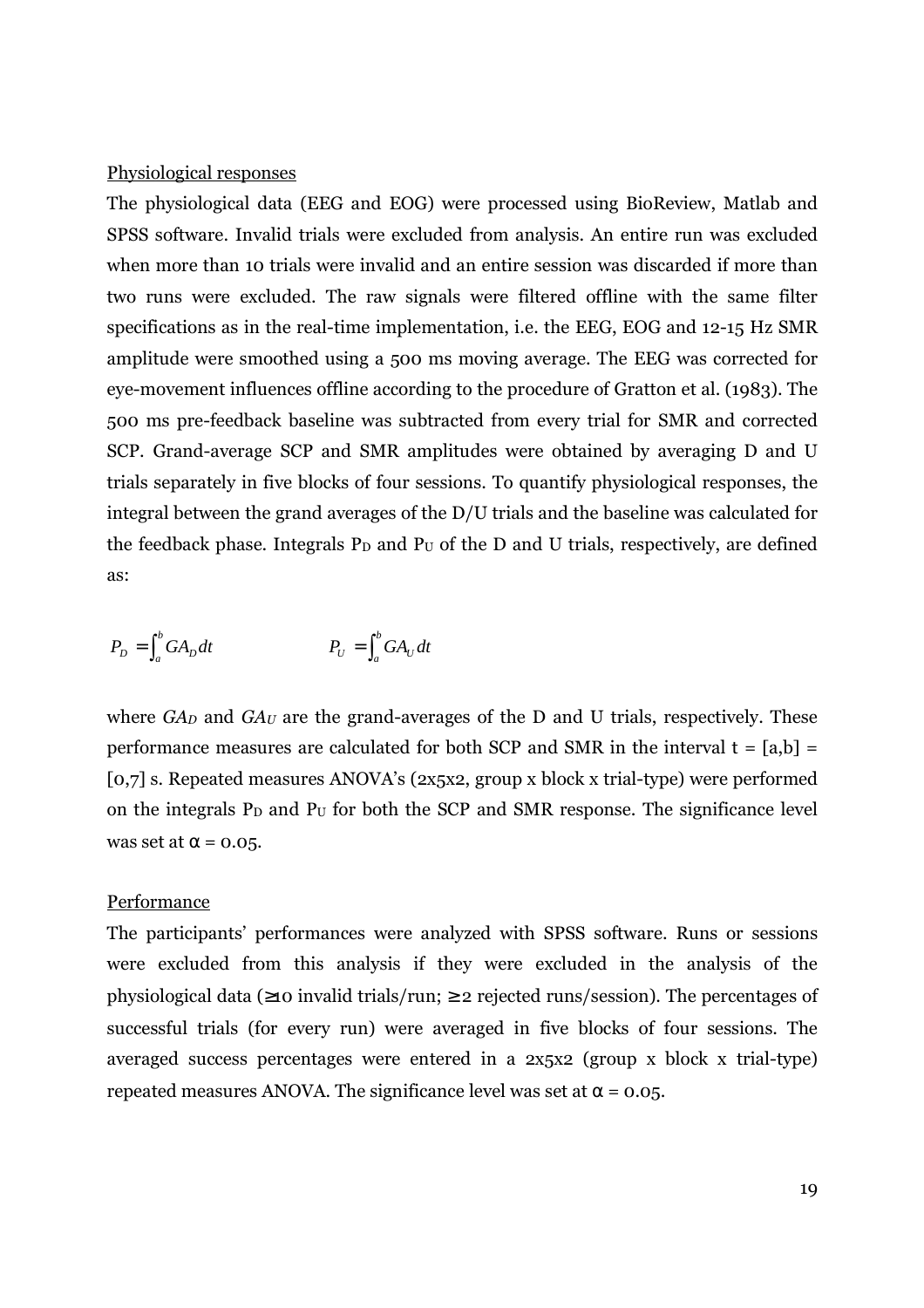## **Results**

The efforts to develop a multi-purpose discretized biofeedback system that should be applicable as BCI-system and discrete-trial neurofeedback platform for end-users without experience in physiological measurements resulted in a system for feedback of a single channel of various physiological parameters (EEG, EOG, GSR, HRV, HEG, etc.). It features wireless portable equipment for measurement of the physiological parameters that can be applied by users without experience in physiological measurements. It was designed on the basis of discrete feedback trials consisting of a preparation phase and a feedback phase. It uses combined visual and auditory cues, visual feedback of only a single channel of the physiological parameter and a two-stage combined visual and auditory reinforcement. Additionally, it features automated online correction for EOG. Finally, it incorporates a method for the derivation of individual threshold settings that are the criterion for reinforcement. A series of trainings was performed to address a number of questions regarding the performance of a group of nineteen participants using the new biofeedback system. All nineteen participants completed the training.

#### Physiological responses: group results

Figure 6 shows the grand-average SCP's for D (solid traces) and U (dashed traces) trials of the five blocks. In the preparation phase, a negative potential builds up (readiness potential). At the start of the feedback phase a positive potential shift is seen. Over the feedback phase the potential slopes towards positivity. In the preparation phase, the SCP-trained participants show an increasingly negative potential over blocks in the D trials. This is accompanied by a larger positive shift at the start of the feedback phase. Additionally, the positive slope during the feedback phase appears to be larger in the third and fourth block, as compared to the first and second block. This suggests that the SCP-trained participants have the ability to increase the difference between baseline potential and feedback phase potential over the course of the experiment. In the U trials, the SCP-trained participants show a decreased negative potential in the preparation phase compared to the D trials. Furthermore, the SCP-trained participants are able to suppress the positive potential shift that is seen at the start of the feedback phase in the D trials. As a result, we see that the differentiation between the D and U trials is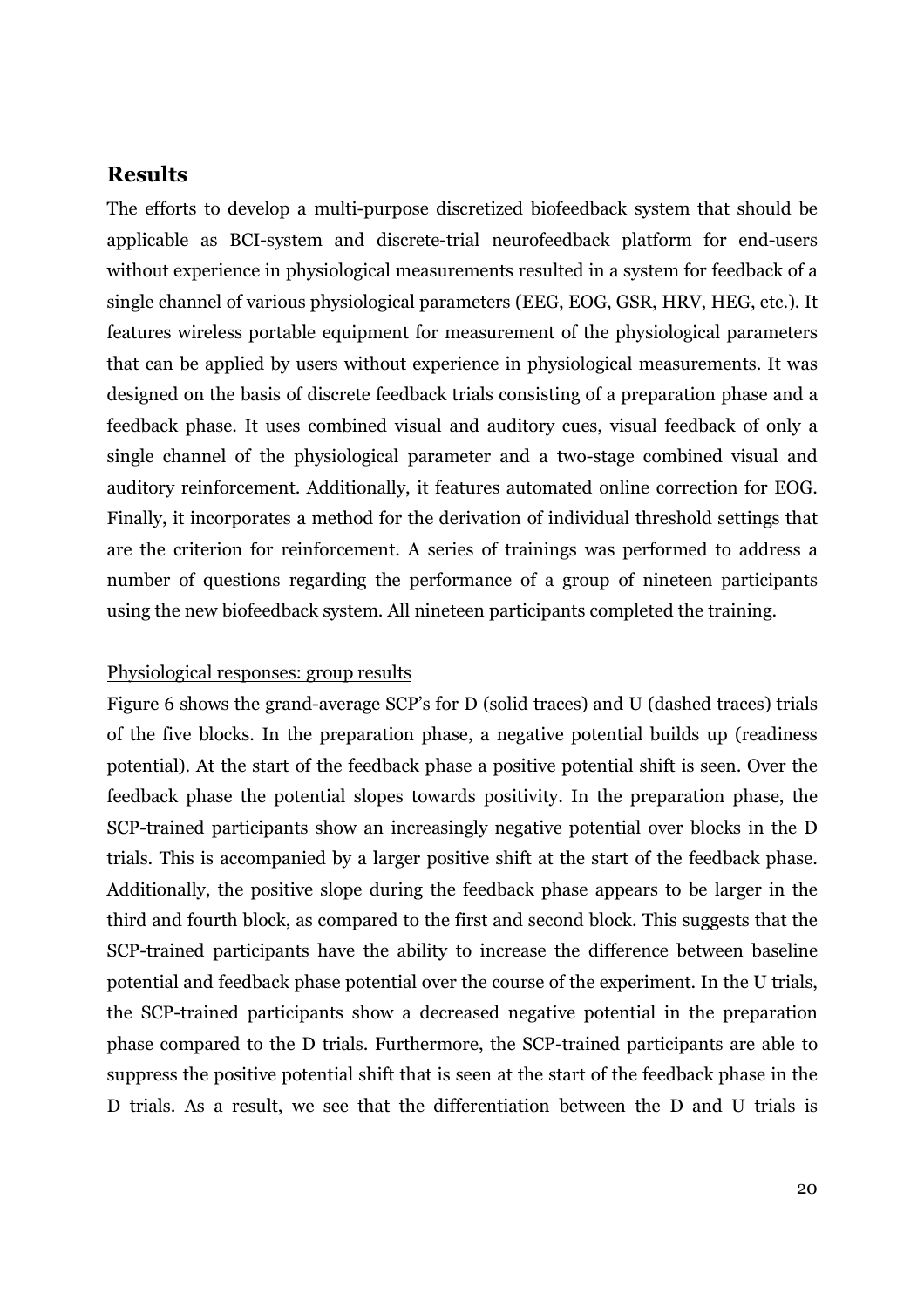generally larger in the later blocks of the experiment. For the SMR-trained group, the negative preparation phase potential is equal for both trial types and a positive potential shift is seen at the start of the feedback phase. In the remainder of the feedback phase the potential slopes towards positivity in both D and U trials. However, the grandaverage SCP response of the D trials shows a steeper slope as compared to the grandaverage SCP of the U trials, thus resulting in a differentiation in the SCP response between D and U trials. It can also be noted that the negative preparation phase potential increases over blocks. This shifts the potential in the feedback phase towards positivity, relative to the baseline. However, there is no indication that the differentiation between D and U trials increases over blocks.



**Figure 6. Grand-average SCP's for the five blocks of four sessions of the SCP-trained group (left column) and the SMR-trained group (right column). Solid lines represent the average SCP response to D trials and dashed lines represent the average SCP response to U trials. The baseline is represented by the horizontal dashed-dotted line and the start of the feedback phase is indicated by the vertical dashed-dotted line at t = 0 s. The differentiation between D trials and U trials is indicated by the shaded area.**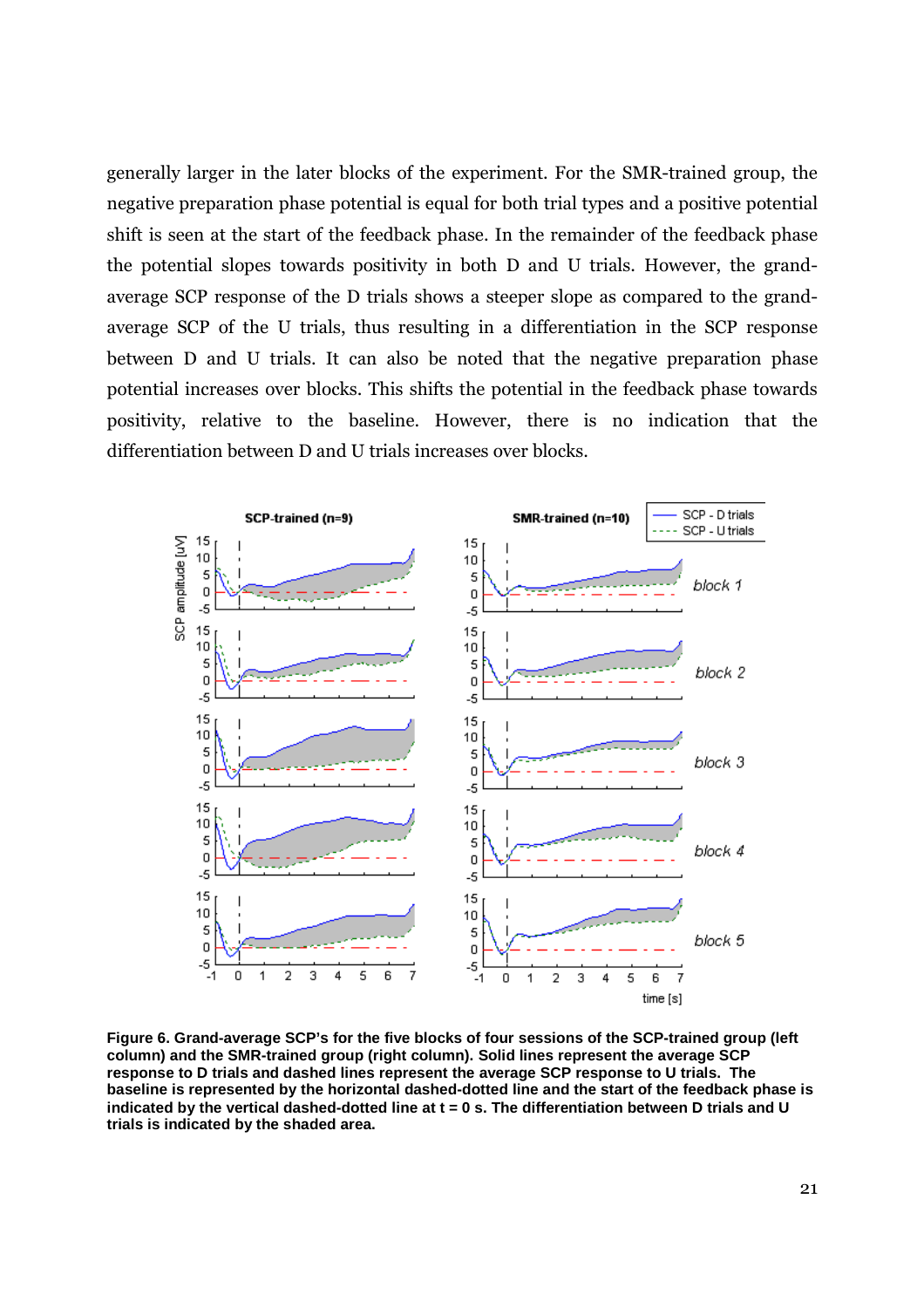The grand-averages of the SMR amplitude are shown in figure 7. Both the SMR-trained and SCP-trained groups show a burst of SMR activity in the preparation phase. The SMR-trained group shows a mildly suppressed SMR response in the feedback phase in the first blocks of the experiment that is not seen in the SCP-trained subjects. Most importantly, no differentiation between D and U trials is observed in the feedback phase for the the SMR-trained group, nor for the SCP-trained group.



**Figure 7. Grand-average SMR amplitudes for the five blocks of the SCP-trained (left column) and the SMR-trained group (right column). Solid lines represent the average SMR response to D trials and dashed lines represent the average SMR response to U trials. The baseline and start of the feedback phase are indicated by the horizontal and vertical dashed-dotted line, respectively.**

The ability to regulate the SCP and SMR across session blocks was quantified by calculating the integrals  $P_D$  and  $P_U$  between the baseline and the grand-averages for the feedback phase of the various blocks in the experiment for both the SCP-trained group and the SMR-trained group. The group results for  $P_D$  and  $P_U$  are summarized in figure 8.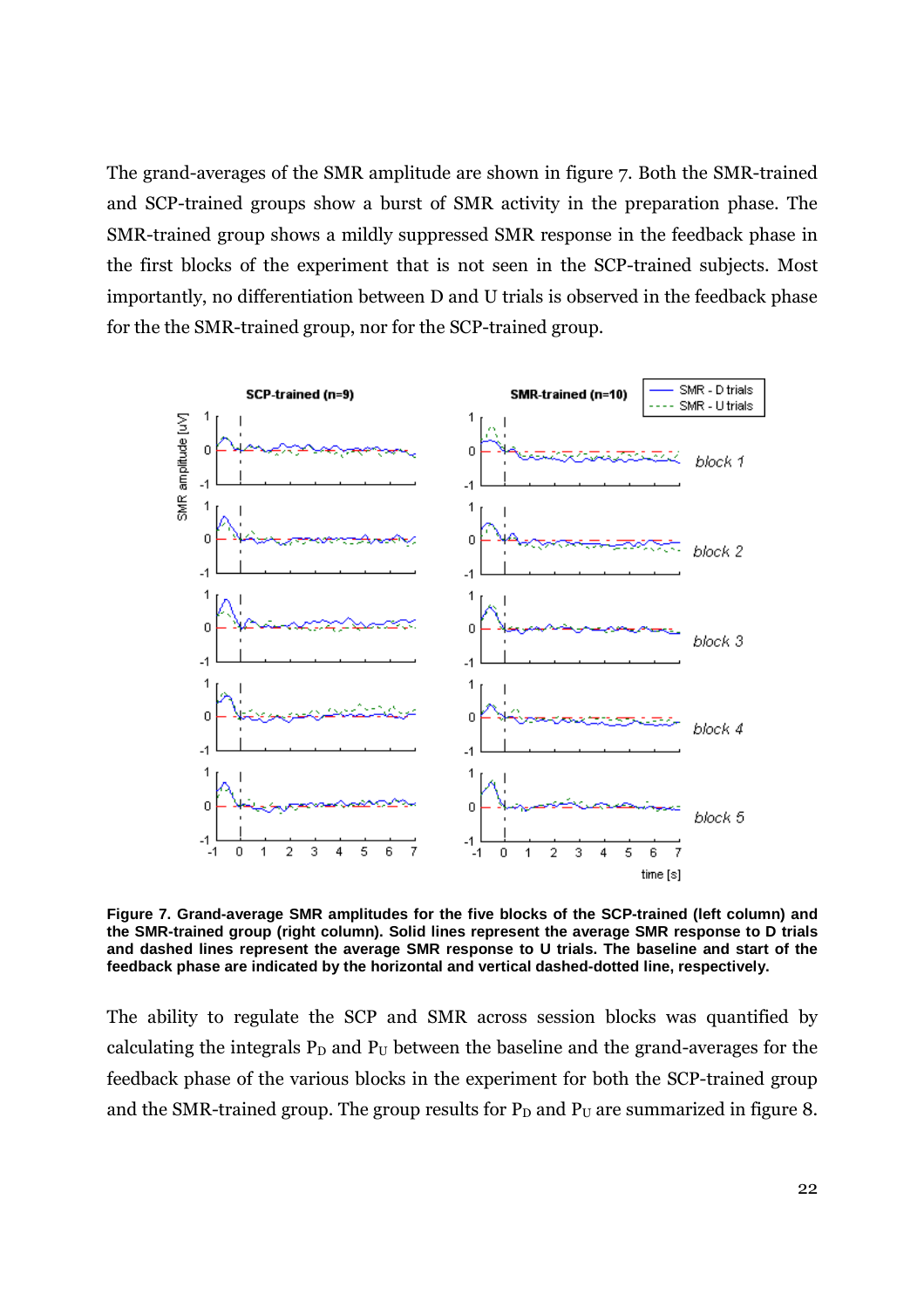Figure 8 shows the group-averaged  $P_D$  and  $P_U$  of the SCP-trained group (diamonds, solid lines) and the SMR-trained group (squares, dashed lines) for the SCP response (left panel) and the SMR response (right panel). Interestingly, the integrals of the SCP response show a differentiation for both the SCP-trained and SMR-trained participants. It can be observed that the SCP differentiation between D trails and U trials of the SCPtrained participants increases over blocks (left panel; growing interior of the solid lines). In contrast, the SCP differentiation of the SMR-trained participants is constant over blocks (left panel; dashed lines are parallel), but shows a nonspecific increasing trend (equal positive slope of the dashed lines). This probably suggests a shifting baseline SCP level in both D and U trials. The integrals of the SMR response are undifferentiated for both the SMR-trained group (right panel; dashed lines) and SCP-trained group (right panel; solid lines). In the SMR-trained group, both  $P_D$  and  $P_U$  show the same trend towards positivity, i.e. from a suppression of SMR in the first block to the absence of a SMR response in the last block.



**Figure 8. Integrals PU and PD between the baseline and the grand-average SCP (left panel) and SMR (right panel) for the SCP-trained (diamonds; solid lines) and SMR-trained group (squares; dashed lines). Note the increased SCP differentiation of the SCP-trained group over blocks (solid lines in the left panel); the SCP differentiation of the SMR-trained group which is stable over blocks (dashed lines in the left panel); the undifferentiated SMR response in the SMR-trained group (dashed lines in the right panel) and the absence of a clear SMR effect in the SCP-trained group (solid lines in the right panel).**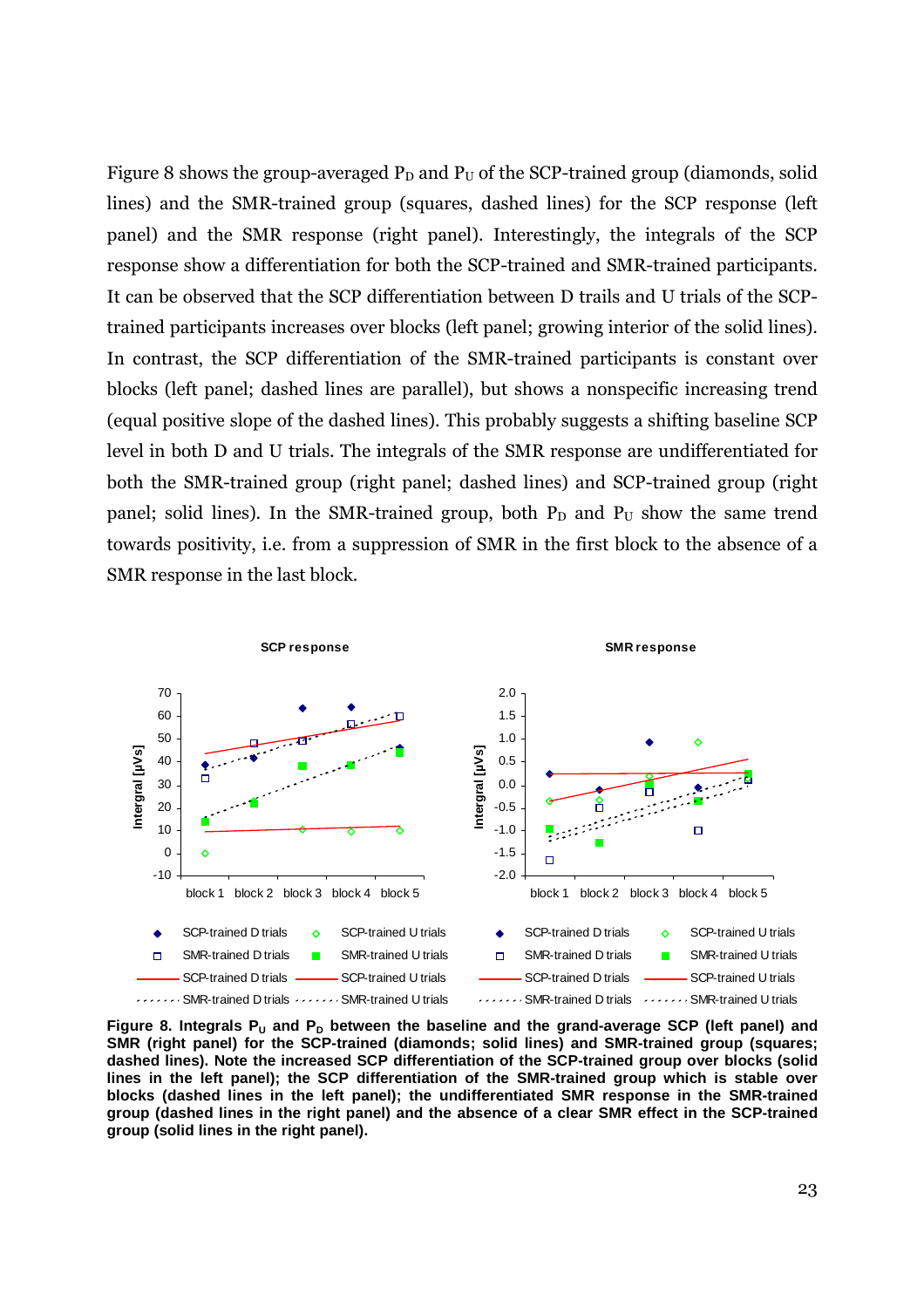The integrals  $P_U$  and  $P_D$  of both the SCP response and SMR response were entered in a 2x5x2 (group x block x trial type) repeated measures ANOVA. For the SCP response, a significant effect of trial type was found  $(F(1,17) = 20.050, p < 0.000)$ . This indicates that participants differentiated in their response to U and D trials. It could not be shown that this differentiation was larger for the SCP-trained group as compared to the SMRtrained group (non-significant trial type\*group interaction,  $(F(1,17) = 2.984, p = 0.102)$ ). Furthermore, a significant main effect of block was found  $(F(4,14) = 4.666, p = 0.013)$ . Post-hoc contrasts indicated a significant increasing quadratic trend in the data  $(F(1,17))$  $= 12.246$ ,  $p = 0.003$ ). This suggests a more positive general SCP level relative to baseline over the blocks, which was the same in the SCP-trained group and the SMR-trained group (non-significant block\*group interaction  $(F(4,14) = 1.007, p = 0.437)$ . The threeway interaction trial type\*block\*group was also significant  $(F(4,14) = 3.708, p = 0.029)$ . Post-hoc contrasts revealed that this interaction occurred in block 2, where the SCP differentiation in the SCP-trained group is reduced compared to the other blocks and the SCP differentiation in the SMR-trained group is increased compared to the other blocks. Therefore, the three-way interaction did not provide compelling evidence for the hypothesis that the SCP differentiation shows a larger increase over blocks in the SCPtrained participants compared to the SMR-trained participants. The ANOVA on the SMR response yielded no significant effects. This result indicates that, in the group average, the SMR response in the feedback phase did not deviate from the pre-trail baseline in either the SMR-trained or SCP-trained participants and that no progress was made across blocks.

#### Physiological responses: responders

Analysis of the data of the individual participants indicates that the variability between the participants was large. The SCP-trained participants (n=9) can be divided in two relatively homogeneous groups based on their ability to control their SCP (the criterion was a larger slope of a least-squares linear regression for  $P_D$  as compared to  $P_U$  over blocks, see also figure 8 for the group example). First, there is a group of four participants who were able to increase the differentiation between their SCP responses on D and U trials over the blocks (responders, figure 9). The increase in differentiation was primarily caused by SCP increases in the D trials (four participants). One participant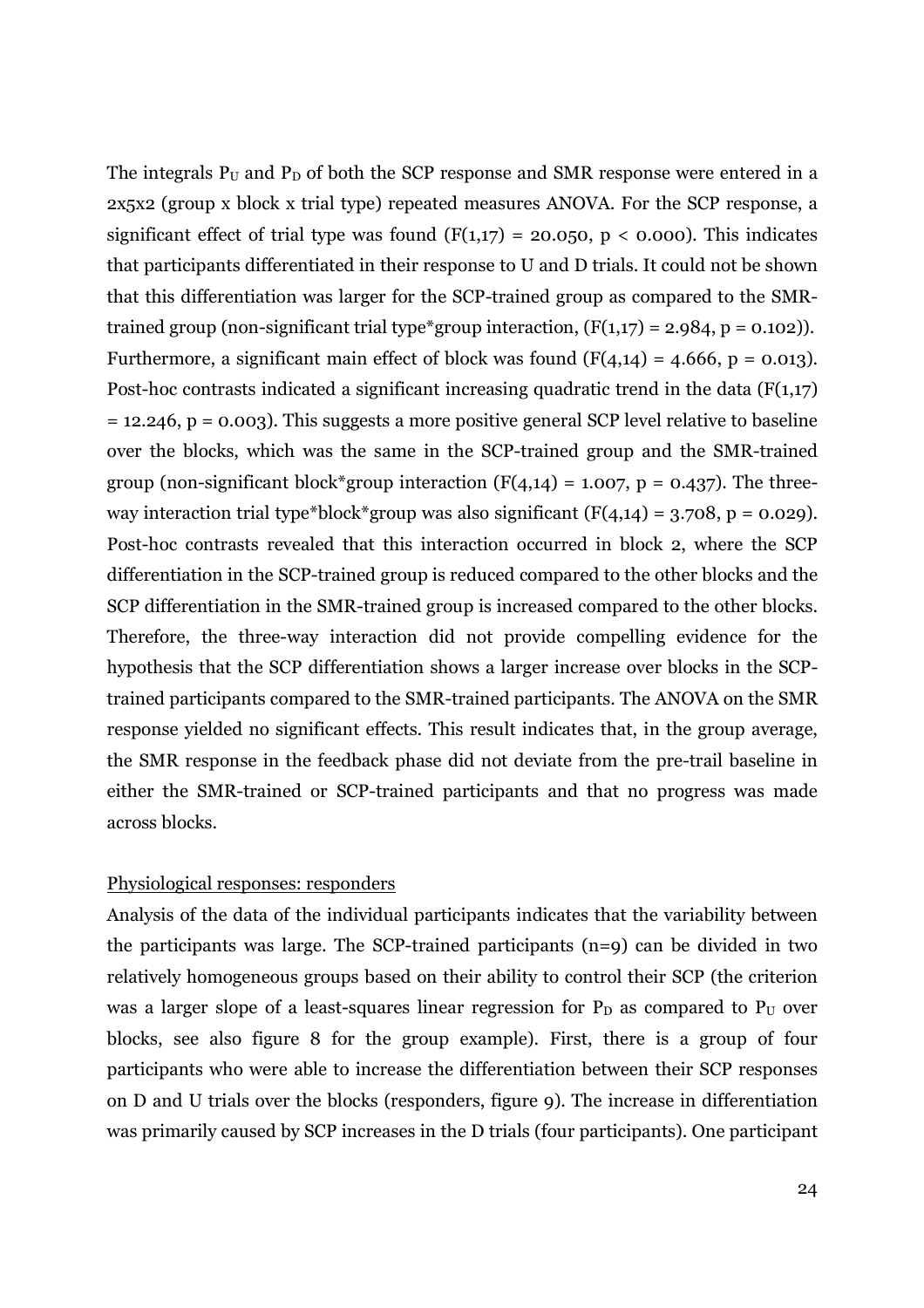was able to also progressively decrease her SCP in the U trials over the blocks. Second, five participants showed essentially the same response in all sessions or even a decrease in differentiation (1 participant).



**Figure 9. Grand-average SCP's for the five blocks of the SCP-trained responders (left column) and the SCP-trained non-responders (right column). Solid lines represent the average SCP response to D trials and dashed lines represent the average SCP response to U trials. The baseline and start of the feedback phase are indicated by the horizontal and vertical dashed-dotted line, respectively. The differentiation between D trials and U trials is indicated by the shaded area. The hatched area represents a negative contribution to the differentiation.** 

In the group of the SMR-trained participants  $(n=10)$  the number of responders  $(n=6)$ was higher than in the SCP-trained group. Three out of ten participants were able to progressively decrease their SMR in the U trials (U trial responders) and four participants showed consistent increases in SMR amplitude in the D trials over the blocks (D trail responders). In general, these participants were not able to *differentiate*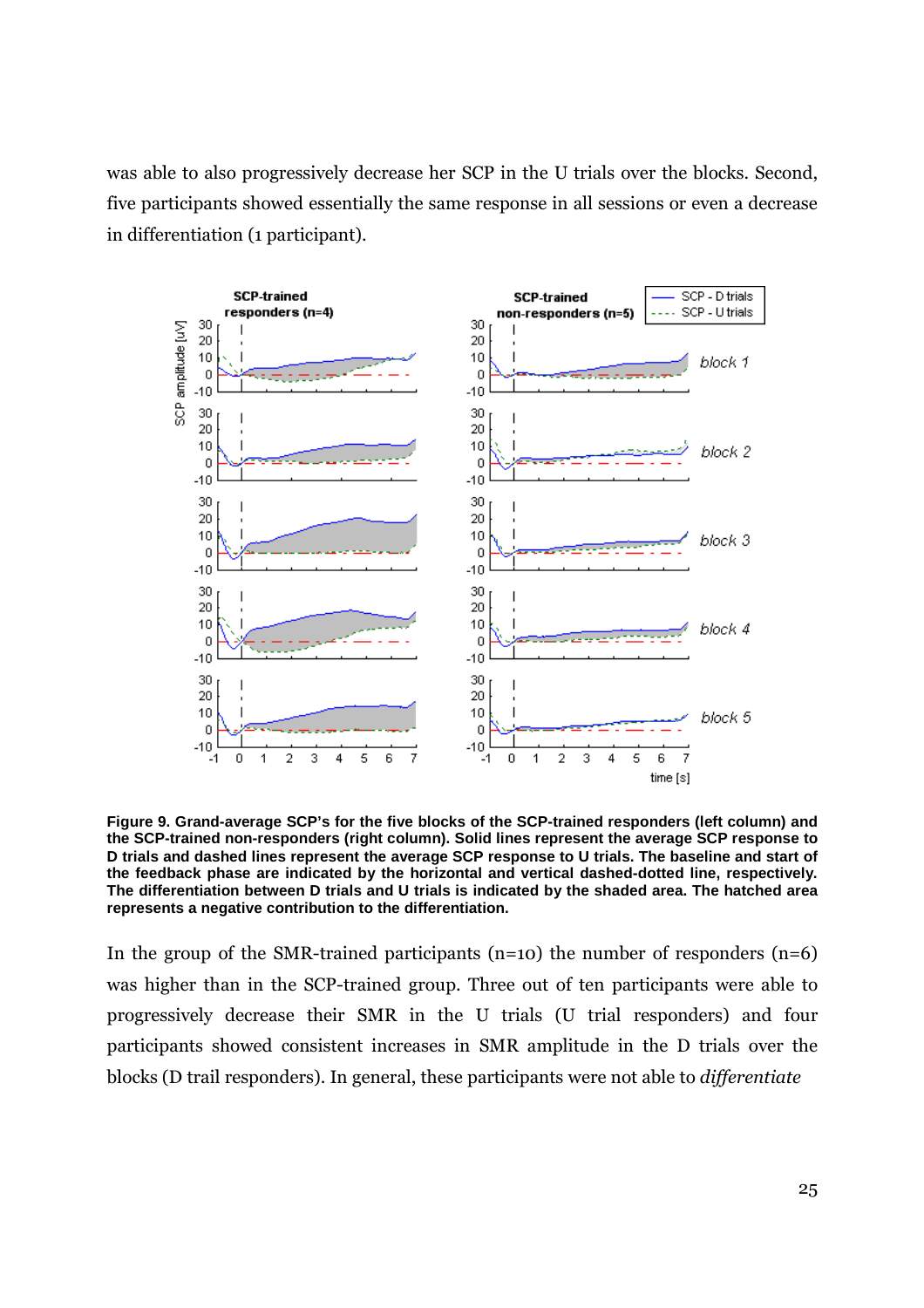

**Figure 10. Grand-average SMR amplitudes for the five blocks of the SMR-trained U trial responders (left column) and the SMR-trained D trial responders (right column). Solid lines represent the average SMR amplitude response to D trials and dashed lines represent the average SMR amplitude response to U trials. The baseline and start of the feedback phase are indicated by the horizontal and vertical dashed-dotted line, respectively. Shaded areas accentuate the relevant required response; hatched areas indicate an inappropriate response.** 

their response between D and U trials (figure 10). One exception was a participant who was able to both decrease the SMR in U trials and increase the SMR in D trials over blocks. From figure 10, it seems that the general response of the SMR-trained responders to both U and D trials is a suppression of SMR in the feedback phase compared to the pre-feedback baseline (see also figure 7). Further, figure 10 shows that, in the first two seconds of the feedback phase, the U trial responders (left column) exhibit an increasingly suppressed SMR response in the U trials (dashed trace) over blocks. However, roughly the same trend is seen in the D trial (solid trace), where this response is inappropriate. Moreover, the SMR in the D trials is even more suppressed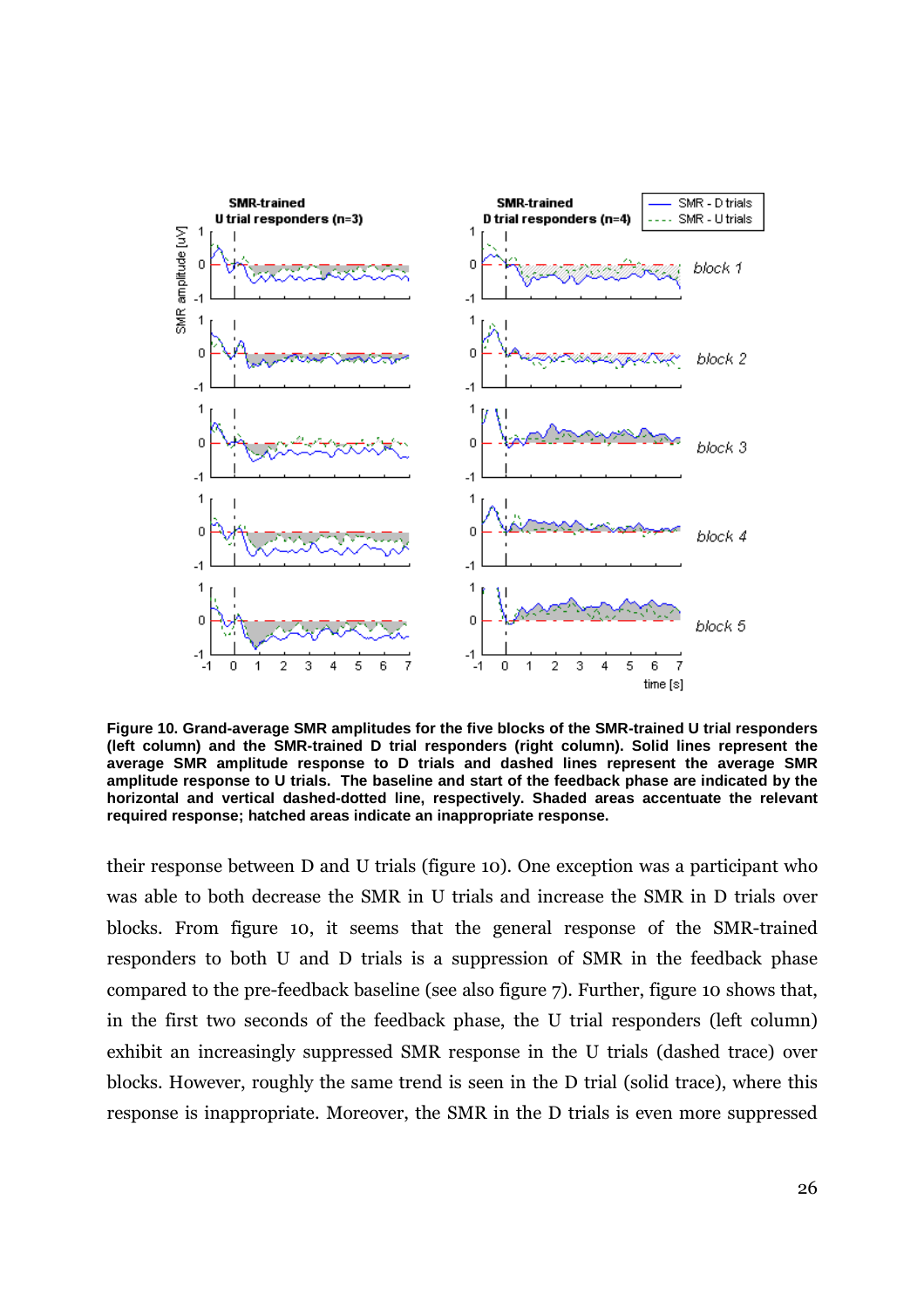compared to baseline than it is in the U trials. An opposite – but similar – pattern is seen for the D trial responders (right column). These participants also showed a suppression of SMR compared to baseline in the first block in both trial types, but gradually changed their response in the feedback phase to an SMR enhancement. Again, they showed this in the D trials (the required response) as well as in the U trials (the inappropriate response).

#### Performance

The performance of the participants was evaluated separately. The task for the participants was to increase the percentage of successful trials. The criterion for a successful trial was to exceed a personalized threshold level of the trained parameter for 2 seconds (SCP) or 0.5 seconds (SMR). The success percentage of a run was fed back continuously to the participants and updated after every trial. The mean success percentages of the five blocks are shown in figure 11 for the D and U trials of the SCPtrained and SMR-trained groups separately. Although three of the four graphs show an increasing trend over experimental blocks, the percentual increase is modest. Nevertheless, a number of participants did manage to increase their success percentage considerably, in one or both trial types. To illustrate this, the best performers in both trial types of both groups are included in the plots of figure 11. In the SCP-trained group four participants increased by more than 2.5 % per block on D trials. On the U trials, there were three SCP-trained participants with an increase rate larger than 1.5 % per block with one participant achieving even an increase in success percentage of more than 8.5 % per block. For the SMR-participants, two participants achieved an increase of more than 2.5 % per block on D trails and two participants increased more than 1.5 % per block on U trials.

To investigate if the participants were able to increase their success percentage a 2x5x2 (group x block x trial type) repeated measures ANOVA was performed on the success percentages. In spite of a large number of participants showing the correct average physiological responses it cannot be concluded from the results of this analysis that the two groups of participants were able to increase their success percentage, since the ANOVA did not demonstrate any significant effects.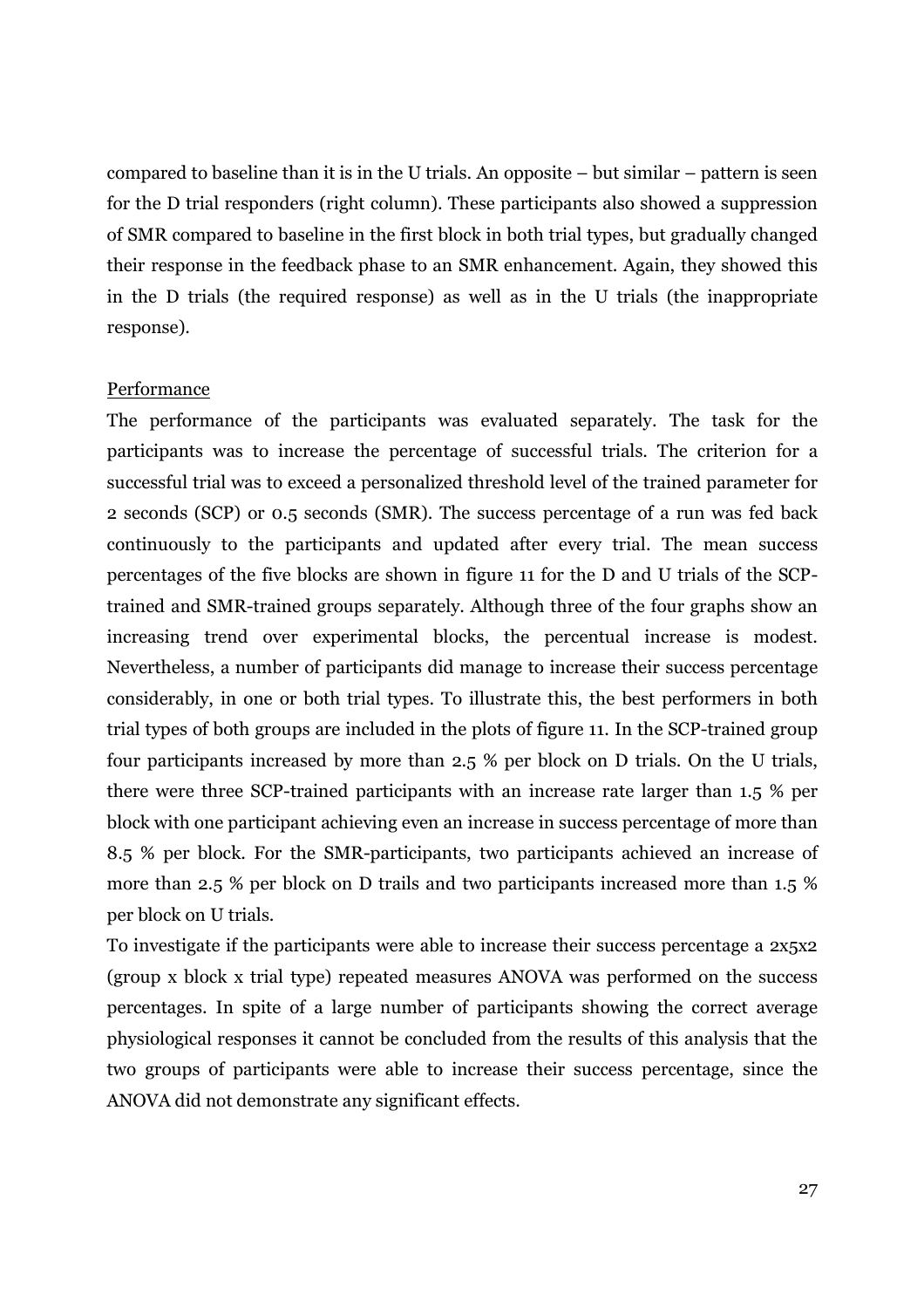

**Figure 11. Success percentages for the mean across subjects (open points) and best-performing subject (filled points). The dashed lines represent the least-squares linear fits of the mean success percentages and the solid lines represent the least-squares linear fits of the success percentages of the best-performing subjects.**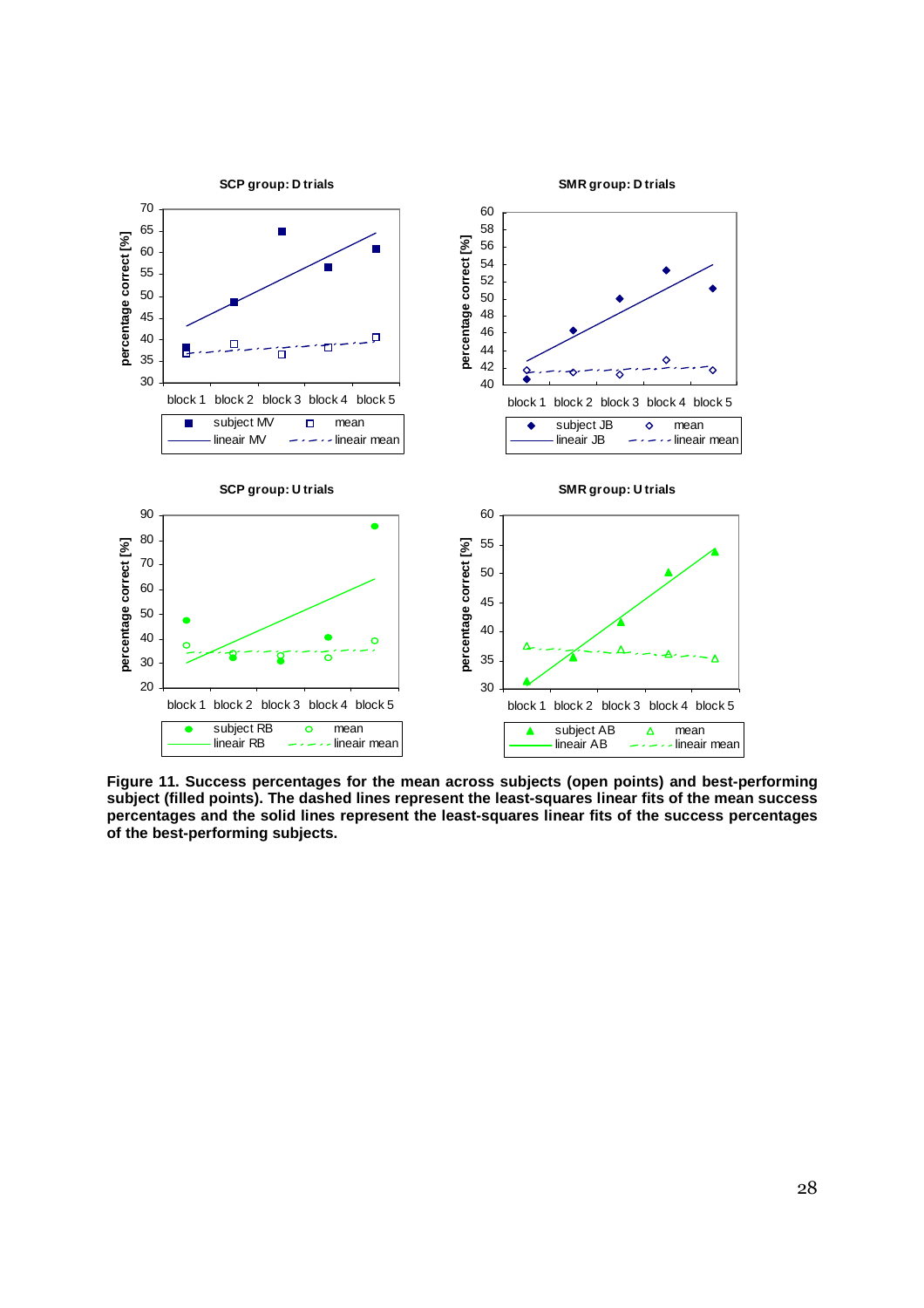## **Discussion**

To accommodate the need for practical BCI-systems, a new biofeedback system was developed that uses portable wireless equipment to measure physiological variables (EEG, EOG, GSR, HRV, HEG, etc.). The system is easy to self-apply and features software that can be operated with only a limited amount of training. Using this system, we tested a novel approach for single electrode SMR and SCP training on the basis of discrete feedback trials employing automated online correction for EOG and a method for the derivation of personalized threshold settings. This approach was tested in an experiment that aimed to teach nineteen participants to self-regulate their SCP or SMR amplitude. More than half of the participants (10/19) were able to acquire some control over their SCP or SMR response, with the results showing distinctive inter-individual differences, where SCP responders  $(n=4)$  were mainly successful in SCP positivity trials and SMR responders were successful in either SMR uptraining (n=4) or SMR downtraining (n=3) and one participant was able to master both conditions.

#### Physiological responses

Our results indicate that not all participants are able to gain control over their slow cortical potentials. This is in line with previous studies. In a study on healthy subjects by Rockstroh et al. (1990), less than half (21 out of 45) of the subjects mastered the skill of SCP self-regulation. This is very comparable to the results we observed in this study (4 out of 9 subjects). Hinterberger et al. (2004) reported successful regulation in six, four and two subjects in three groups of 18 subjects receiving visual, auditory and combined feedback, respectively. Comparable results have been obtained by Mohr et al. (1998) who were successful in teaching six of their twelve subjects to regulate their hemispheric SCP asymmetry. In contrast to our study, these studies used full-cap EEG systems for training their participants. The variability in the success of self-regulation of the SCP is also observed in epilepsy patients (Rockstroh et al., 1993; Kotchoubey et al., 1996; Strehl et al., 2006) and ALS patients (Neumann and Birbaumer, 2003).

A decrease in SCP differentiation of the SCP-trained responders was observed in the last blocks of the experiment. This may have been due to a number of reasons. First, the acquisition of the skill of self-regulation is motivationally dependent (Kleinman, 1981).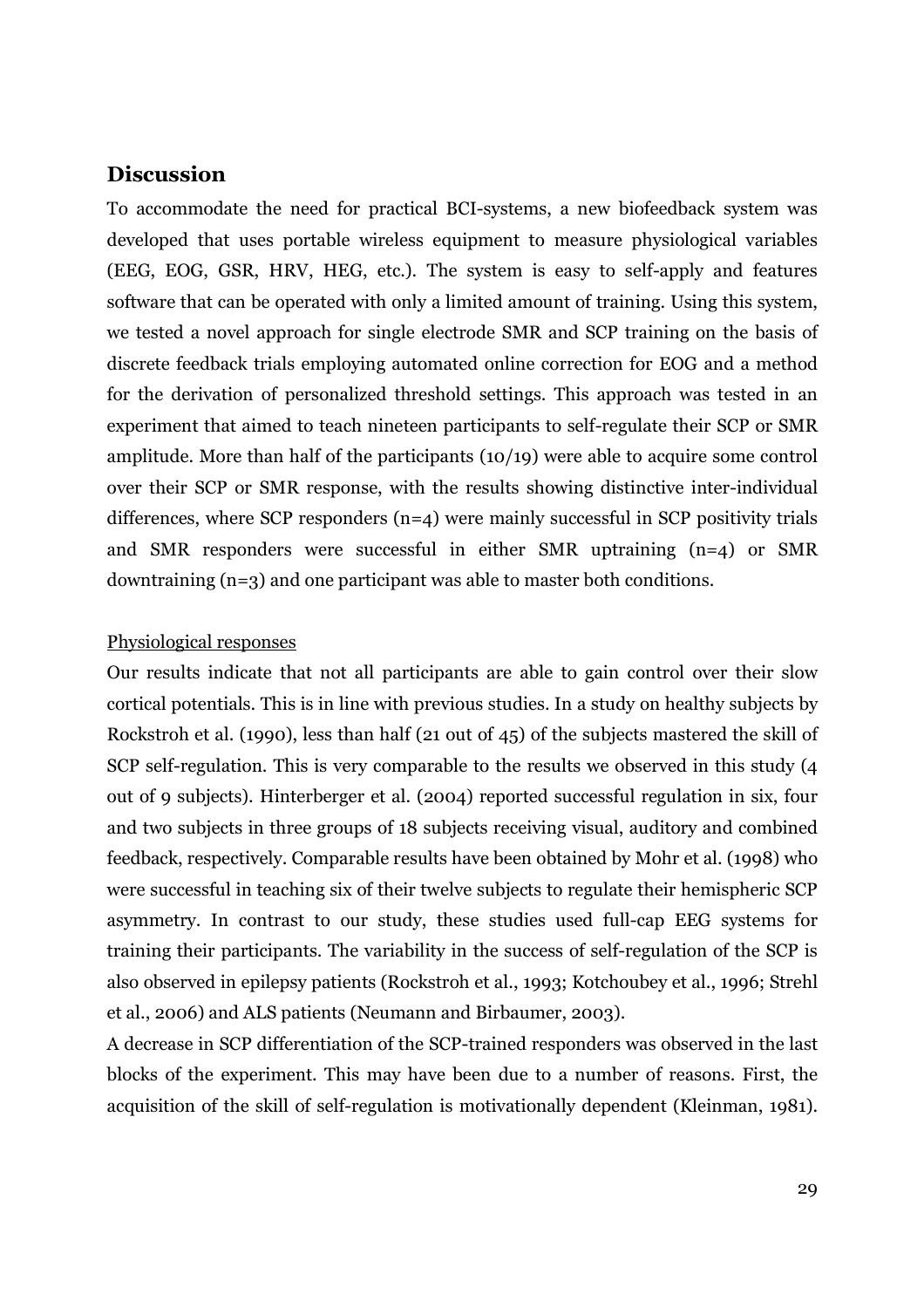Oral reports from the participants in the present experiment indicated a decrease in motivation throughout the second half of the experiment. The relatively large extent (8 weeks) of our study may have been a factor that influenced the motivation of the participants negatively. Clearly, healthy participants have little to gain from selfregulation of their SCP or SMR. This is in contrast to epilepsy patients, who are possibly able to reduce their seizures through self-regulation. For future research, a performance dependent monetary reward, as was reported by Elbert et al. (1980), might boost the participants motivation to obtain a maximum increase in their performance. Another possibility to boost motivation is to couple the participants to introduce a competitive element in the experiment. Parente & Parente (2006) found that the coupling of participants led to a significantly better performance as compared to a non-competitive approach. Another possible solution is to adjust the salience of the reinforcer. Because reinforcement contingent on the desired response is the most important principle in biofeedback (Kleinman, 1981; Siniatchkin et al., 2000; Sterman & Egner, 2006), it might be worthwhile to investigate the effects of the introduction of novel reinforcers within or across the sessions.

One of the questions that is addressed with the present experiment concerns whether SCP or SMR training has the most potential for BCI and epilepsy treatment. In total only four out of nine SCP-trained participants were successful while in the SMR-trained group, six out of ten participants responded to the training procedure. On both D and U trials, a number of SMR-trained participants showed the required responses. SMR suppression or enhancement could be increased over the course of the training by respectively three and four SMR-trained participants. However, these participants showed the same response to both the D and U trials. Thus, four participants showed an increased SMR in not only D trials, but also in U trials; and three participants showed a decreased SMR in not only U trials, but also in D trials. This inability to differentiate in their responses led to cancellation of the effect in the group-average, which did not deviate from the pre-feedback baseline. This suggests that it is very hard to switch between SMR enhancement and suppression on a very short time-scale.

We are unaware of previous research investigating SMR enhancement and suppression switched on a trial-by-trial basis. Sterman and Shouse (1980) were successful in both enhancing and suppressing SMR in single subjects but not on a trial-by-trial basis. They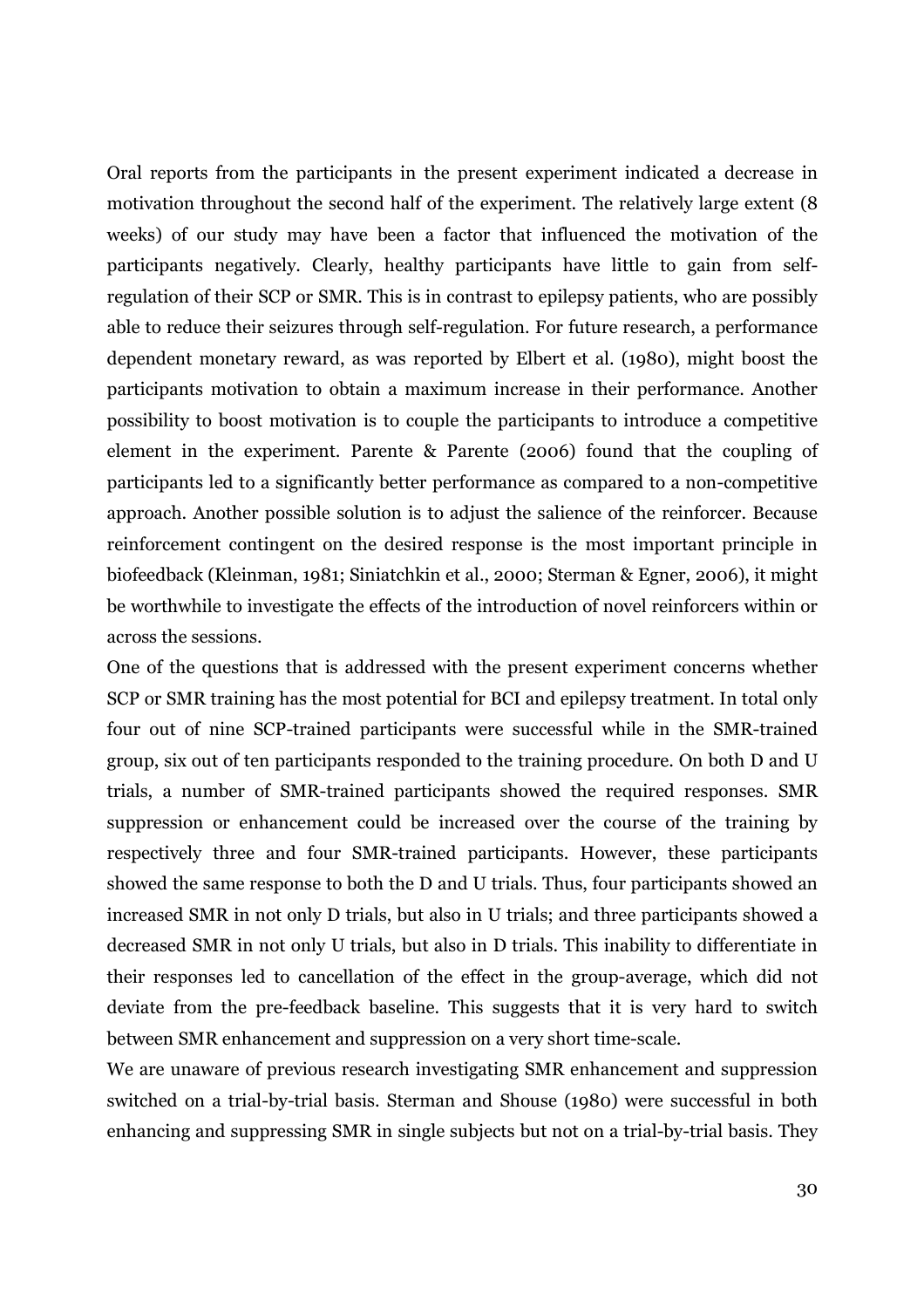switched contingencies after three months of rewarding SMR enhancement to rewarding SMR suppression and did not use discrete trials. Compared to the pre-experiment baseline, they showed a significant increase in 12-15 Hz NREM sleep activity during the SMR enhancement periods, but a non-significant decrease in 12-15 Hz NREM sleep activity during the SMR suppression period. Performance ratios increased significantly in both SMR enhancement and SMR suppression periods, albeit to a much larger degree in the enhancement periods. They reported a range of performance ratios of 1.4 to 6.2 times above chance level in four subjects when rewarding SMR enhancement, but did not report individual performance ratios in SMR suppression periods.

Previous research has mainly focussed on increasing SMR in a continuous task setting. Vernon et al. (2003) trained ten subjects to increase their SMR over Cz in eight sessions comprising five three-minute periods of continuous feedback. They reported an increase in SMR/Theta and SMR/beta ratios in this group of subjects over the five within session periods, but did not report on effects over sessions. Furthermore, no indication concerning the performance of individual subjects was provided. Kropotov et al. (2005) found that in a group of 86 children with ADHD, 71 children were good performers on the task of increasing the relative 15-18 Hz activity on C3 and 12-15 Hz activity on C4 sequentially. However, it was not specified whether the children performed equally on the increase of 15-18 Hz and 12-15 Hz.

Interestingly, in the *SMR-trained* group it was observed that the SMR enhancement trials were associated with larger *SCP positivity* compared to the SMR suppression trials. In contrast, the SCP-trained subjects did not show equivalent changes in SMR response (figure 8). A possible relation between SCP and SMR was also proposed by Kotchoubey et al., 1999. They did not find consistent changes in EEG power spectra in their SCP-trained epilepsy patients, but attributed the observed post-training changes in delta, theta, alpha and beta frequency bands to non-specific changes in the subjects brain state. A similar non-specific effect can be concluded from our data, because we observed a constant SCP differentiation in the SMR-trained responders over the course of the experiment, whereas the SMR response was either increasing (enhancement trial responders) or decreasing (suppression trial responders). In addition, directional differentiation between the enhancement-required and suppression-required trials was achieved for SCP but not for SMR. We suggest that the differentiation in the SCP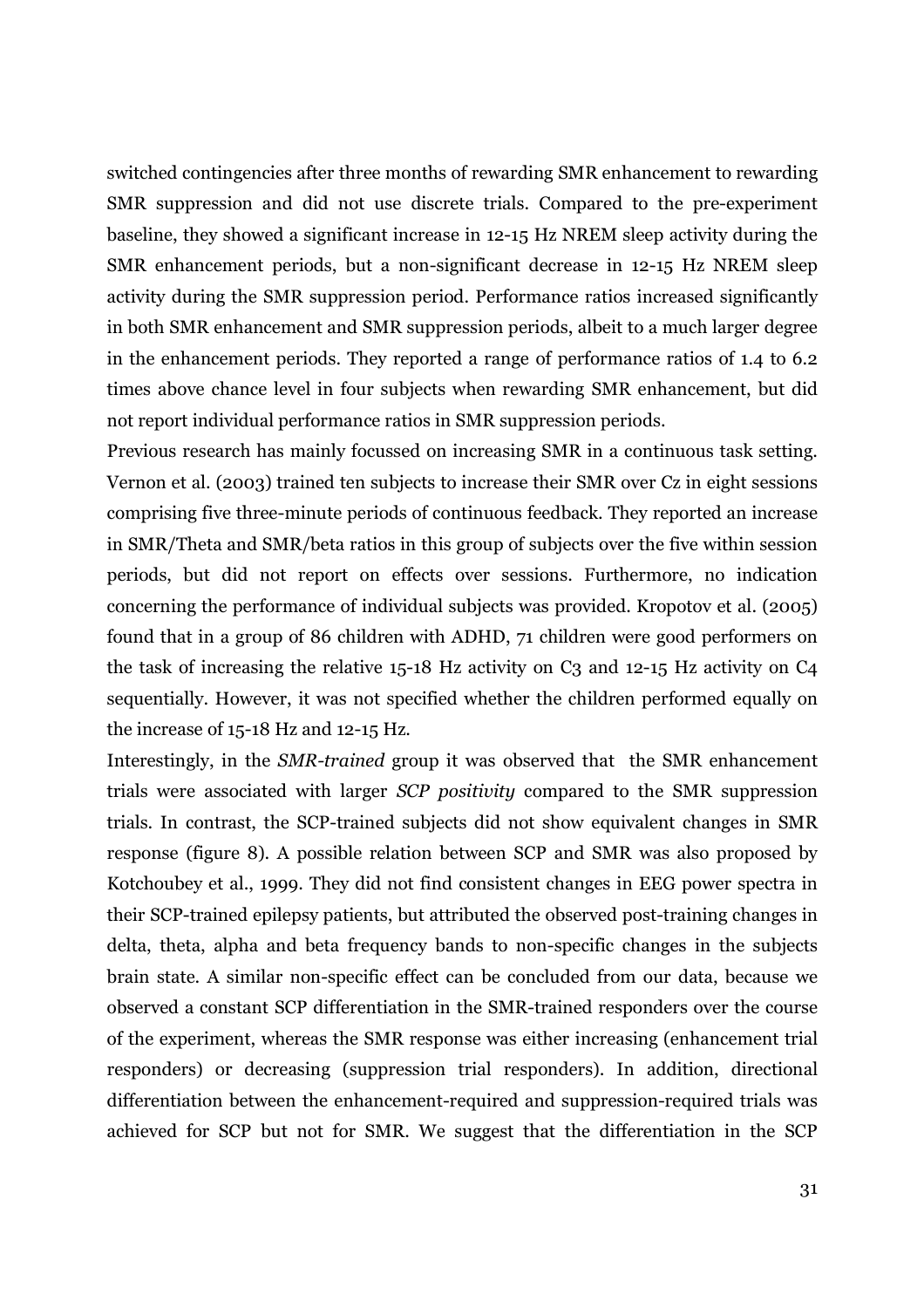response while training *SMR* is caused by modulation of central arousal mechanisms that are, in turn, modulated by the SMR training. Equivalent changes do not occur in the SMR while training *SCP*, because SCP training induces local effects and does not modulate central arousal.

In theory it is possible that the SCP differentiation in the SMR-trained participants originates from a source outside the brain (EMG/EOG contamination). However, EMG contamination is unlikely since it can be expected that the SMR response would be highly effected by EMG artefacts. Because we observed a very similar SCP response (that was constant over blocks) in the enhancement trial responders and the suppression trial responders of the SMR-trained group while the SMR response of these groups developed in directions opposite to each other, we can exclude the involvement of EMG. It is also possible that the EOG correction procedure is inadequate. However, we find this explanation highly unlikely, because the data from a third group that was trained (on galvanic skin response; GSR) using the exact same procedure (data reported elsewhere; Spronk et al., *in preparation*) did not show any SCP differentiation. If the design would have caused consisted eye-movements that affected the SCP at Cz and, moreover, would not have been corrected by the EOG correction procedure, we should have observed similar SCP differentiation in the SMR-trained participants and this third group of GSRtrained participants.

#### Performance

Similar to the physiological responses, the ability to improve the success percentage (above the 33 % chance level) over sessions varied considerably across participants in the present experiment. On average, the increase in the percentage of successful trials was only moderate, but individual participants showed considerable improvements in successful responses. Comparable results have been obtained by Neumann and Birbaumer (2003), who investigated correct response rates in a group of five ALS patients that were trained on their slow cortical potentials. This study indicated significant improvement in correct response rates in three patients, with only one patient exhibiting a very high and stable degree of control.

In other BCI research – employing mu and beta rhythms – the correct response rate is generally higher than observed in this experiment. McFarland et al. (2005) reported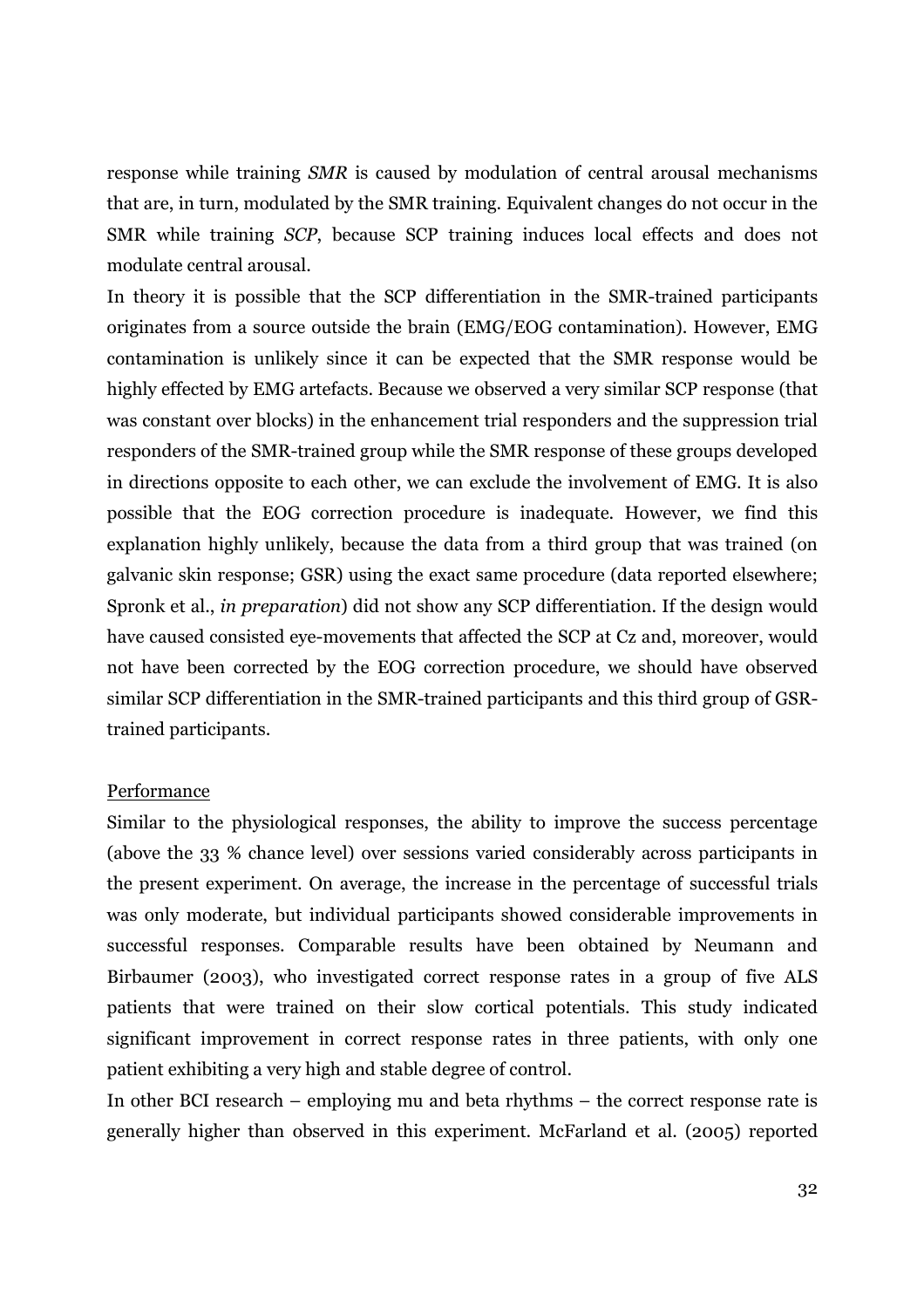accuracies ranging from 80 % to 100 % (with a chance level of 50 %) after 10 sessions in five out of seven subjects, whereas two subjects were unable to achieve control over their mu or beta rhythm. Pfurtscheller and colleagues use a very different approach to BCI. They classify imaginary movements of the users by detecting event-related desynchronization (ERD) or event-related synchronization (ERS). In one of their initial BCI experiments (Pfurtscheller et al., 1997), they report on three subjects that show large differences in EEG rhythms over sensorimotor cortex during left vs. right hand movements that could be classified with an accuracy of 70-90 % (chance level at 50 %). However, seven subjects failed to show sufficient EEG differences.

The methodology that was used in these experiments was very different from our own and this could explain the differences between the correct response rates in their and our experiments. First, the trained EEG frequencies were different. We sought to investigate the possibility of operating a BCI with the 12-15 Hz rhythm, whereas McFarland et al. (2005) and Pfurtscheller et al. (1997) use a strategy of finding the exact frequency of mu or beta oscillation in individual subjects and centering the bandpass filter around that frequency. Nevertheless, in experiments featuring this approach a number of subjects also fails to respond to training, despite being trained on their exact mu or beta frequency. In addition, a relatively large number of participants in other experiments does respond well to the discrete 12-15 Hz training (see also Lantz & Sterman, 1988; Sterman, 1984). Lubar and Lubar (1984), for example, showed improvements in SMR acquisition with extended training in all six children that were included in their report. However, they did not specify the inclusion criteria. The selection of the mu or beta rhythm therefore is not a requirement, nor a guarantee for achieving control but in some cases it can be advantageous. Contrary to SMR-feedback for the purpose of epilepsy treatment – where the therapeutic effects are specific for the 12-15 Hz frequencies – it may be important in BCI to individualize the feedback frequency to accommodate the users with the possibility of achieving maximum control accuracy.

Second, the electrode location for feedback used in this experiment was Cz. Whereas for SCP neurofeedback good results have been obtained with the Cz placement (Birbaumer et al., 1999; Hinterberger et al., 2004; Rockstroh et al., 1993; Kotchoubey et al., 1996), in sensorimotor neurofeedback lateralized electrodes over sensorimotor cortex are considered most suitable (Sterman et al., 1974; Kropotov et al., 2005). This is especially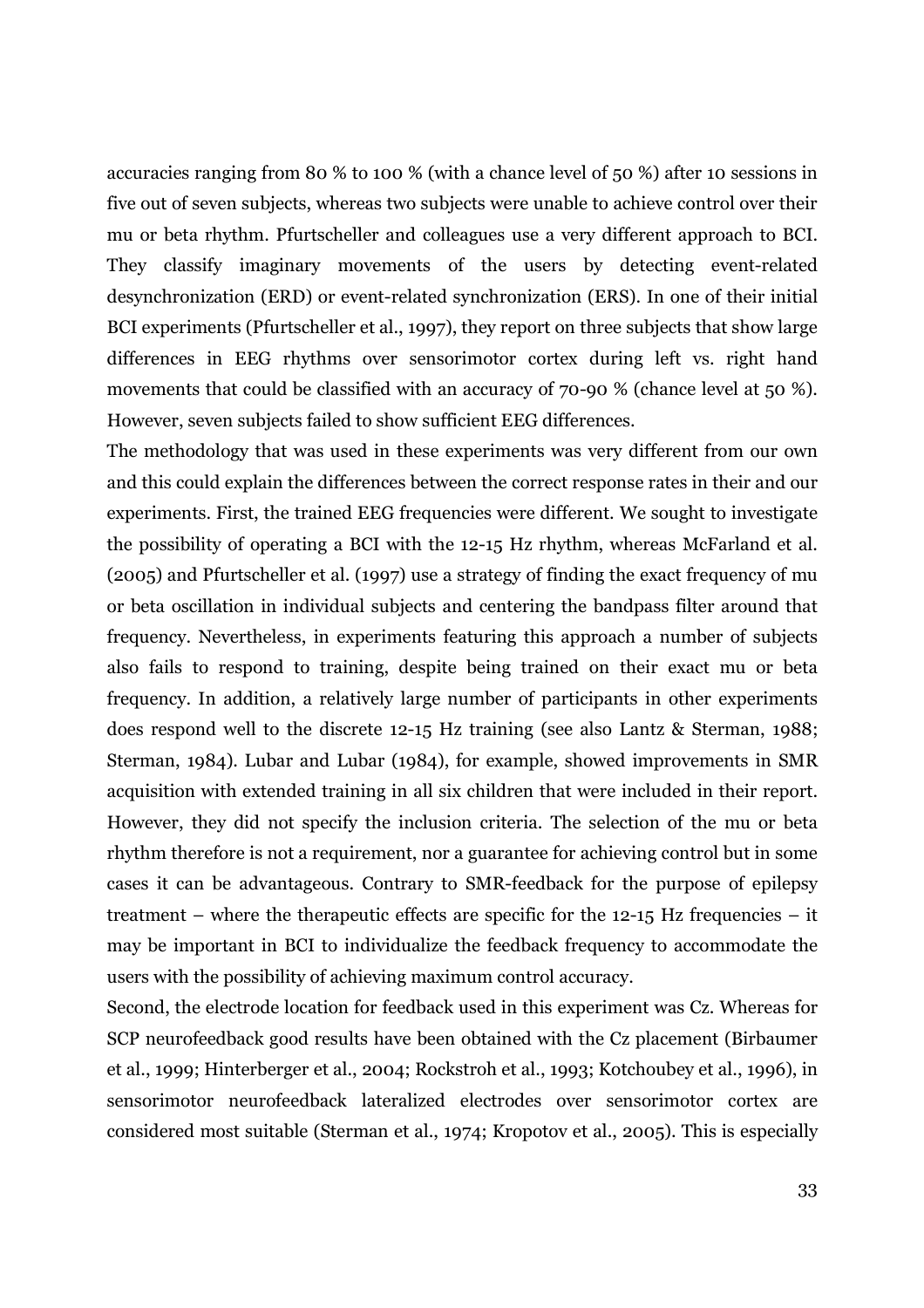important in the procedure of Pfurtscheller et al., since the specific instruction of motor imagery of, for example, hand movements calls for the placement of electrodes over the hand areas of the motor cortex. Furthermore, Cz electrode placement can be problematic for measurement of the SMR, because of cancellation of non-phase-locked synchronized rhythmic activity from the left and right sensorimotor cortex on the sagittal midline (Storm van Leeuwen et al. (1978), but see also Egner & Gruzelier (2003) and Pfurtscheller et al. (2006) for examples of SMR/mu rhythm control over Cz). We selected the Cz electrodes for both the SCP-trained group and the SMR-trained group for standardization purposes between the groups, but this could have impeded learning in the SMR-trained participants.

Third, in principle it is possible that our evaluation of success was not optimally suited for learning to increase the success percentage. We adopted a procedure that started the participants at 33 % correct responses in the first experimental session, whereas in the studies mentioned above chance level was at 50 % correct responses. Related to this, the experiment featured an approach that was based on fixed threshold levels based on two pre-training sessions. With this method, the thresholds may have been set too high. Because the participants were highly motivated at the start of the experiment, it is conceivable that learning has already taken place in the pre-training sessions. This would be in accordance with the results of Kotchoubey et al. (1997) and Siniatchkin et al. (2000) who found that healthy participants can learn to control their SCP in as few as two sessions. If the participants indeed learned to increase or decrease their SCP and SMR levels in the pre-training sessions to a near maximal performance, this would certainly have lead to threshold settings that do not leave much room for improvement. For the SCP group, our data supports this hypothesis, because already in the first block of the experiment a large differentiation was found in the SCP response between D and U trials in some subjects. Furthermore, the fixed threshold levels throughout the experiment could have diminished the performance. As was already argued by Skinner (1975), the shaping of the desired response is a very important element in operant conditioning. In neurofeedback, shaping is achieved by progressively adjusting the reward threshold level according to the performance of the participant. This approach therefore takes into account not only the inter-subject variability, as in the approach in the present experiment, but also the inter-session variability of performance. In case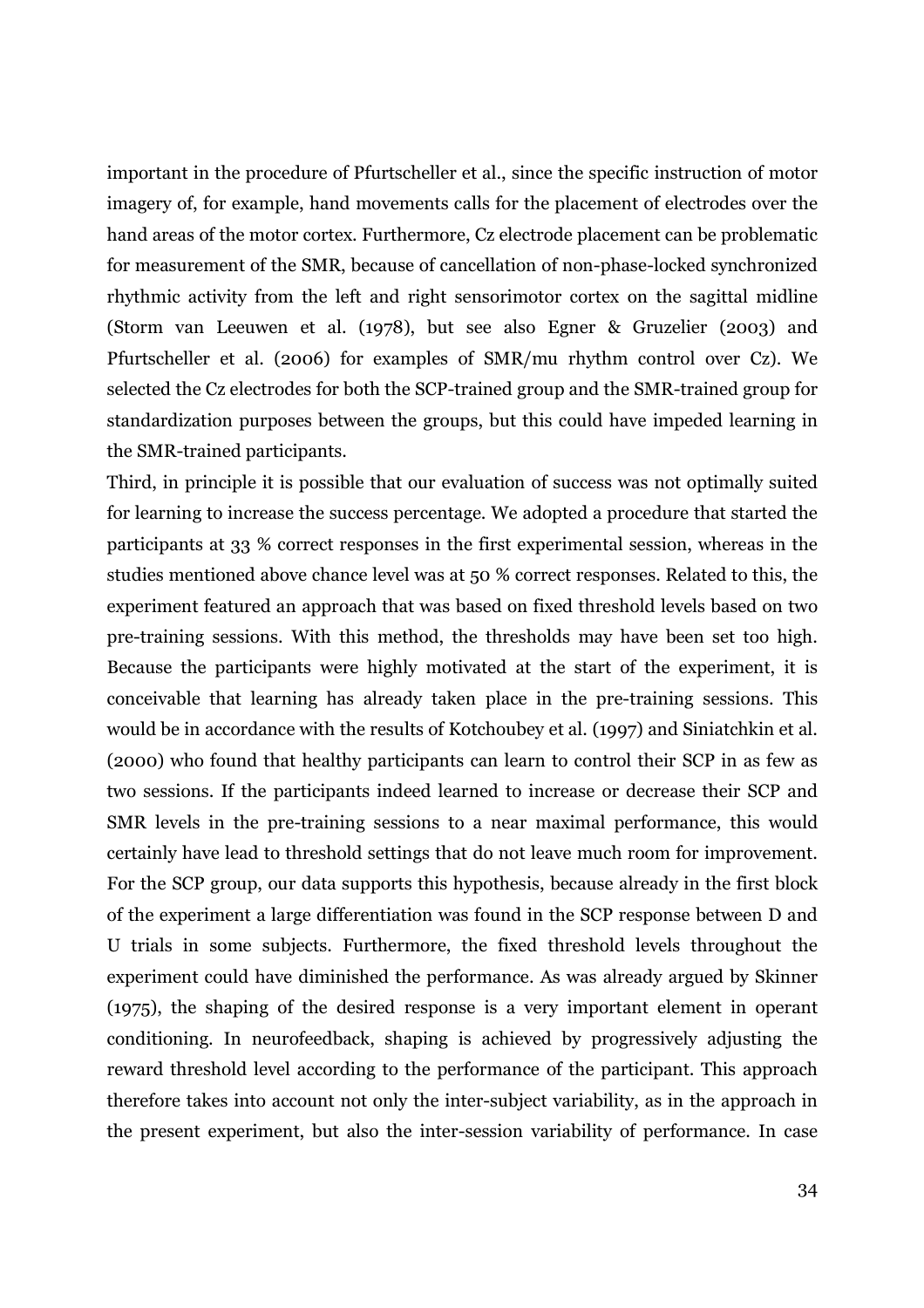performance stabilizes or even decreases, a stagnation of learning can occur, when no adjustments are made in the difficulty level of the task. Therefore, the inability of some participants to increase their success percentages and low degree of control over their physiological responses could have been due to the absence of a shaping procedure.

Fourth, the time window associated with the response criterion may be an important element. Our approach required the participants to sustain their SCP or SMR amplitude above threshold level for a period of time. The window for sustaining the threshold level was set at 0.5 seconds for the SMR-trained participants. This criterion is very suitable for training epilepsy patients to produce SMR, since they are only rewarded for extended burst of activity. For BCI, however, sustained activity is not necessary, but could serve as a mechanism to reduce false positives. The SCP-trained participants had to hold their SCP above threshold for a period of two seconds to achieve a successful response. In the approach of Rockstroh et al. (1990) and Neumann et al. (2003) the SCP response is averaged over the active phase of the trial (3-5 seconds) and considered correct if the average response is above a threshold level. Presumably, the correct response criterion of holding the SCP/SMR level above threshold for an extended period is more difficult, since only minor shifts in SCP/SMR amplitude can have a large impact on whether the criterion is met. This can possibly explain the difficulty of improving the correct response rate in the present experiment. This can also explain that some participants seemed to improve their correct response rate to a lesser extent than their physiological performance.

Another consideration related to the trial set-up that could have influenced the results negatively is a disfacilitation of the consolidation of learning. In operant conditioning, a rewarded response is followed by a burst of dominant frequency activity called a postreinforcement synchronization (PRS) that indicates a strengthening of the associations between the response and the reward (Buchwald et al., 1964; Clemente et al., 1964; Pfurtscheller, 1992). The occurrence of this important post-response synchronization may have been disfacilitated in our experiment by not ending a trial immediately after the reward has been delivered. Instead, on reaching the reward criterion the reward was delivered and feedback on the physiological parameter continued for the remainder of the trial. The ongoing feedback after the reward deliverance could have encouraged the participants to – unconsciously – stay focussed on the feedback and thereby hampered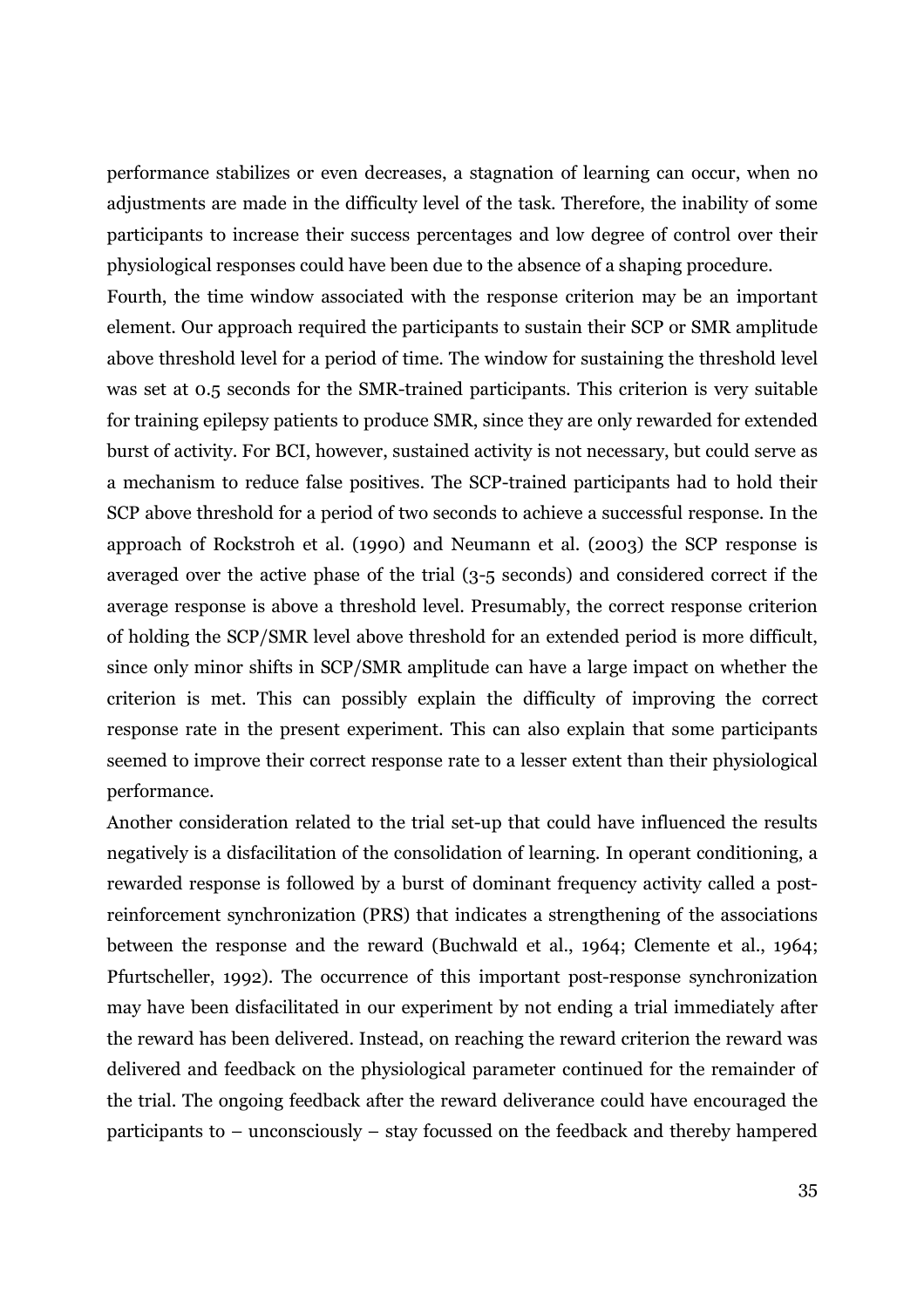the PRS necessary for consolidation of the response-reward association. Furthermore, the continuation of the trial might have confused the participants in thinking that they had not reached the true goal yet.

#### **Conclusions**

With our proposed biofeedback system, 10 out of 19 participants that were trained on their slow cortical potentials or sensorimotor rhythm were able to achieve control over their brain activity. The group of SCP-trained participants showed more improvement in the positivity-required condition as compared to the negativity-required condition. The group of SMR-trained participants performed better on SMR enhancement as compared to SMR suppression. For SMR, most participants did not achieve bidirectional control. The answer to the question which EEG characteristic, SCP or SMR, could be controlled best, is inconclusive. A larger percentage of participants was able to gain unidirectional control over SMR, but the responding SCP-trained participants showed bidirectional differentiation. Our findings indicate that – for BCI research – future studies should acknowledge interindividual differences. For example, by finding whether someone is better in up- or downtraining SCP or SMR one could focus the training only on that aspect rather then focusing on bi-directional control. Our results also stress the need for personalizing training procedures for users in order to achieve reliable responses that can be utelized in BCI's. Interestingly, changes in the passively recorded parameter occurred in the SMR-trained group, but not in the SCP-trained group, i.e. the SMRtrained group showed SCP differentiation, but the SCP-trained group did not show equivalent effects in SMR response. This suggests that SMR training modulates central arousal mechanisms and influences the SCP accordingly, but that SCP training invokes only local effects and does not affect central arousal systems and – consequently – SMR.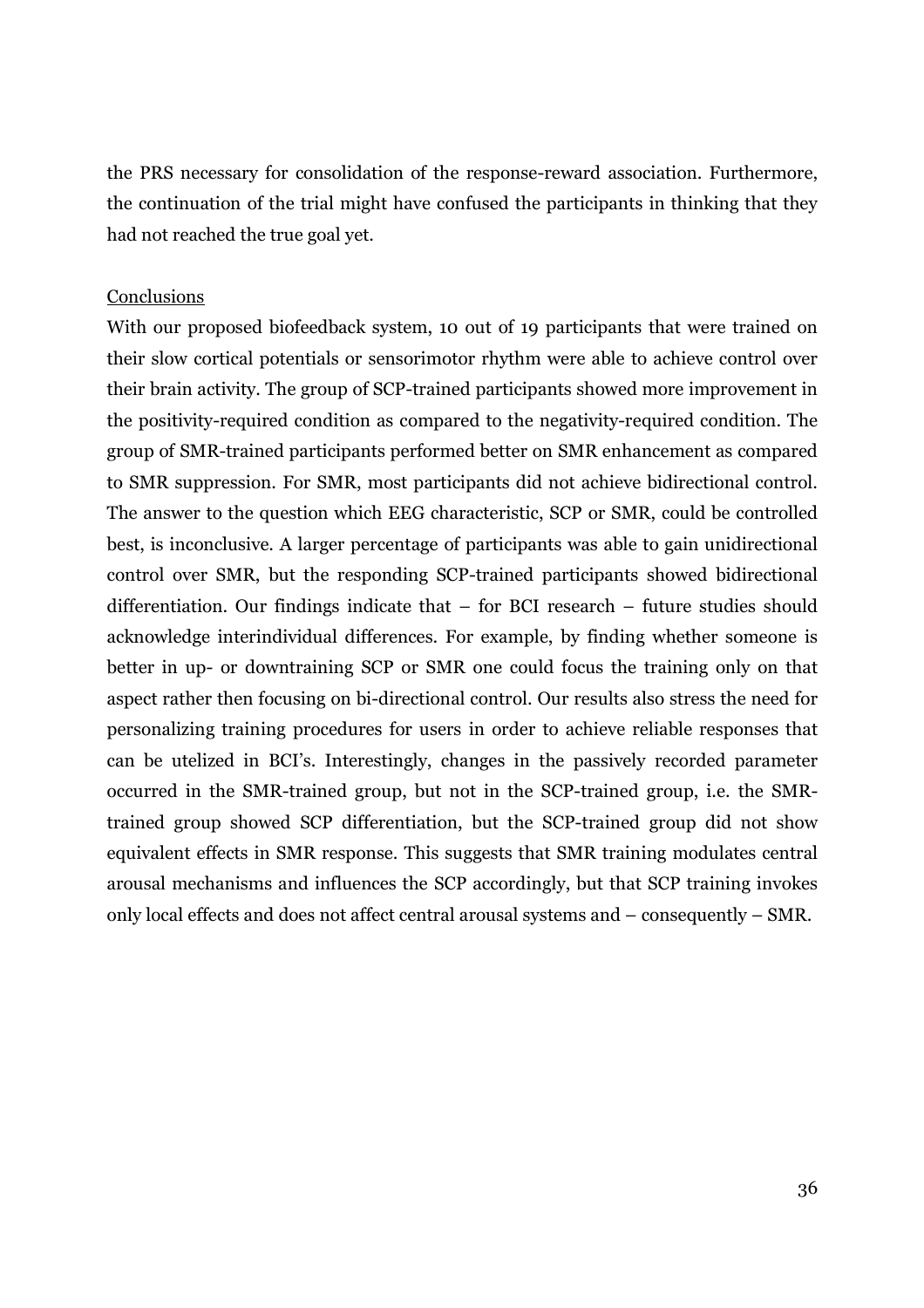## **Abbreviations**

| ADD/ADHD    | attention deficit disorder / attention hyperactivity deficit disorder |
|-------------|-----------------------------------------------------------------------|
| <b>ALS</b>  | amyotrophic lateral sclerosis                                         |
| <b>BCI</b>  | brain-computer interface                                              |
| <b>BRC</b>  | <b>Brain Resource Company</b>                                         |
| D           | 'down' trial – SCP positivity-required; SMR enhancement-required      |
| <b>EEG</b>  | electroencephalogram                                                  |
| <b>EMG</b>  | electromyogram                                                        |
| <b>EOG</b>  | electro-oculogram                                                     |
| ERD/ERS     | event-releted desynchronization / event-related synchronization       |
| <b>GSR</b>  | galvanic skin response                                                |
| <b>HEG</b>  | hemoencephalography                                                   |
| <b>HRV</b>  | heart rate variability                                                |
| ITI         | inter-trial interval                                                  |
| <b>NREM</b> | non-rapid eye movement                                                |
| <b>PET</b>  | Personal Efficiency Trainer                                           |
| <b>PRS</b>  | post-reinforcement synchronization                                    |
| QEEG        | quantitative electroencephalogram                                     |
| <b>SCP</b>  | slow cortical potential                                               |
| <b>SMR</b>  | sensorimotor rhythm                                                   |
| <b>SPSS</b> | statistical package for the social sciences                           |
| <b>TFT</b>  | thin film transistor                                                  |
| <b>TTD</b>  | <b>Thought Translation Device</b>                                     |
| U           | 'up' trial – SCP negativity-required; SMR suppression-required        |
|             |                                                                       |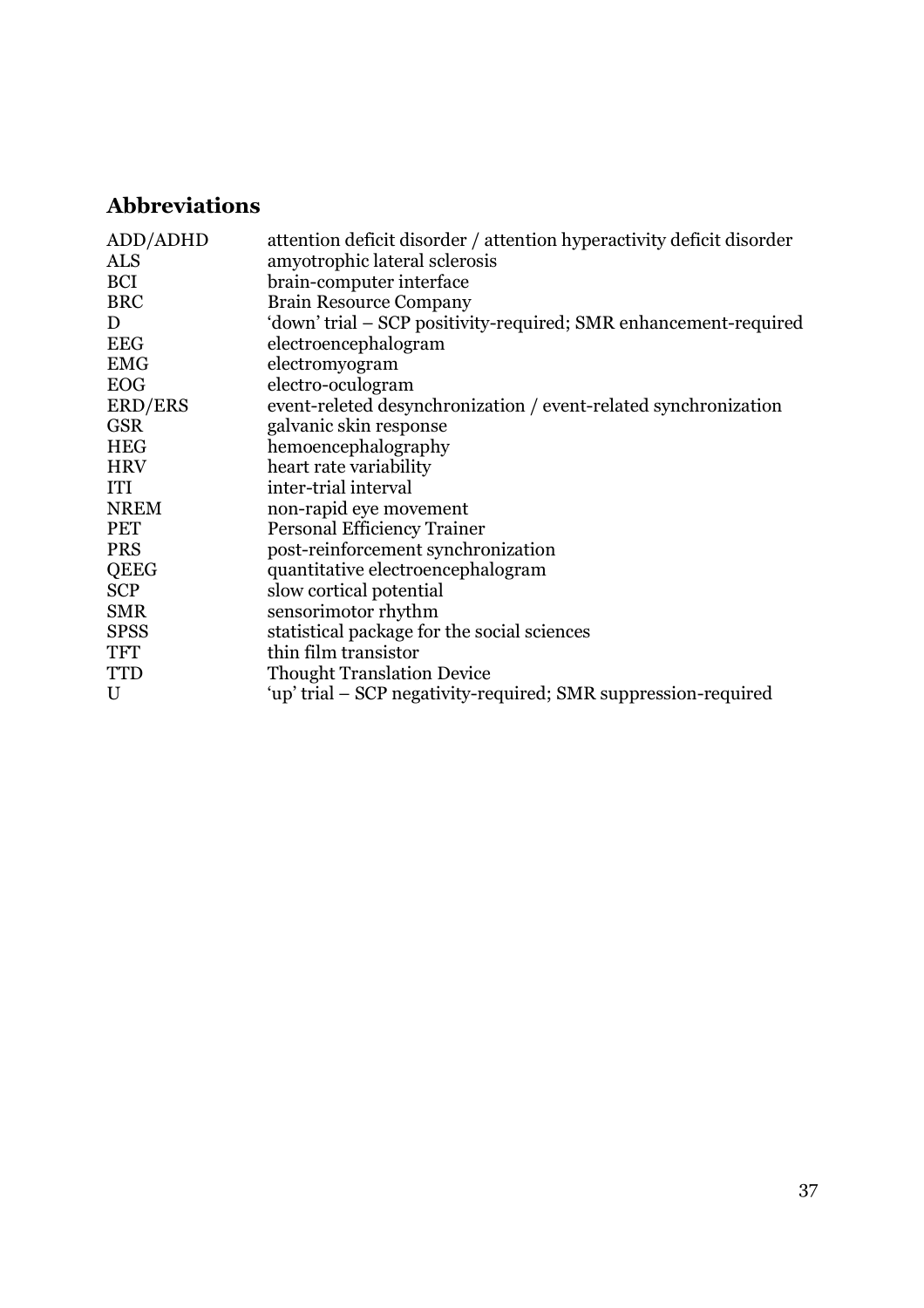## **References**

Baehr, E., Rosenfeld, J.P., & Baehr, R. (2001). Clinical use of an alpha asymmetry neurofeedback protocol in the treatment of mood disorders: Follow-up study one to five years post therapy. Journal of Neurotherapy, 4(4), 11-18.

Bazhenov, M., Timofeev, I., Steriade, M., & Sejnovski, T.J. (1999). Self-sustained rhythmic activity in the thalamic reticular nucleus mediated by depolarizing GABA<sup>A</sup> receptor potentials. Nature Neuroscience, 2(2), 168-174.

Birbaumer, N., Elbert, T., Rockstroh, B., & Lutzenberger, W. (1981). Biofeedback of event-related slow potentials of the brain. North Holland Publishing Company, pp. 389- 413, 1981.

Birbaumer, N., Elbert, T., Canavan, A.G.M., & Rockstroh, B. (1990). Slow potentials of the cerebral cortex and behavior. Physiological Reviews, 70(1), 3-41.

Birbaumer, N., Flor, H., Ghanayim, N., Hinterberger, T., Iverson, I., Taub, E., Kotchoubey, B., Kübler, A., & Perelmouter, J. (1999). A spelling device for the paralyzed. Nature, 398, 297-298.

Buchwald, N.A., Horvath, F.E., Wyers, E.J., & Wakefield, C. (1964). Electroencephalogram rhythms correlated with milk reinforcements in cats. Nature, 201, 830-831.

Clemente, C.D., Sterman, M.B., & Wyrwicka, W. (1964). Post-reinforcement EEG synchronization during alimentary behavior. Electroencephalography and Clinical Neurophysiology, 16, 355-365.

Egner, T., & Gruzelier, J.H. (2003). EEG biofeedback of low beta band components: frequency-specific effects on variables of attention and event-related brain potentials. Clinical Neurophysiology, 115, 131-139.

Elbert, T., Rockstroh, B., Lutzenberger, W., & Birbaumer, N. (1980). Biofeedback of slow cortical potentials. Electroencephalography and Clinical Neurophysiology, 48, 293-301.

Elbert, T. (1993). Slow cortical potentials reflect the regulation of cortical excitability. In McCallum, W.C., & Curry, S.H. (Eds.). Slow potential changes in the human brain. Plenum Press, New York, 1993, 235-251.

Ferster, C.B., & Skinner, B.F. (1957). Schedules of reinforcement. New York: Appleton-Century-Crofts.

Finley, W.W., Smith, H.A., & Etherton, M. D. (1975). Reduction of seizures and normalization of the EEG in a severe epileptic following sensorimotor biofeedback training: Preliminary study. Biological Psychiatry, 2, 189–203.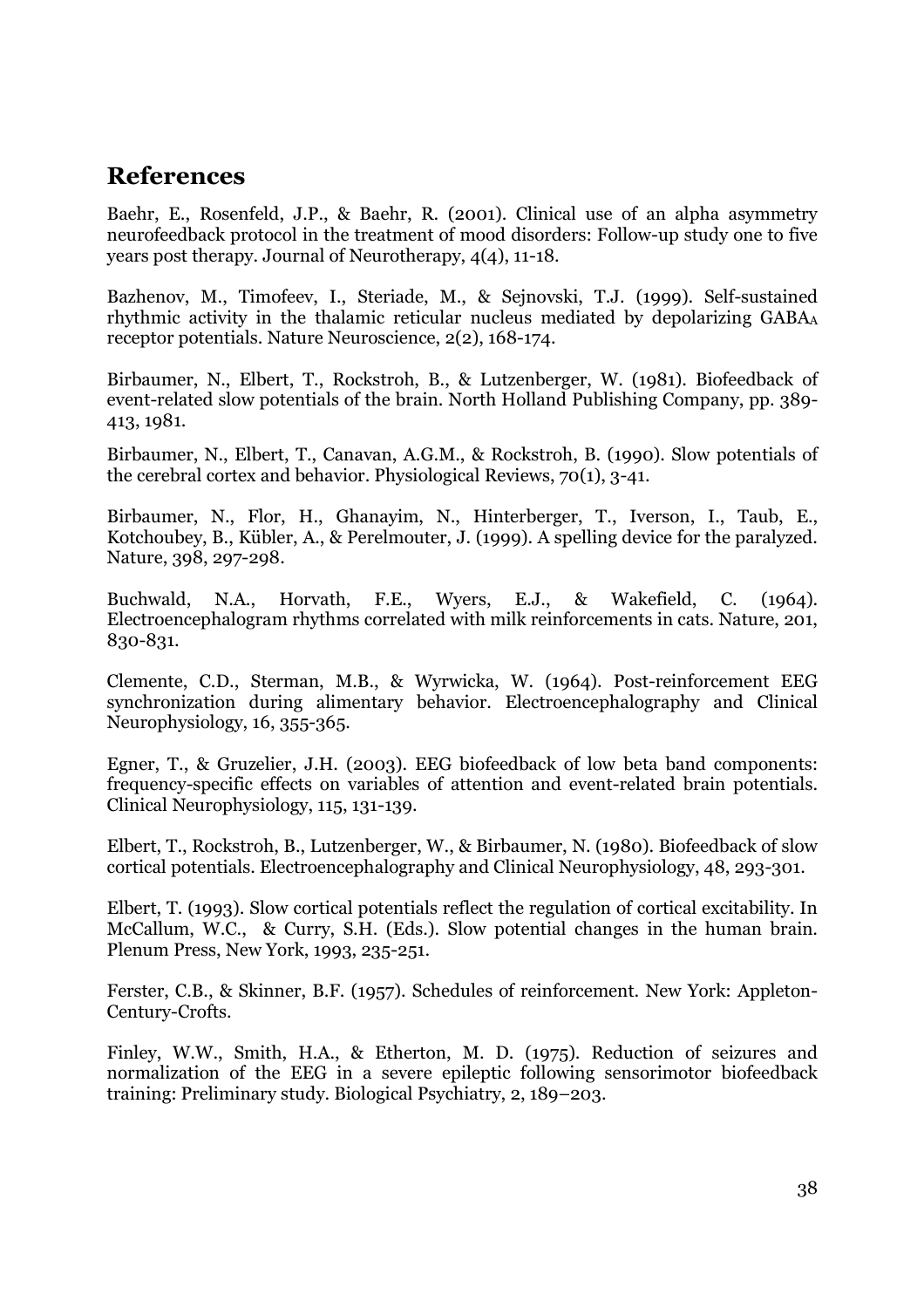Gratton, G., Coles, M.G.H., & Donchin, E. (1983). A new method for off-line removal of ocular artifact. Electroencephalography and Clinical Neurophysiology, 55, 468-484.

Hammond, D.C. (2005). Neurofeedback with anxiety and affective disorders. Child & Adolescent Psychiatric Clinics of North America, 14(1), 105-123.

Hardt, J.V., & Kamiya, J. (1978). Anxiety change through encephalographic alpha feedback seen only in high anxiety subjects. Science, 201, 79-81.

Hinterberger, T., Neumann, N., Pham, M., Kübler, A., Grether, A., Hofmayer, N., Wilhelm, B., Flor, H., & Birbaumer, N. (2004). A multimodal brain-based feedback and communication system. Experimental Brain Research, 154(4), 521-6.

Ikeda, A., Taki, W., Kunieda, T., Terada, K., Mikuni, N., Nagamine, T., Yazawa, S., Ohara, S., Hori, T., Kaji, R., Kimura, J., & Shibasaki, H. (1999). Focal ictal direct current shifts in human epilepsy as studied by subdural and scalp recording. Brain, 122(5), 827- 838.

Kaiser, J., Perelmouter, J., Iversen, I.H., Neumann, N., Ghanayima, N., Hinterberger, T., Kübler, A., Kotchoubey, B., & Birbaumer, N. (2001). Self-initiation of EEG-based communication in paralyzed patients. Clinical Neurophysiology, 112, 551-554.

Kleinman, K.M. (1981). The role of reinforcement and motivation in biofeedback performance. Physiology and Behavior, 26(5), 921-925.

Kotchoubey, B., Schneider, D., Schleichert, H., Strehl, U., Uhlmann, C., Blankenhorn, V., Froscher, W., & Birbaumer, N. (1996). Self-regulation of slow cortical potentials in epilepsy: A retrial with analysis of influencing factors. Epilepsy Research, 25, 269-276.

Kotchoubey, B., Schleichert, H., Lutzenberger, W., & Birbaumer, N. (1997). A new method for self-regulation of slow cortical potentials in a timed paradigm. Applied Psychophysiology and Biofeedback, 22(2), 77-93.

Kotchoubey, B., Busch, S., Strehl, U., & Birbaumer, N. (1999). Changes in EEG power spectra during biofeedback of slow cortical potentials in epilepsy. Applied Psychophysiology and Biofeedback, 24(4), 213-233.

Kotchoubey, B., Strehl, U., Uhlmann, C., Holzapfel, S., Konig, M., Froscher, W., Blankenhorn, V., & Birbaumer, N. (2001). Modification of slow cortical potentials in patients with refractory epilepsy: A controlled outcome study. Epilepsia, 42(3), 406-416.

Kropotov, J.D., Grin-Yatsenko, V.A., Ponomarev, V.A., Chutko, L.S., Yakovenko, E.A., & Nikishena, I.S. (2005). ERPs correlates of EEG relative beta training in ADHD children. International Journal of Psychophysiology, 55, 23-34.

Kübler, A., Kotchoubey, B., Hinterberger, T., Ghanayim, N., Perelmouter, J., Schauer, M., Fritsch, C., Taub, E., & Birbaumer, N. (1999). The thought translation device: a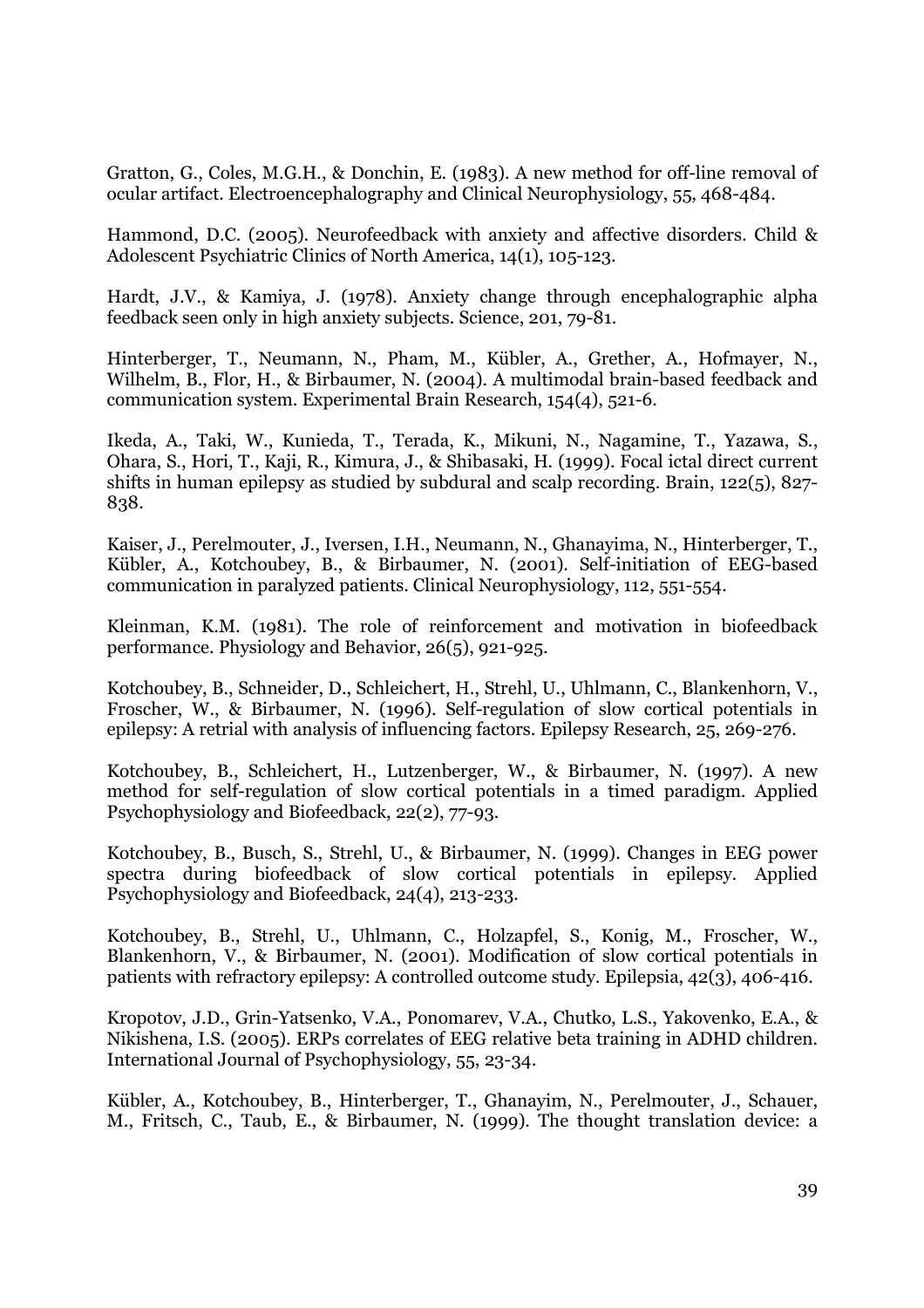neurophysiological approach to communication in total motor paralysis. Experimental Brain Research, 124, 223–232.

Kübler, A., Kotchoubey, B., Kaiser, J., Wolpaw, J.R., & Birbaumer, N. (2001). Braincomputer communication: unlocking the locked in. Psychological Bulletin, 127(3), 358- 375.

Kübler, A., Nijboer, F., Mellinger, J.,Vaughan, T.M., Pawelzik, H., Schalk, G., McFarland, D.J., Birbaumer, N., & Wolpaw, J.R. (2005). Patients with ALS can use sensorimotor rhythms to operate a brain-computer interface. Neurology, 64, 1775–1777.

Kuhlman, W.N., & Allison, T. (1978). EEG feedback training in the treatment of epilepsy: Some questions and some answers. Pavlovian Journal of Biological Science, 12(2), 112– 122.

Lantz, D. L., & Sterman, M. B. (1988). Neuropsychological assessment of subjects with uncontrolled epilepsy: Effects of EEG feedback training. Epilepsia, 29, 163-171.

Lal, S.K.L., Henderson, R.J., Carter, N., Bath, A., Hart, M.G., Langeluddecke, P., & Hunyor, S.N. (1998). Effect of feedback signal and psychological characteristics on blood pressure self-manipulation capability. Psychophysiology, 35, 405-412.

Lubar, J.O., & Lubar, J.F. (1984). Electroencephalographic biofeedback of SMR and beta for treatment of attention deficit disorders in a clinical setting. Biofeedback and Self-Regulation, 9(1), 1-23.

Lubar, J.F., Swartwood, M.O., Swartwood, J.N., & O'Donnell, P.H. (1995). Evaluation of the effectiveness of EEG neurofeedback training for ADHD in a clinical setting as measured by changes in T.O.V.A, scores, behavioral ratings, and WISC-R performance. Biofeedback & Self-Regulation, 20(1), 83-99.

Malenka, R.C., & Nicoll, R.A. (1999). Long-term potentiation – a decade of progress? Science 285, 1870-1874.

McFarland, D.J., Sarnacki, W.A., Vaughan, T.M., & Wolpaw, J.R. (2005). Braincomputer interface (BCI) operation: signal and noise during early training sessions. Clinical neurophysiology, 116, 56-62.

Mohr, B., Pulvermüller, F., & Schleichert, H. (1998). Learned changes of brain state alter cognitive processing in humans. Neuroscience Letters, 253, 159-162.

Monastra, V.J., Lynn, S., Linden, M., Lubar, J.F., Gruzelier, J., & LaVaque, T.J. (2005). Electroencephalographic biofeedback in the treatment of attention-deficit/hyperactivity disorder. Applied Psychophysiology & Biofeedback, 27(4), 231-249.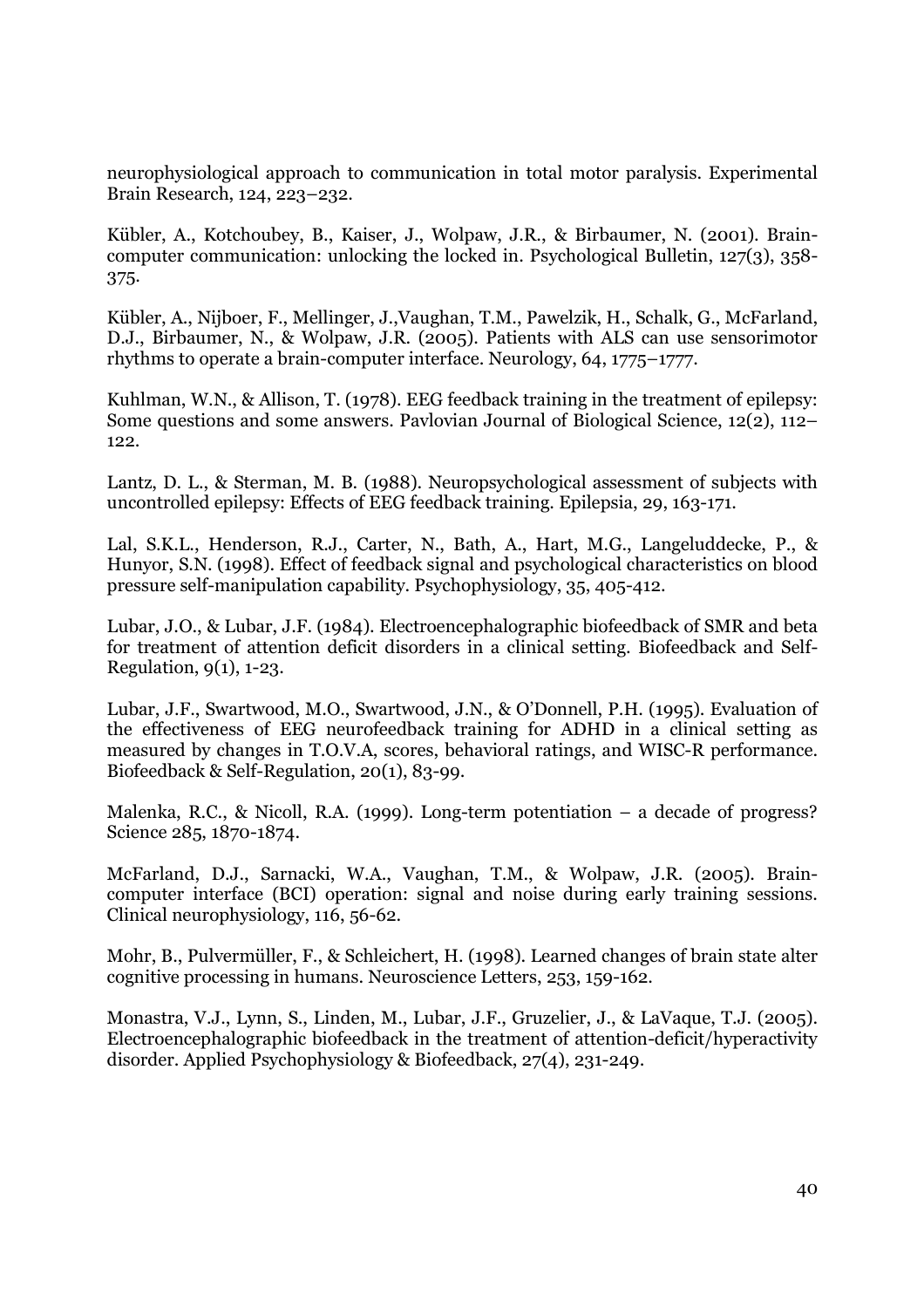Neumann, N., & Birbaumer, N. (2003). Predictors of successful self control during brain-computer communication. Journal of Neurology, Neurosurgery and Psychiatry, 74(8), 1117-1121.

Neumann, N., Hinterberger, T., Kaiser, J., Leins, U., Birbaumer, N., & Kübler, A. (2004). Automatic processing of self-regulation of slow cortical potentials: evidence from braincomputer communication in paralyzed patients. Clinical Neurophysiology, 115, 628-635.

Parente, A. & Parente, R. (2006). Mind-operated devices: mental control of a computer using biofeedback. Cyberpsychology and Behavior, 9(1), 1-4.

Pfurtscheller, G. (1992). Event-related synchronization (ERS): An electrophysiological correlate of cortical areas at rest. Electroencephalography and Clinical Neurophysiology, 83, 62-69.

Pfurtscheller, G., Flotzinger, D., & Kalcher, J. (1993). Brain-computer interface – a new communication device for handicapped persons. Journal of Microcomputer Applications, 16, 293-299.

Pfurtscheller G., Flotzinger D., Pregenzer W., Wolpaw J.R., & McFarland D.J. (1996). EEG-based brain–computer interface (BCI): search for optimal electrode positions and frequency components. Medical Progress through Technology, 21, 111-121.

Pfurtscheller, G., Neuper, Ch., Flotzinger, D., & Pregenzer, M. (1997). EEG-based discrimination between imagination of right and left hand movement. Electroencephalography and Clinical Neurophysiology, 103, 642-651.

Pfurtscheller, G., Brunner, C., Schlögl, A., & Lopes da Silva, F.H. (2006). Mu rhythm (de)synchronization and EEG single-trial classification of different motor imagery tasks. NeuroImage, 31, 153-159.

Pham, M., Hinterberger, T., Neumann, N., Kübler, A., Hofmayer, N., Grether, A., Wilhelm, B., Vatine, J.J., & Birbaumer, N. (2005). An auditory brain-computer interface based on the self-regulation of slow cortical potentials. Neurorehabilitation and Neural Repair, 19(3), 206-218.

Rockstroh, B., Elbert, T., Birbaumer, N., & Lutzenberger, W. (1990). Biofeedbackproduced hemispheric asymmetry of slow cortical potentials and its behavioral effects. International Journal of Psychophysiology, 9, 151-165.

Rockstroh, B., Elbert, T., Birbaumer, N., Wolf, P., Duchting-Roth, A., Reker, M., Daum, I., Lutzenberger, W., & Dichgans, J. (1993). Cortical self-regulation in patients with epilepsies. Epilepsy Research, 14(1), 63-72.

Rösler, F., Heil, M., & Röder, B. (1997). Slow negative brain potentials as reflections of specific modular resources of cognition. Biological Psychology, 45, 109–141.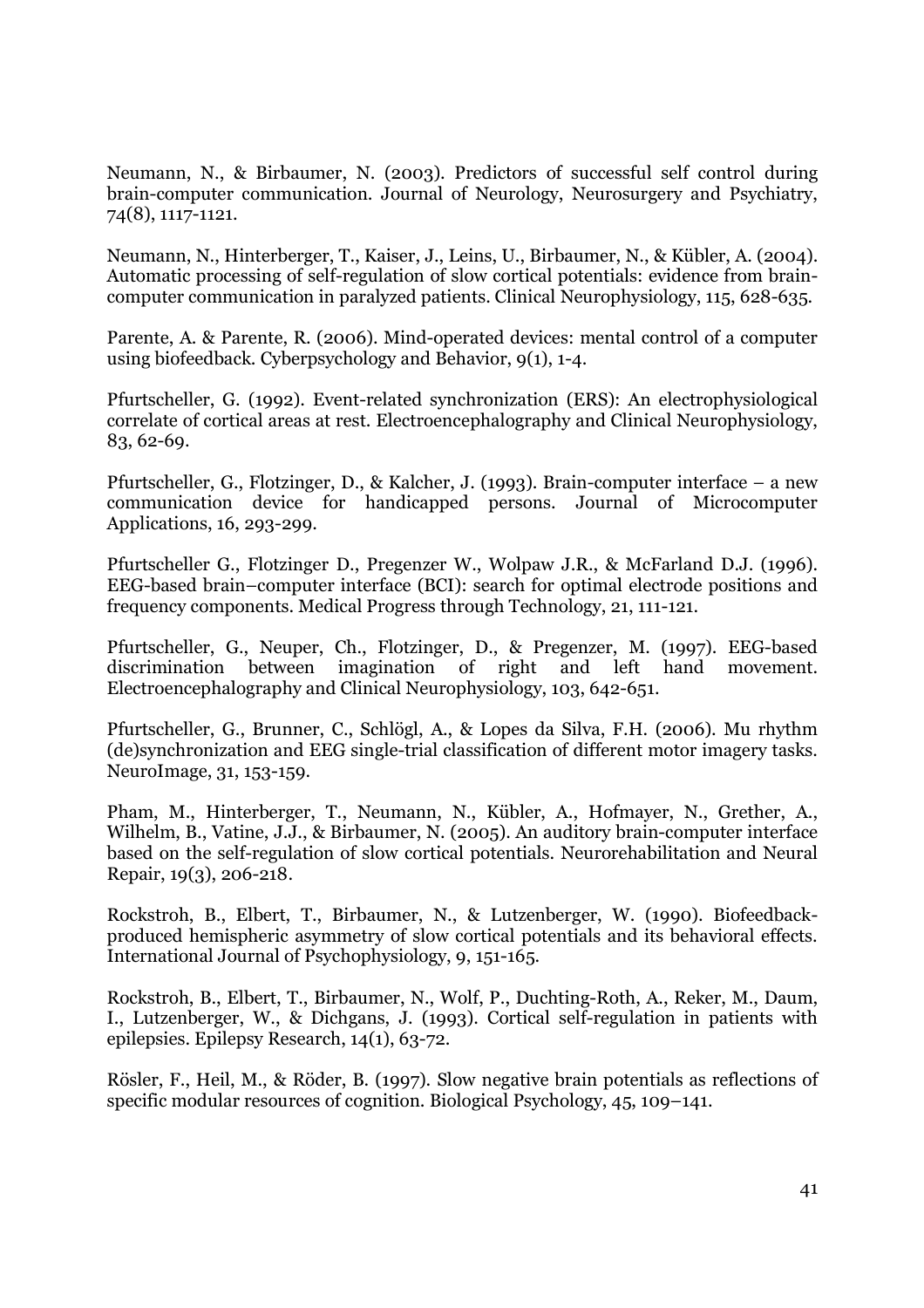Scolnick, B. (2005). Effects of electroencephalogram biofeedback with Asperger's syndrome. International Journal of Rehabilitation Research, 28(2), 159-163.

Seifert, A.R., & Lubar, J.F. (1975). Reduction of epileptic seizures through EEG biofeedback training. Biological Psychology, 3, 157–184.

Siniatchkin, M., Kropp, P. & Gerber, W.D. (2000). Neurofeedback: the significance of reinforcement and the search for an appropriate strategy for the success of selfregulation. Applied Psychophysiology and Biofeedback, 25(3), 168-175.

Skinner, B.F. (1975). The shaping of phylogenic behavior. Journal of the Experimental Analysis of Behavior, 24(1), 117-120.

Spronk, D.B., Arns, M.W., Kleinnijenhuis, M., Breteler, M.H.M., & van Luijtelaar, G. (in preparation).

Sterman, M.B., & Friar, L. (1972). Suppression of seizures in an epileptic following sensorimotor EEG feedback training. Electroencephalography and Clinical Neurophysiology, 1, 57-86.

Sterman, M.B., MacDonald, L.R., & Stone, R.K. (1974). Biofeedback training of the sensorimotor EEG rhythm in man: Effects on epilepsy. Epilepsia, 15, 395–417.

Sterman, M.B. & MacDonald, L.R., (1978). Effects of central cortical EEG feedback training on incidence of poorly controlled seizures. Epilepsia, 19, 207-222.

Sterman, M.B. & Shouse, M.N., (1980). Quantitative analysis of training, sleep EEG and clinical response to EEG operant conditioning in epileptics. Electroencephalography and Clinical Neurophysiology, 49(5-6), 558-76.

Sterman, M.B. (1984). The role of the sensorimotor EEG activity in the etiology and treatment of generalized motor seizures. In T. Elbert, B. Rockstroh, W. Lutzenberger, & N. Birbaumer (Eds.), Self-regulation of the brain and behavior (pp. 95-106). Berlin: Springer.

Sterman, M.B. (2000). Basic concepts and clinical findings in the treatment of seizure disorders with EEG operant conditioning. Clinical Electroencephalography, 31(1), 45-55.

Sterman, M.B., & Egner, T. (2006). Foundation and practice of neurofeedback for the treatment of epilepsy. Applied Psychophysiology and Biofeedback, 31(1), 21-35.

Storm van Leeuwen, W., Wieneke, G., Spoelstra, P., & Versteeg, H. (1978). Lack of bilateral coherence of mu rhythm. Electroencephalography and Neurophysiology, 44, 140-146.